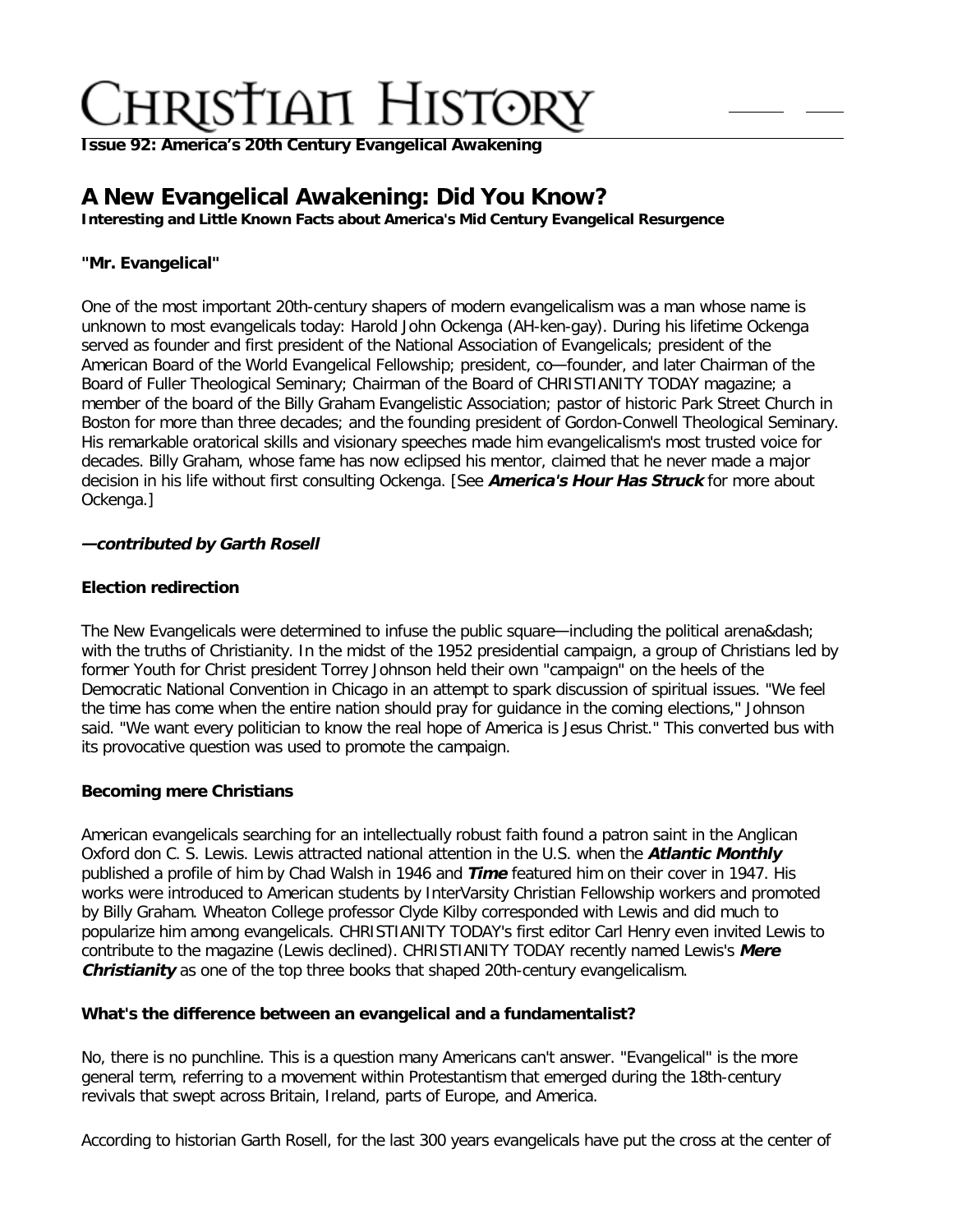their faith and have shared a commitment to the authority of the Bible, the importance of conversion, the atoning work of Christ, and the call to worldwide mission.

In the early 20th century, as Douglas Sweeney explains on page 15, evangelicals who were concerned about defending the "fundamentals" of orthodox Christian doctrine against the onslaught of liberal theology were called "fundamentalists."

But as the decades wore on, some of these evangelical-fundamentalists wanted to distance themselves from the anti- intellectual, militant, culture-shunning traits that had begun to characterize much of fundamentalism. So they recovered the use of the historic term "evangelical," calling themselves the "New Evangelicals."

This modern form of evangelicalism began, therefore, as a kind of reform movement within fundamentalism. In the beginning years (the period much of this issue covers) the terms "fundamentalist" and "evangelical" were interchangeable. But eventually, the lines of division hardened.

Today, the terms usually refer to two different groups, ultra-conservative Christians (fundamentalists) and those who take a more engaged approach to modern culture (evangelicals). Both, however, share the same family tree.

## **The first "Urbana"**

Mid-century evangelicals set their sights on much more than national revival. After World War II ended, a world of evangelistic opportunities opened up. One significant catalyst of missionary interest among young people was InterVarsity Christian Fellowship. A missions-minded organization since its founding in Great Britain, IVCF caught on quickly at American universities after 1939 and in 1945 merged with the American-born Student Foreign Mission Fellowship, appointing J. Christy Wil so Jr. as its missionary secretary. Against opposition from both mainline denominations and fundamentalist groups, Wilson launched the first InterVarsity student missions convention at the University of Toronto a year later. The event drew 567 students and featured such prominent speakers as Harold John Ockenga. In 1948 a second convention was held at the University of Illinois at Champaign-Urbana. Ever since then, the triennial conference has become known simply as "Urbana" and now attracts some 20,000 students.

## **Broadcasting faith**

Long before the 1980s televangelists gave media preachers a bad name, evangelicals had latched on to the latest forms of mass communication and popular entertainment to attract a wide audience. In the 1920s and '30s, fundamentalists invaded the airwaves, employing the cutting-edge medium of radio to broadcast their message. The New Evangelicals followed suit in the '40s and '50s. Harold John Ockenga refused to become pastor of Park Street Church in Boston without assurance that the congregation would remain committed to its radio ministry. Billy Graham's Sunday afternoon radio show "The Hour of Decision" was not only successful to an unprecedented degree, it paved the way for his debut in the new medium of television when ABC televised Graham's New York crusade services in 1957.

## **Put your money where your heart is**

The mid-century evangelical movement could not have accomplished what it did without the financial support and public clout of Christians in the marketplace. Christian Business Men's Committees and Christian Business Women's Councils began proliferating during the 1930s and sponsored evangelistic rallies and radio programs. Much of the monetary resources for evangelicalism's burgeoning parachurch movement came from wealthy individual Christians like aluminum company president Herbert Taylor, who supported evangelistic organizations like Youth for Christ, and J. Howard Pew, whose oil fortune helped finance Fuller Seminary, CHRISTIANITY TODAY, Billy Graham's first television appearances, and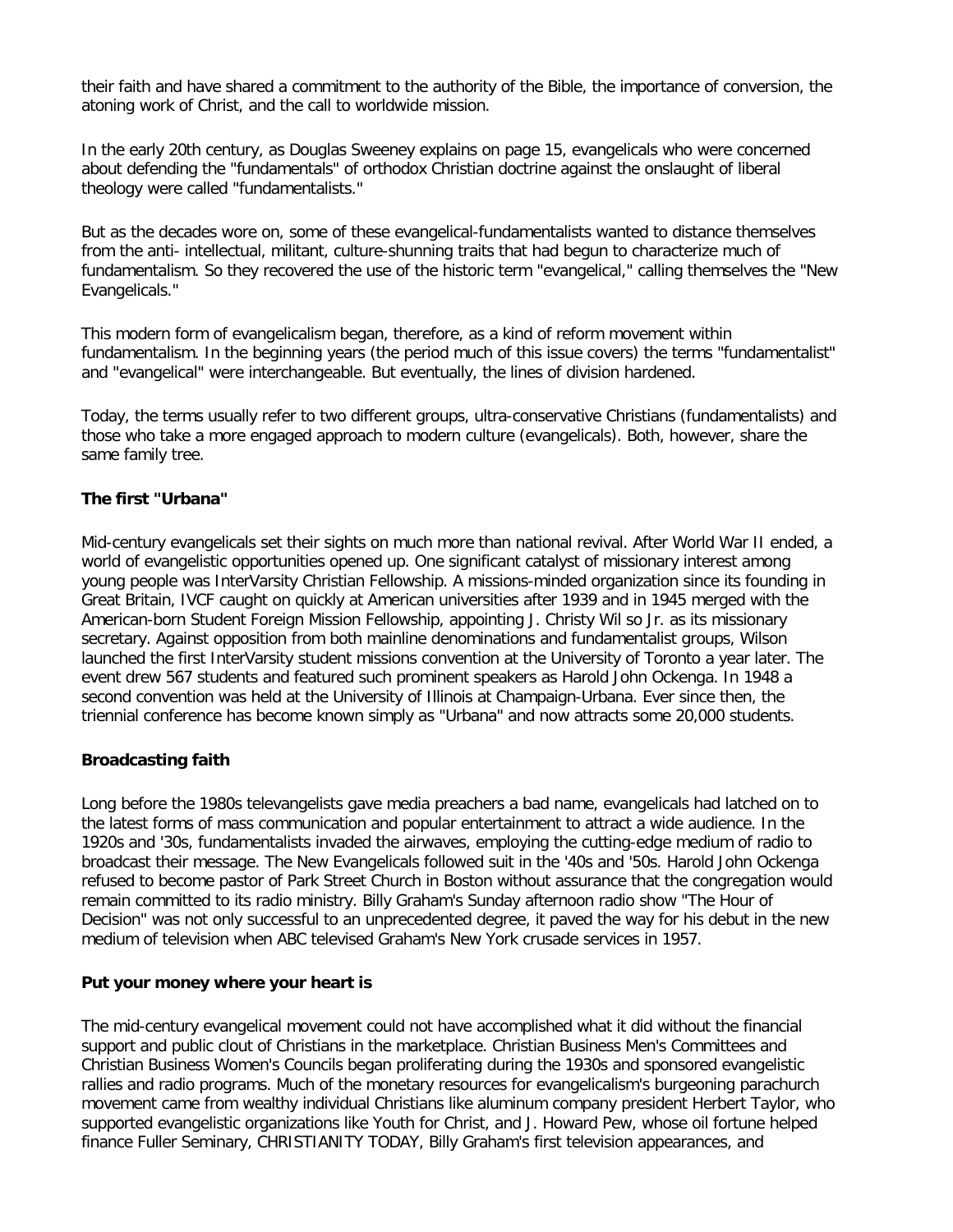numerous other organizations and evangelical endeavors.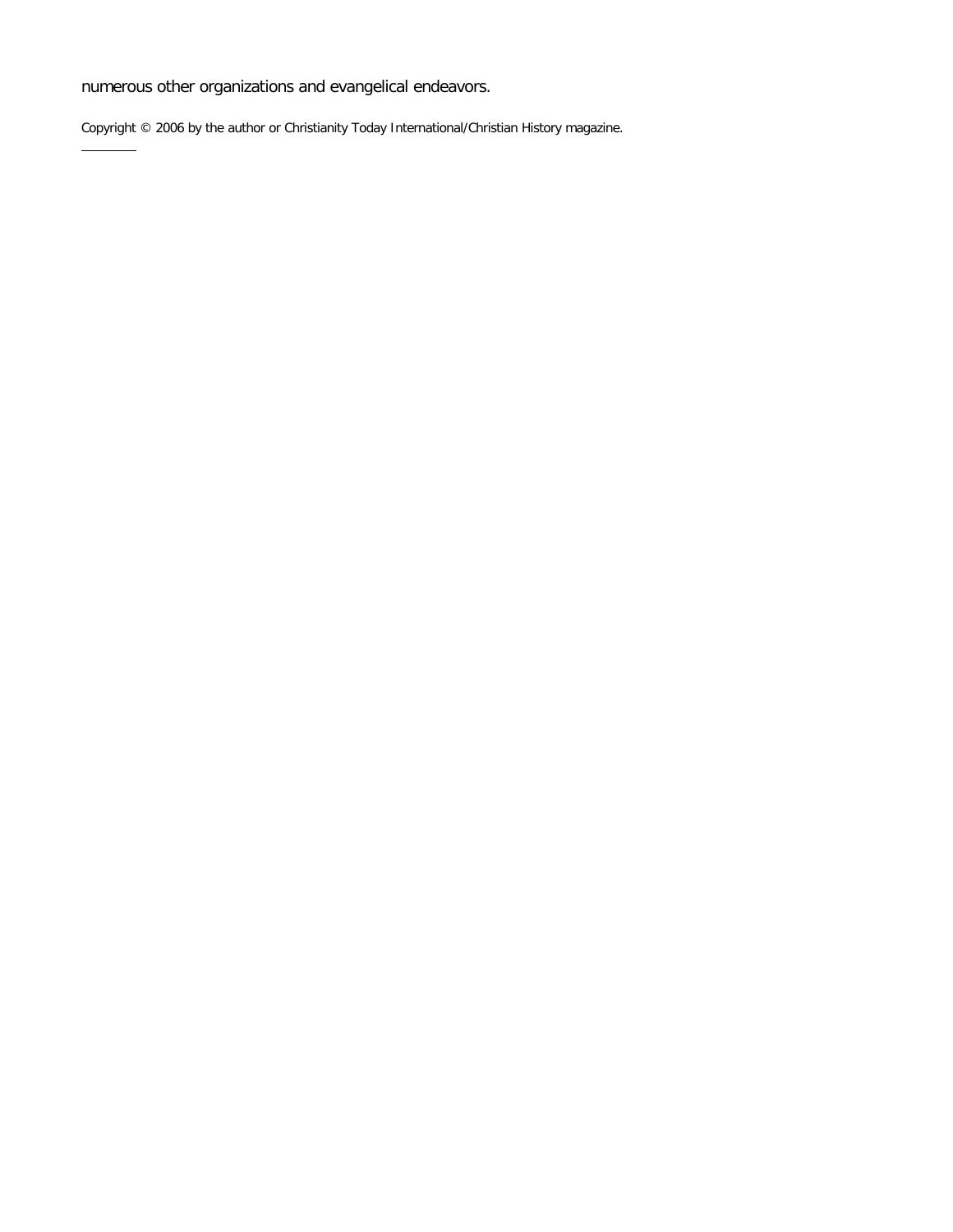**Issue 92: America'[s 20th Century Evangelical Awakening](http://ctlstaging/ch/cdrom/collection.html?id=3473)**

# **From the Editor: Climbing the family tree**

Jennifer Trafton

In 1969 Boston pastor and evangelical spokeperson Harold John Ockenga, evangelist Billy Graham, and philanthropist J. Howard Pew capped over a decade of fruitful collaboration with a new project: merging Gordon Divinity School and Conwell School of Theology to form Gordon-Conwell Theological Seminary in South Hamilton, Massachusetts.

Among the young evangelical students in the very first class was my father. He vividly recalls the first chapel service in which he heard Ockenga preach as the school's inaugural president. Ockenga began by saying that he had been trained to write out a sermon first, then preach from an outline in order to avoid sounding rehearsed. But, he surmised, why not just memorize the outline? And so, with nothing but the Bible in front of him, the president launched into an articulate sermon that transfixed the new seminarians.

Two and a half decades years later, I joined my fellow Gordon-Conwell first- year students in Boston's Park Street Church, where Ockenga had once been pastor, watching the inauguration of Walter C. Kaiser Jr. as the school's third president.

Working on this issue of the magazine has felt like writing a communal autobiography. Not only does my own family have roots in the "New Evangelical" movement (led by Ockenga, Graham, and others) that transformed the American religious scene in the mid-2Oth century, so does the family of magazines to which **Christian History & Biography** belongs, Christianity Today International.

The company's flagship publication Christianity Today—which celebrates its 50th anniversary this year was the brainchild of Billy Graham. Ockenga was chairman of the board, and the first two editors—Carl Henry and Harold Lindsell—were founding faculty of Fuller Theological Seminary in California, where Ockenga served as president in absentia. CTI's current CEO Harold Myra and president Paul Robbins were both involved in Youth for Christ, and their friendship eventually blossomed into a 29- year ministry partnership. Many CTI staff have links to organizations and educational institutions that play a role in the story we're telling in these pages.

For those of us who call ourselves evangelicals today, this story is our family album—yet we've sadly forgotten many of the faces already, along with the visions and goals that illuminated them.

As the CH&B staff have created this "family album" for you, we've benefited from the help of many people. We are especially thankful to Garth Rosell of Gordon-Conwell Theological Seminary and to the staff of the Billy Graham Center Archives and Special Collections Library at Wheaton College.

With this issue we welcome Doug Johnson to the CH&B team as Design Director. Having given his creative gifts to many CTI magazines in the past, Doug currently splits his time between CH&B and our sister magazine **Today's Christian Woman**. He brings to CH&B a penchant for "cool stuff" like forts, catapults, and steam engines, a steady sense of rhythm from his days in the Yorktown Fife & Drum Corps near Colonial Williamsburg (where he met his wife, a mandolin player), and the inexhaustible patience and tolerance for mayhem gained from being the father of eight creative children.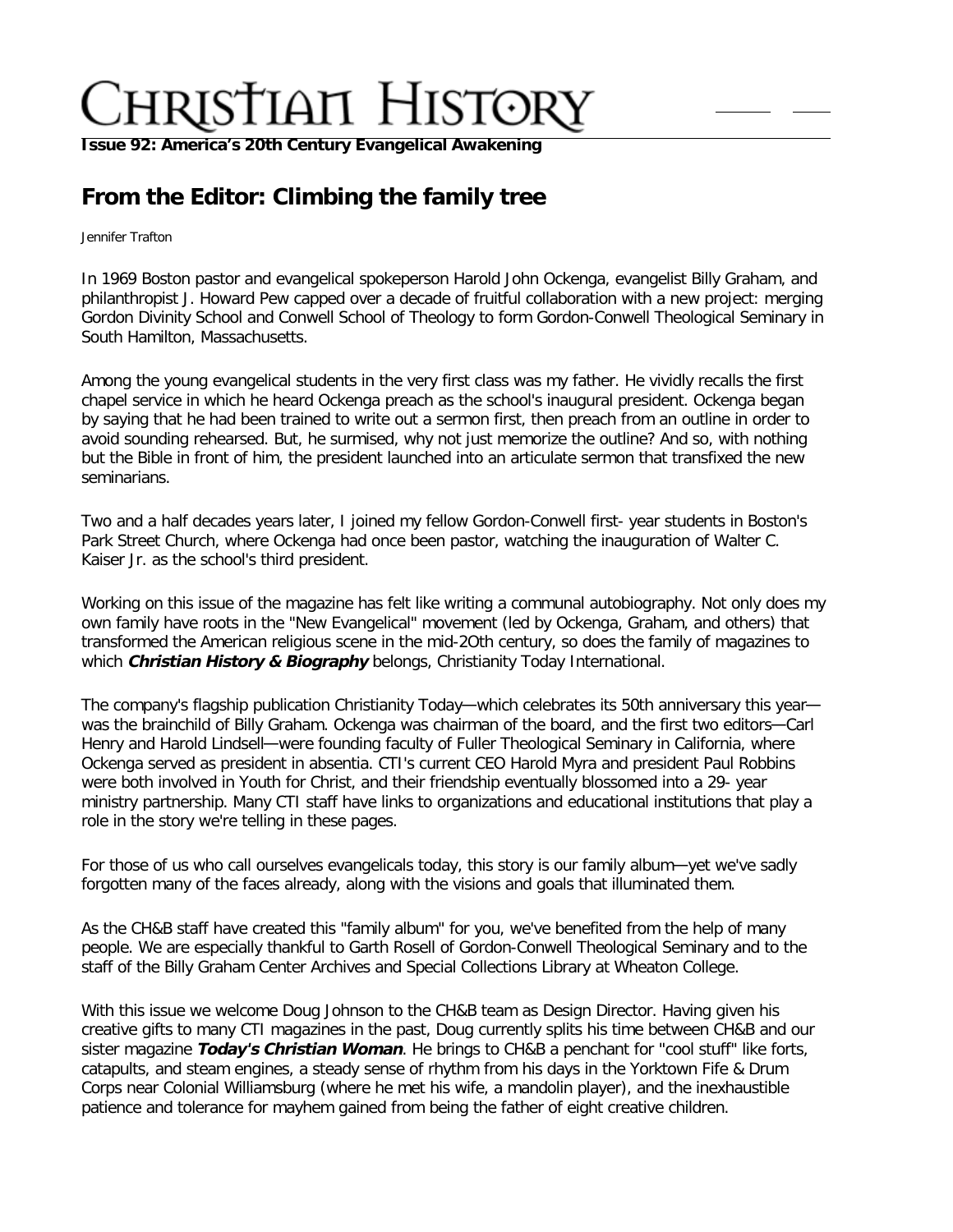Luckily for Doug, we're also welcoming designer Emily LaHood, who will be giving part of her time each week to helping him design CH&B. She is an avid Trivial Pursuit player with interests in politics and World War II. Between her love for Fred Astaire and Ginger Rogers and her goal to become a better bowler, she promises to keep us on our toes.

Emily worked for InterVarsity Christian Fellowship after college, and Doug attends a congregation of the Orthodox Presbyterian Church—a denomination founded by Ockenga's seminary mentor, J. Gresham Machen. The family keeps growing.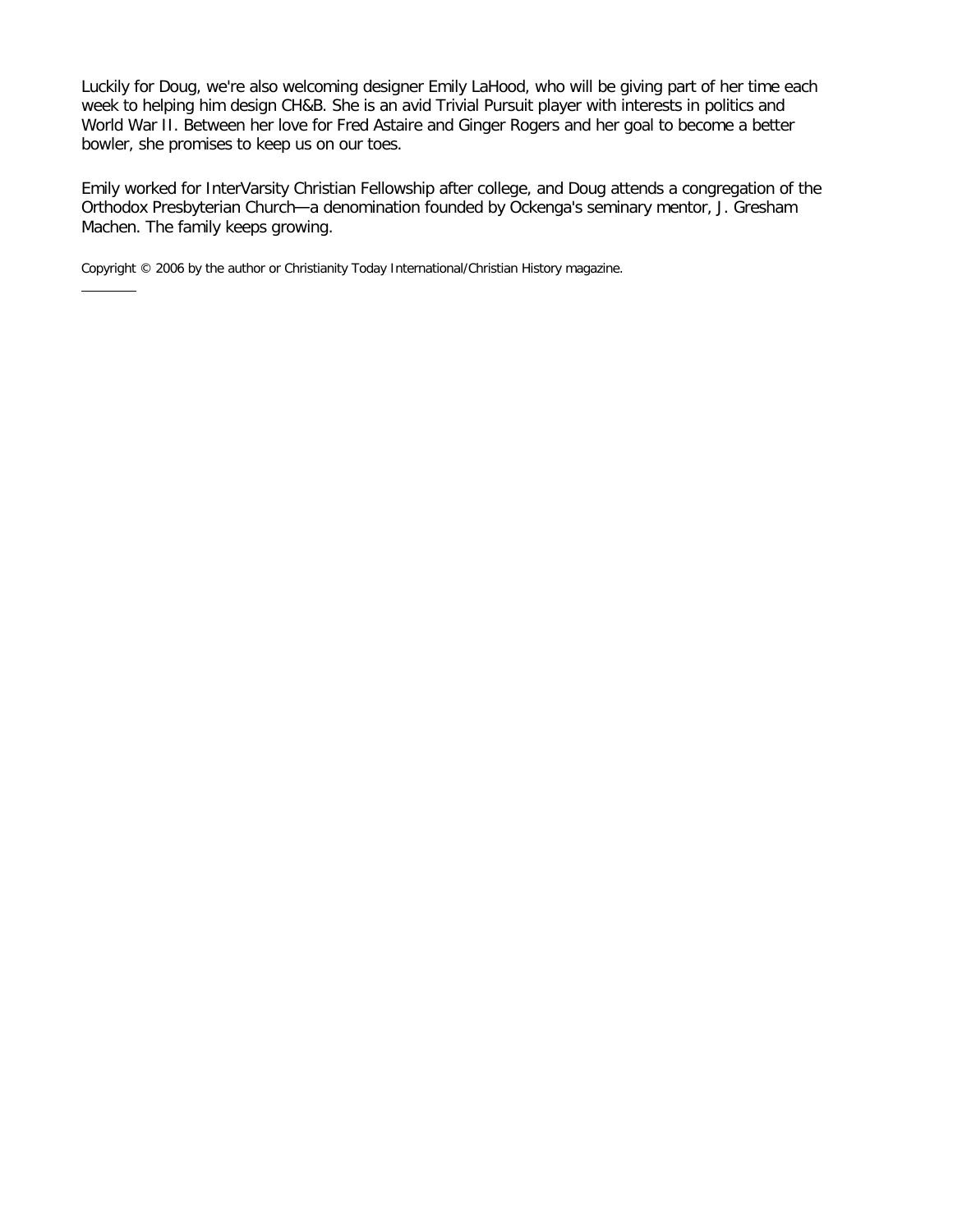**Issue 92: America'[s 20th Century Evangelical Awakening](http://ctlstaging/ch/cdrom/collection.html?id=3473)**

# **Patron Saint Nearly Benched**

Compiled by David Neff and Rebecca Golossanov

## **Patron Saint Nearly Benched**

**N**othing stirs up English nationalism like football (in the English sense of the word). So the timing of progressive Church of England clerics couldn't have been worse when they proposed removing St. George from his role as England's patron saint just in time for World Cup fever.

Popular reaction was immensely negative—so the idea has gone nowhere. But they did have their reasons:

St. George first became popular with Brits during the Crusades when Christian armies captured Antioch from Muslim control in 1098. During the battle of Antioch, reports the **Daily Mail**, it was said that an apparition of George appeared to the Crusader army. The legend about his slaying a dragon cannot be traced any earlier than the late 1100s.

George was a Roman general and a martyr, possibly under Diocletian. But that is about all we know for sure.

His association with the Crusades and his military imagery would be off-putting to contemporary people and particularly to Great Britain's many Muslims.

Who was proposed to take George's place as patron saint?

St. Alban, the first English martyr. He was put to death about 305, also during Diocletian's reign. Alban was converted and baptized by a fugitive priest. When soldiers came looking for the priest, Alban disguised himself in the priest's cloak. Alban was killed, but he failed to save the priest, who was stoned to death a few days later.

#### **Mission accomplished**

The history of early California is intimately bound up with church history. The 21 Catholic missions (beginning with Mission San Diego de Alacalá in 1769) were cultural, economic, and transportation hubs that also transformed the lives of the native population.

But until now, scholars who wanted to study the religious history of early California have been stymied by the difficulty of working with key primary sources: the meticulously kept sacramental registers of California's Spanish missions. The original handwritten records of 101,000 baptisms, 28,000 marriages, and 71,000 burials are fragile, and many scholars could only access them through blurry microfilms that have also deteriorated.

Now, after eight years of deciphering 18th-century handwriting and an enormous effort at data entry, the Huntington Library in San Marino, California, has launched a comprehensive database that integrates the existing records from all 21 missions. This represents the key moments in the lives of 110,000 early California residents—many of them Native Americans who settled near the missions and were Christianized by the **padres**.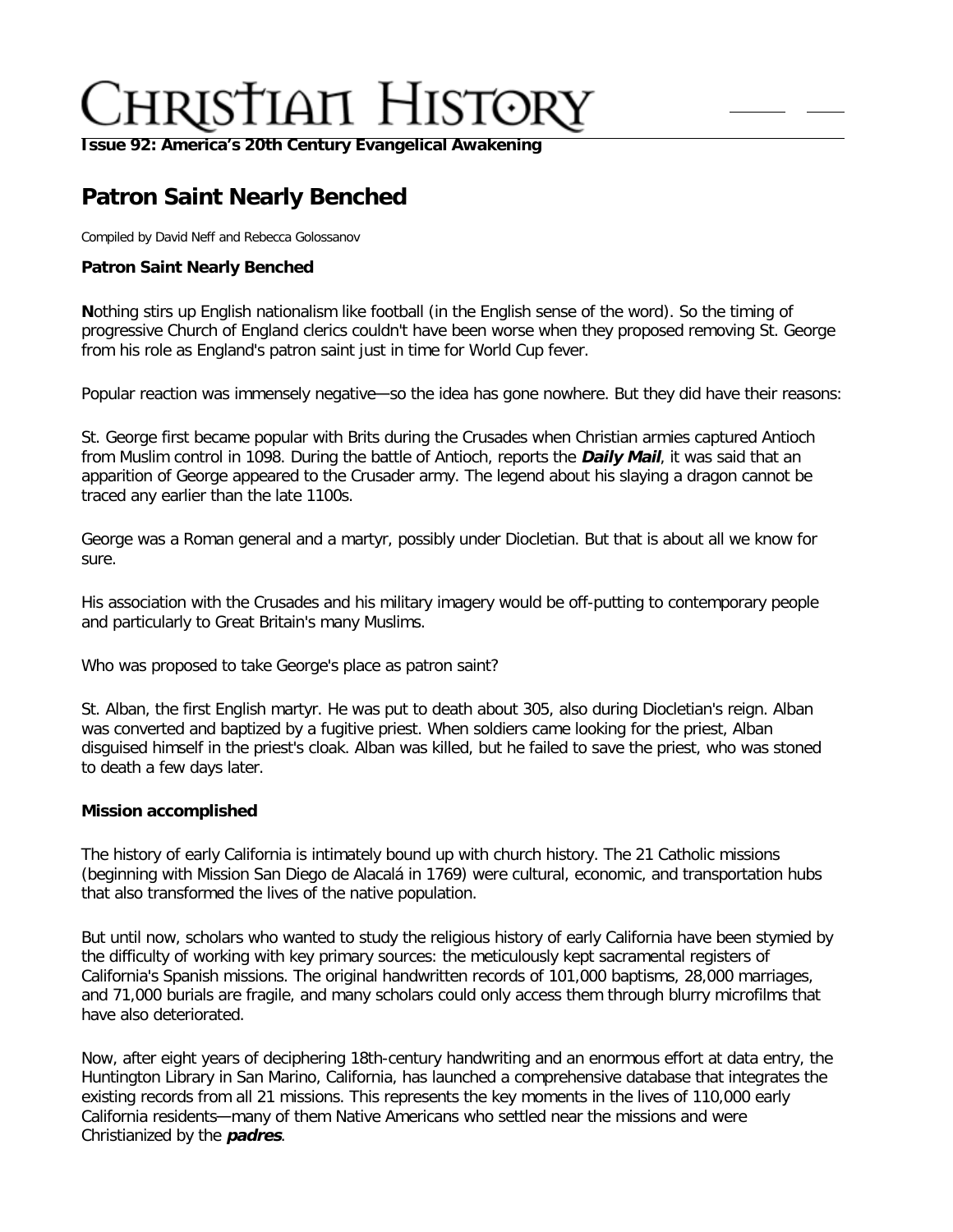Oregon State University historian Steve Hackel, the project's general editor, hopes that with the advent of the comprehensive new database, historians will produce many more studies that will help balance our reading of early American history. The Early California Population Project can be found at [http://www.](http://www.huntington.org/Information/ECPPmain.htm) [huntington.org/Information/ECPPmain.htm](http://www.huntington.org/Information/ECPPmain.htm).

### **All's well that ends well**

A monastery built around the site of Jacob's well, where Jesus met the Samaritan woman, will finally open its doors after 100 years of struggle. On the volatile West Bank of Palestine, in Nablus, stands the almostcompleted Greek Orthodox monastery that has contended with Bolsheviks, Zionist extremists, and Israeli and Palestinian governments.

Its story goes back to the early centuries of Christianity. From at least the 4th century onward, Jacob's well has been a popular destination for Christian pilgrims. Emperor Constantine was the first to build a church around the well, but by the time Crusaders arrived in the Holy Land in 1099, they found only ruins. So they built a new church, which lasted only until the region fell into the hands of the Muslim warrior Saladin in 1187.

Jacob's well went untouched (except by pilgrims) until the Greek Orthodox Church purchased the land in 1860 with hopes to return the site to Christian use. In 1908 the Russian Orthodox Church helped fund the construction of a new monastery. But the 1917 Bolshevik Revolution halted the Russian church's efforts in midstream.

The monastery remained partially built for 80 years despite repeated attempts to continue. In 1967, the new Israeli government forbade any more work because it didn't want a Christian church on a Jewish holy site. Then in 1979, the priest-caretaker of the unfinished monastery was murdered, purportedly by Zionist extremists. But at long last, after much resistance, the Palestinians who now govern the region granted permission to complete the monastery.

The current head of the monastery, Ioustinos Mamalos, expects construction to finish by early 2007. But, as he told Reuters, "a church is like a house—it's never completely finished."

#### **Give a hand to the Da Vinci fans?**

In September, Moscow's Christ the Savior cathedral allowed thousands to view the left palm of Mary Magdalene, a relic on loan from Mount Athos. The crowds were swelled by fans of **The Da Vinci Code**. Ironically, the novel promotes a version of Mary's story that contradicts the Eastern tradition represented by this relic.

#### **Unfolding devotion**

Churches have long been decorated with frescoes and statuary to educate the faithful and focus their devotion. But wealthy individuals have also commissioned artworks on a smaller scale to aid their private devotions.

A new exhibit at the National Gallery of Art in Washington D.C., "Prayers and Portraits: Unfolding the Netherlandish Diptych," examines the beautiful 15th- and 16th-century paintings that were hinged together to be opened and closed like a book.

Although diptychs have a long history of Christian use, they enjoyed a new surge in popularity in the 15th and 16th centuries in conjunction with a movement called Devotio Moderna. Beginning in the Netherlands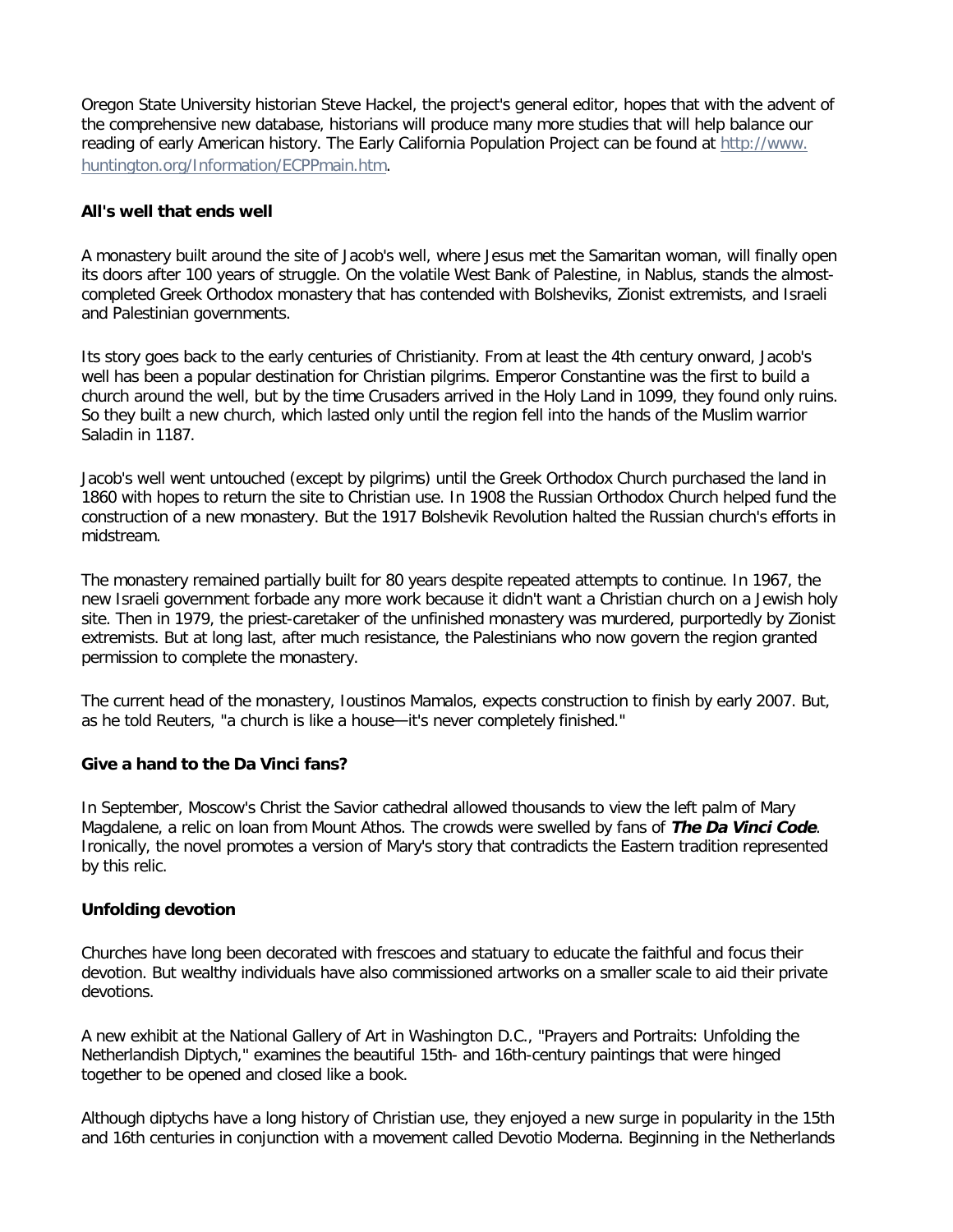and sweeping across Europe, Devotio Moderna emphasized inner faith, humility, and self-denial gained by prayer and meditation on Christ and the saints. Its most famous expression is **The Imitation of Christ**. Many now see the movement, with its emphasis on individual faith, as a forerunner of the Catholic and Protestant reformations.

The exhibition begins November 12, 2006, and continues through February 4, 2007. For more information visit<http://www.nga.gov/exhibitions/diptychinfo.shtm>.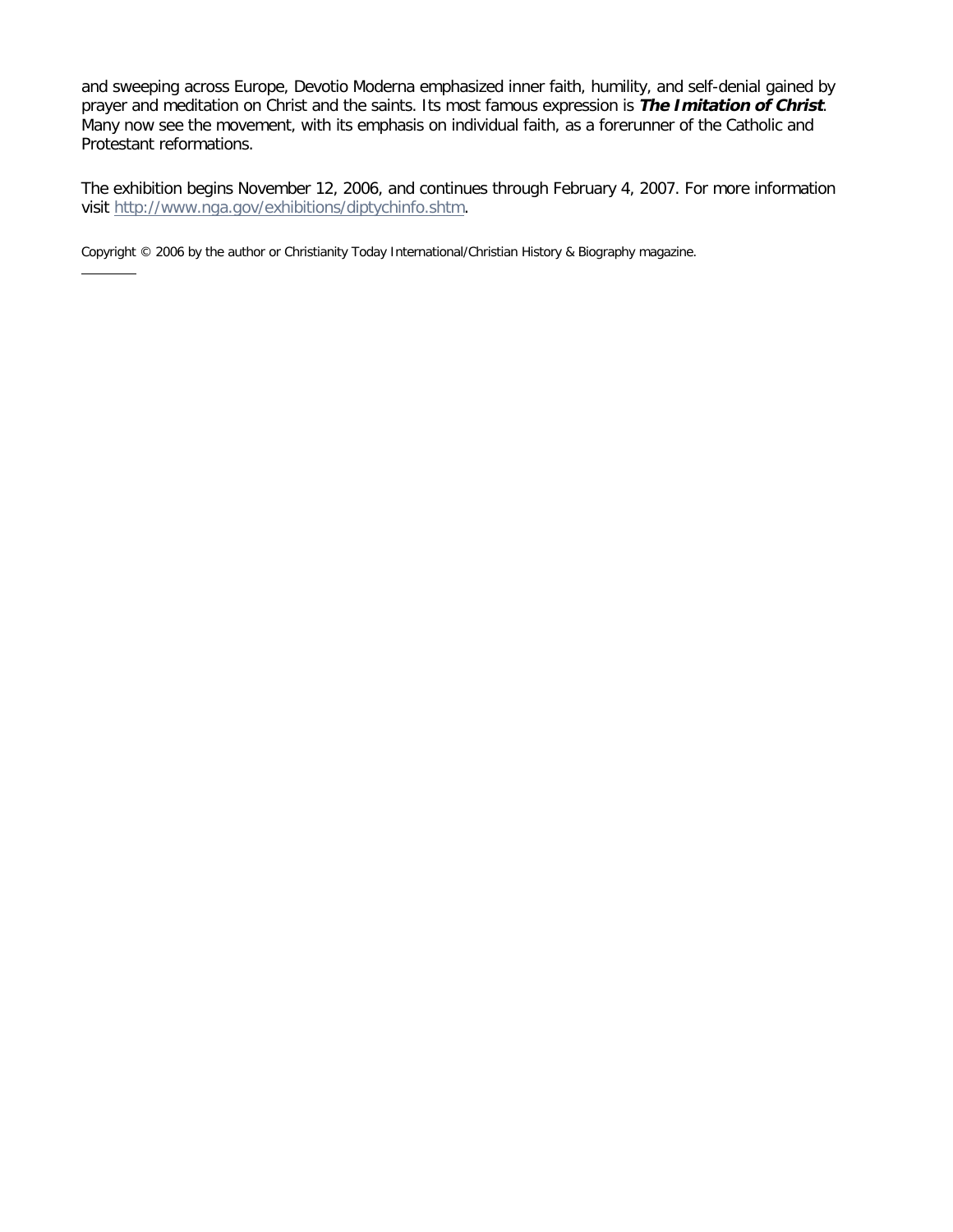**Issue 92: America'[s 20th Century Evangelical Awakening](http://ctlstaging/ch/cdrom/collection.html?id=3473)**

# **O Tannenbaum, O Tannenbaum!**

**A brief history of the Christmas tree.**

Edwin Woodruff Tait

Let them over whom the fires of hell are imminent affix to their posts laurels doomed presently to burn: to them the testimonies of darkness and the omens of their penalties are suitable. You are a light of the world, and a tree ever green. If you have renounced temples, make not your own gate a temple." Thus did the second-century theologian Tertullian condemn those Christians who celebrated the winter festivals or decorated their houses with laurel boughs in honor of the Roman emperor. The Romans decked their homes with evergreen branches during the New Year, and ancient inhabitants of northern Europe cut evergreen trees—ancient symbols of life in the midst of winter—and planted them in boxes inside. Many early Christians, like Tertullian, were hostile to such practices.

But by the early Middle Ages, a legend had begun to circulate that when Christ was born in the dead of winter every tree throughout the world miraculously shook off its ice and snow and produced new shoots of green. At the same time, Christian missionaries preaching to Germanic and Slavic peoples were taking a more lenient approach to cultural practices. These missionaries believed that the Incarnation proclaimed Christ's lordship over those natural symbols that had previously been used for the worship of pagan gods. Not only individual human beings, but cultures, symbols, and traditions could be converted.

Of course, this did not mean that the worship of pagan gods themselves was tolerated. According to one legend, the 8th-century missionary Boniface, after cutting down an oak tree sacred to the pagan god Thor (and used for human sacrifice), pointed to a nearby fir tree as a symbol of the love and mercy of God.

Not until the Renaissance are there clear records of trees being used as a symbol of Christmas beginning in Latvia in 1510 and Strasbourg in 1521. Legend credits Martin Luther with inventing the Christmas tree, but the story has little historical basis. The most plausible theory behind the 16thcentury appearance of Christmas trees links them to medieval mystery plays. These dramas began as part of the church's liturgy, but by the late Middle Ages, they were rowdy, imaginative performances dominated by laypeople and taking place in the open air. Mystery plays celebrating the Nativity were linked to the story of creation—in part because Christmas Eve was also considered the feast day of Adam and Eve. As part of the mystery play for that day, the Garden of Eden was symbolized by a "paradise tree" hung with fruit.

Mystery plays were banned in many places in the 16th century. It may be that people set up "paradise trees" in their homes to compensate for the public celebration they could no longer enjoy. The earliest Christmas trees (or evergreen branches) used in homes were referred to as "paradises." They were often hung with round pastry wafers symbolizing the Eucharist, which developed into the cookie ornaments decorating German Christmas trees today. Our first detailed description of such a tree dates from 1605.

The custom gained popularity throughout the 17th and 18th centuries, against the protests of some clergy. Lutheran minister Johann von Dannhauer, for instance, complained (like Tertullian) that the symbol distracted people from the true evergreen tree, Jesus Christ. But this did not stop many churches from setting up Christmas trees inside the sanctuary. Alongside the tree often stood wooden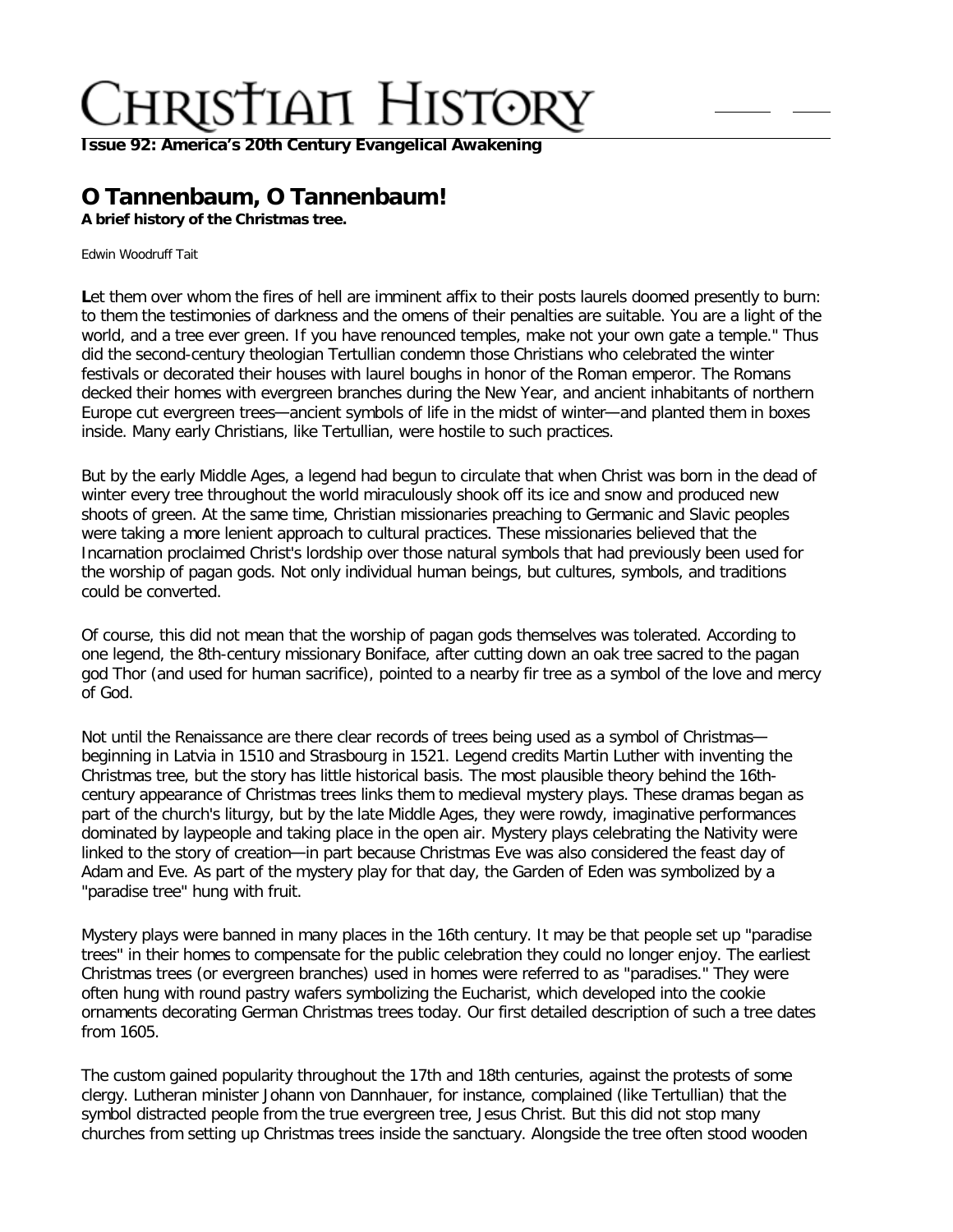"pyramids"—stacks of shelves bearing candles, sometimes one for each family member. Eventually these pyramids of candles were placed on the tree.

The Christmas tree only became common in the English-speaking world in the 19th century, popularized in England by Queen Victoria and introduced in America by German-speaking immigrants. Today, Christmas trees serve as a bridge between the Christian meaning of the holiday and its often empty secular expressions.

#### **Edwin Woodruff Tait is assistant professor of Bible and religion at Huntington College in Huntington, Indiana.**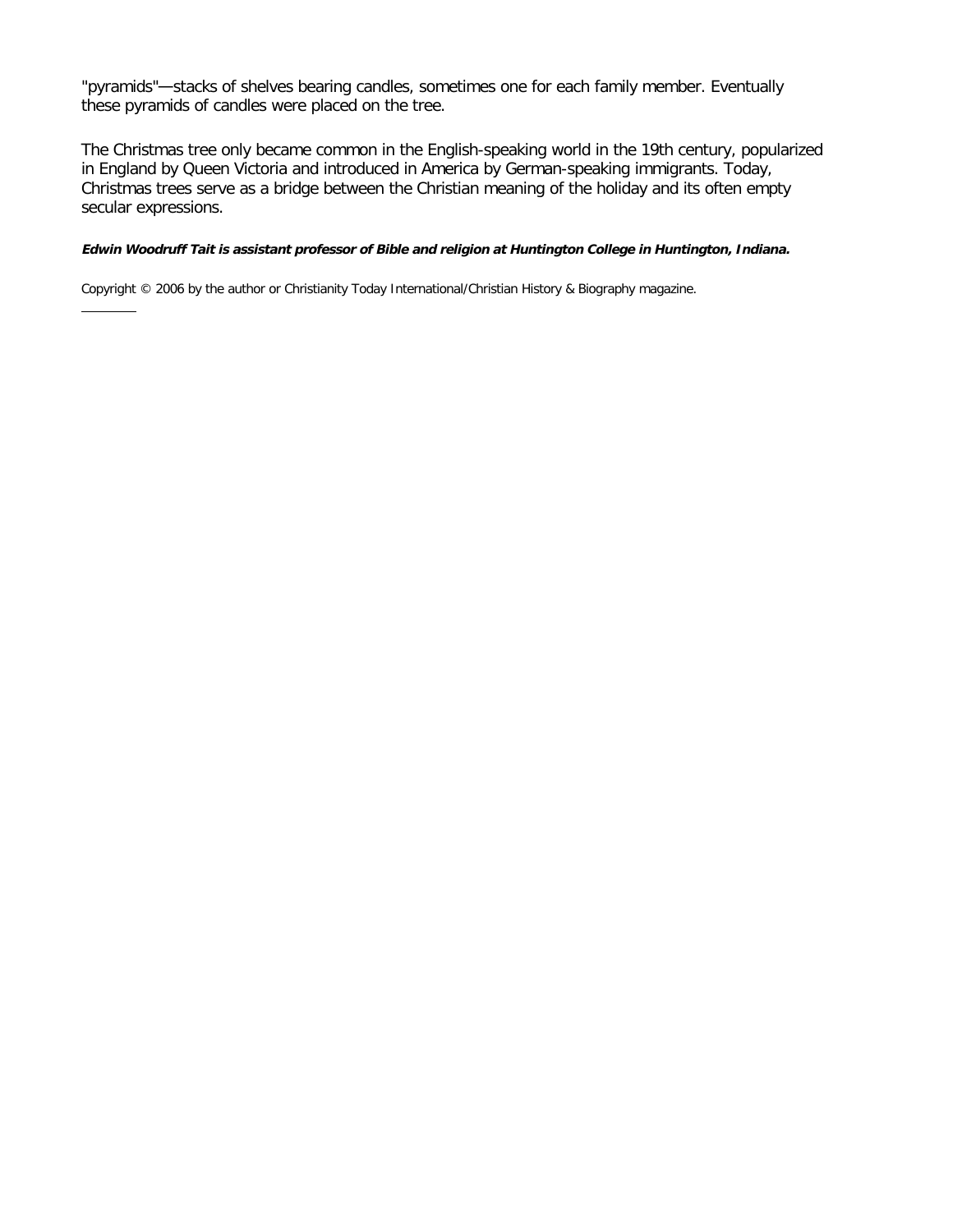**Issue 92: America'[s 20th Century Evangelical Awakening](http://ctlstaging/ch/cdrom/collection.html?id=3473)**

# **"America's Hour Has Struck"**

**As the 20th century reached its midpoint, visionary Boston preacher Harold John Ockenga helped launch a "new era in evangelical Christianity."**

Garth M. Rosell

**I**n April 7, 1942, Harold John Ockenga stood to address the 150 delegates who had assembled at the Hotel Coronado in St. Louis, Missouri, to launch the National Association of Evangelicals for United Action (NAE). "Gentlemen," observed the dashing young pastor from Park Street Church in Boston, "we are gathered here today to consider momentous questions" and perhaps to even "arrive at decisions" that "will affect the whole future course of evangelical Christianity in America."

"Evangelical Christianity has suffered nothing but a series of defeats for decades," Ockenga lamented. The "terrible octopus of liberalism" had "spread itself throughout our Protestant Church, dominating innumerable organizations, pulpits, and publications, as well as seminaries and other schools." The "poison" of "materialism" is "spoiling the testimony and message of the majority of our young preachers today." The "floods of iniquity" are pouring over America "in a tidal wave of drunkenness, immorality, corruption, dishonesty, and utter atheism."

Look around you, Ockenga suggested to the delegates. What you will see are Christians who are "defeated, reticent, retiring and seemingly in despair." If ever evangelicals needed "some organ to speak for the evangelical interests, to represent men who, like myself, are 'lone wolves' in the church," it is certainly today. But such defeat and despair, he assured the delegates, were no longer necessary. "Can such an organization" as they had been discussing "be launched here which will be the vanguard of the movement? I answer unqualifiedly, it can."

"Are we in earnest?" he asked. "Are we teachable? … Are we clean? … Are we willing to dissolve any organizational connection which we may have in order that we, as a group, may adequately represent evangelical Christianity to this nation? If we are," he concluded, then "the day has dawned and the hour has struck inaugurating a new era in evangelical Christianity."

# **A giant among giants**

For many of the weary warriors of the bitter fundamentalist-modernist battles, Ockenga's challenge must have come as a breath of fresh air. Rather than a continuation of the fundamentalists' strategy of withdrawal, here was a challenge to reengage the culture and its institutions. Instead of retreat, here was a call to advance the gospel throughout the world. In place of discouragement and fear, here was a new hope for spiritual power and refreshment. Rather than endless argumentation and division, here at last was the possibility of united evangelical action.

Ockenga's stirring address became a kind of manifesto for the resurgent evangelicalism that came to dominate much of 20th-century religious life. Rooted in the rich soil of the 18th-century evangelical awakenings, this "New Evangelicalism," as Ockenga later called it, sought to join together Christians of many denominations in the spread of biblical Christianity throughout the world. United by a shared authority (the Bible), a shared experience (conversion), a shared conviction (that salvation is to be found only in the atoning work of Christ), and a shared mission (worldwide evangelization), these New Evangelicals set out to recapture the culture for Christ.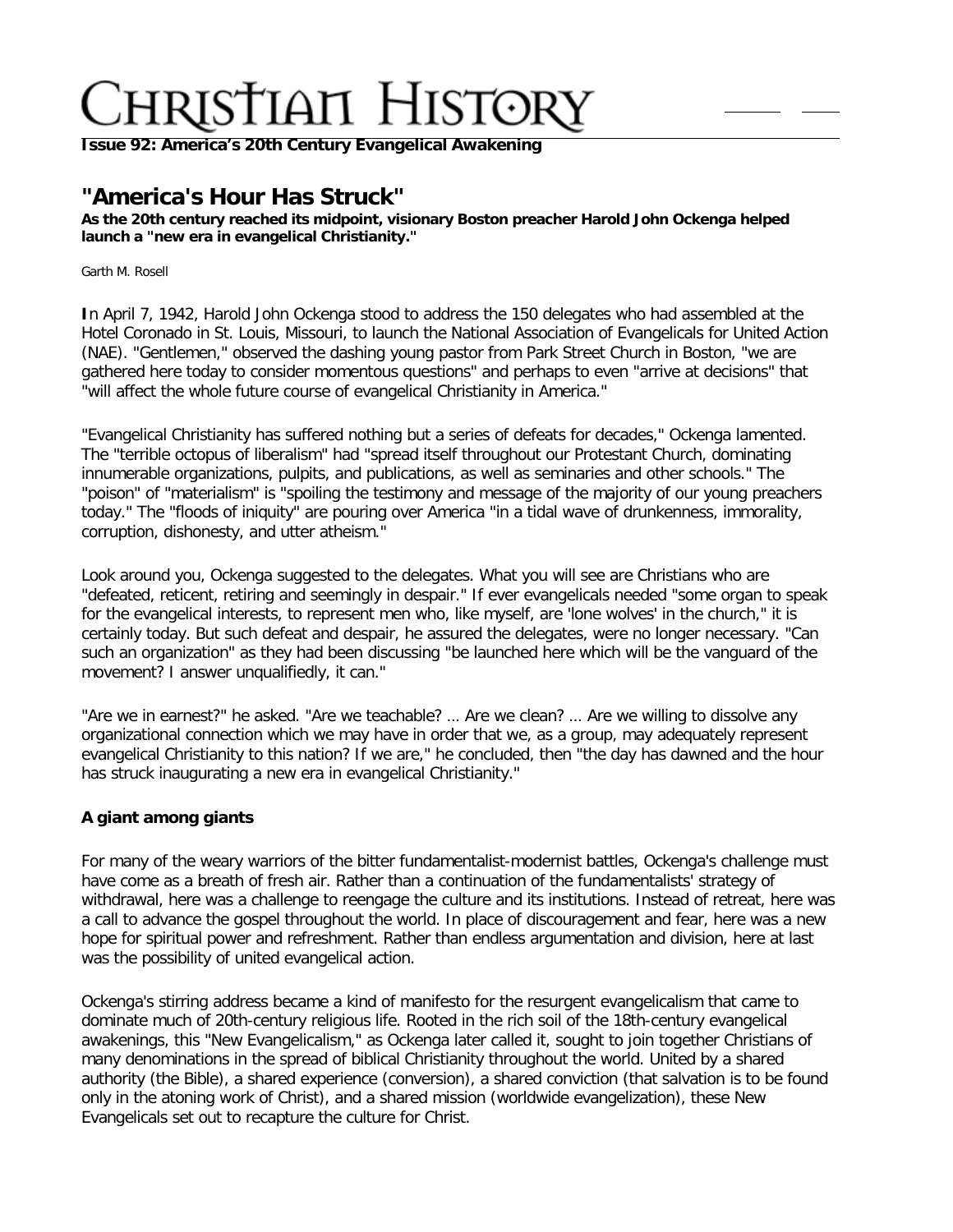By the time Ockenga's address at the Hotel Coronado had ended, it was apparent to virtually everyone in the room that the evangelical movement had found a new leader. His election as the first president of the NAE thrust him almost immediately into national prominence. During the 13 months between the St. Louis Convention in April 1942 and the Chicago Constitutional Convention in May 1943, Ockenga traveled thousands of miles, crisscrossed the country, and carried on an extensive correspondence on behalf of the fledgling organization. He remained until his death in 1985 one of the most recognized leaders of a burgeoning and increasingly worldwide movement.

"He was a giant among giants," observed Billy Graham in describing his old friend. "Nobody outside of my family influenced me more than he did."

## **Called to preach**

Few would have imagined that the son born to Herman and Angie Ockenga during the summer of 1905 would grow up to be "a giant among giants." Yet Harold John (as he was known during those early years in Chicago) and his four sisters were blessed with a loving family and especially a godly and praying mother. Angie Ockenga became the dominant influence in his spiritual development.

At age 11, Harold John gave his life to Christ at an old-fashioned Methodist camp meeting. But he continued to struggle spiritually throughout the next six years. Sensing his inner turmoil, Alice Pfafman, a Methodist youth leader, invited Harold to attend a youth conference in Galesburg, Illinois. There, following a sermon that challenged listeners to "pour out our lives" as an act of worship to God, three important events in Harold John's life took place: He received assurance of his own salvation. He experienced what Wesleyans call the "second blessing—an experience of sanctification. And he was called by God to be a preacher of the Word.

Since he had long dreamed of becoming a trial lawyer, he decided to tell no one about his intention to enter the ministry until after his graduation from university. By late February, however, he could stand it no longer. "It was a warm day," he later recalled, "and taking golf clubs to have an afternoon in the park I stopped by [Alice Pfafman's] house just long enough to say, 'Mrs. Pfafman—you are right. God is calling me to the ministry and I have decided to respond.' With some expression of joy which I do not recall she thanked the Lord and I left for the best game of golf I have ever played in winter or summer."

Alice immediately telephoned Angie Ockenga to pass along the news. "Thank God," his mother responded, "I dedicated him to the ministry before he was born."

# **The gifted orator from Illinois**

Ockenga entered Taylor University in 1923 and soon established himself as an outstanding student and a recognized campus leader. Where he shone most brightly, however, was in front of an audience. His remarkable oratorical skills impressed faculty and students alike and won him numerous awards as well as the nickname "the gifted orator from Illinois." But his deepest satisfaction came from the proclamation of God's Word. "I have a fire in my bones to preach," he wrote in a letter to a friend. As part of Taylor's "Gospel Teams," he preached over 400 times in churches across America by the time he graduated.

Upon graduation from Taylor, Harold traveled east to begin his theological training at Princeton Theological Seminary. He loved Princeton's beautiful campus and was challenged by the brilliance of its faculty. Professor J. Gresham Machen became especially important in shaping Harold's thinking. Although Ockenga already "knew the Bible from A to Z," as his mother phrased it, he discovered in Machen a mature and gifted scholar who stretched his mind and expanded his intellectual world.

Ockenga would have liked to complete his studies at Princeton, but the wrenching battles of the fundamentalist-modernist controversy had caused deep divisions within its faculty and student body. By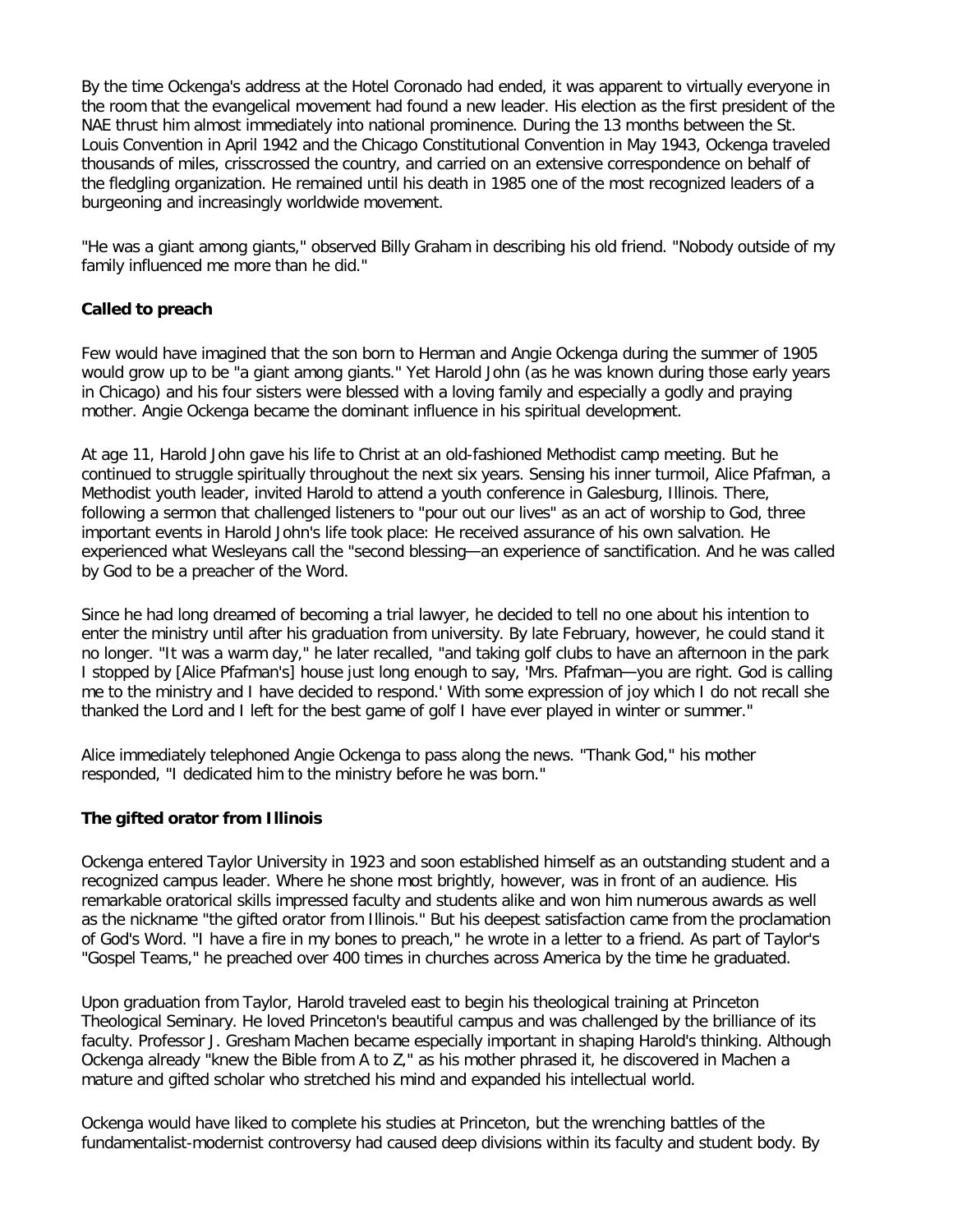1929, at the start of his senior year, it had become apparent that he had no choice but to withdraw from Princeton and join Dr. Machen and other evangelical faculty and students in the newly established Westminster Theological Seminary in Philadelphia.

After completing his theological studies at Westminster in 1930, he began full-time work as a pastor, first at the Presbyterian Church in Pittsburgh and then at the 950-member Point Breeze Presbyterian Church. Then, in 1936, he received a call to historic Park Street Church in Boston, a ministry that was to continue for 33 years. Under his leadership, Park Street not only flourished and grew, but its ministry spread literally around the globe. "This single congregation of 2200," Ockenga wrote in 1959, "is building a greater church, one composed of people who are black and yellow and brown and white in skin and drawn from 50 nations on five continents and the islands of the sea through the preaching of its 120 missionaries on whose labors the sun never sets."

## **The New Evangelicalism**

The lessons Harold John Ockenga learned from his mother, throughout his student years, and in his early ministry helped to shape both the priorities and direction of his own life and those of the New Evangelical movement itself. His deep Wesleyan roots, for example, not only gave him a lifelong passion for justice, holiness, humanitarian aid, revival, and world missions, but they also provided a bridge whereby thousands of Pentecostal, charismatic, and holiness believers could become part of the NAE.

His years of academic study taught him the central importance of education and helped to give the "life of the mind" an honored place within the movement. His years of pastoral ministry not only convinced him of the importance of preaching the Word and building the church, but they also placed the renewal of the church and the training of pastoral leadership squarely at the center of the evangelical agenda. His teachers and mentors not only planted in him a deep love for the Bible, for Christian history, and for the historic creeds and confessions of the church, but they also persuaded him that evangelicalism must give itself to the recovery, defense, and proclamation of historic orthodoxy.

"Do not be content," J. Gresham Machen had charged Ockenga at his ordination service, "with a superficial study of this Holy Book," but always "keep your contact with the grand central tradition of the church of Jesus Christ."

What came to be known as the New Evangelicalism was, at its core, an effort to reestablish biblical Christianity in response to what many believed to be the growing influence of "modernism" and "neoorthodoxy" on the left, and the increasing militancy and anti-intellectualism of "fundamentalism" on the right. Of special concern was fundamentalism's cultural withdrawal. Consequently, the New Evangelicals committed themselves to reengage the very institutions that so many within the old fundamentalist movement had felt compelled to abandon.

"There is not a square inch in the whole domain of our human existence," the Dutch theologian and statesman Abraham Kuyper had once declared, "over which Christ, who is Sovereign over **all**, does not cry: 'Mine!'" Echoing precisely the same sentiment, Ockenga and a growing circle of New Evangelical friends called upon their followers to penetrate every arena of human existence with the transformative power of God's truth.

"We have a need of new life from Christ in our nation," Ockenga declared in his presidential address to the NAE in 1943, and "that need first of all is intellectual." Unless "the Church can produce some thinkers who will lead us in positive channels our spiral of degradation will continue downward."

Furthermore, Ockenga continued, "there is great need in the field of statesmanship." Where are the political leaders "in high places of our nation," he asked, with "a knowledge of and regard to the principles of the Word of God?" The need is "even more evident in the business world," he continued,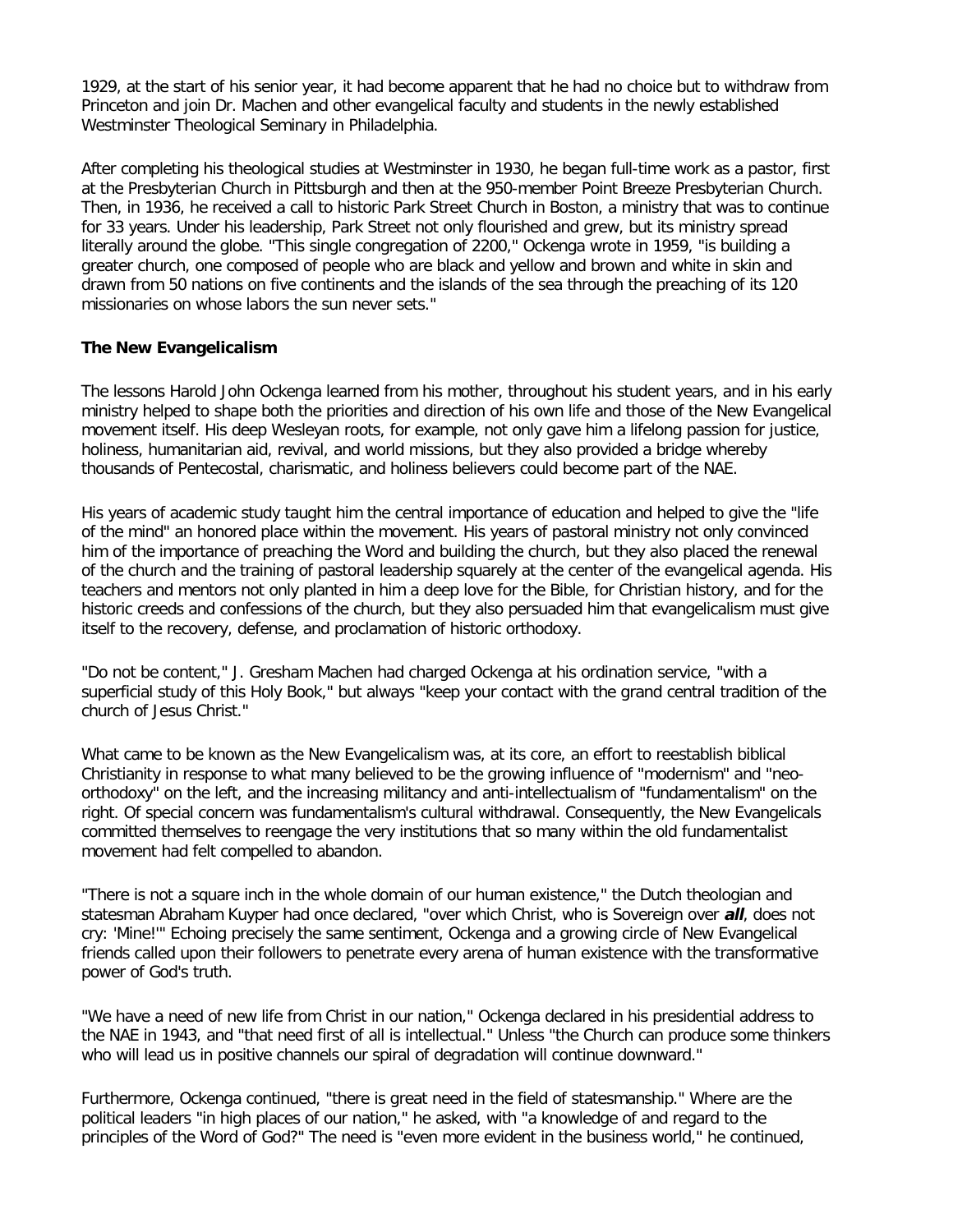where models of Christian integrity have become such a rarity.

Most of all, he concluded, "there must be a new power in personal life. Unless the message of salvation which we hold to be the cardinal center of our Christian faith really does save individuals from sin, from sinful habits, from dishonesty, impurity and avarice, unless it keeps them in the midst of temptation, what good is it?" What the church needs most at the present time and in the future "is **saints**, great Christians—Christ-loving men and women."

### **Heaven-sent revival**

Before such a vision could become reality, Ockenga was convinced, there had to be a great revival—"I am talking now about a heaven-sent, Holy Ghost revival," he said, "given in the sovereignty of God with no human explanation for it whatsoever." Since his arrival in Boston in 1936, Ockenga had been praying and working for such a revival. He had preached revival services on a regular basis and brought wellknown evangelists to Park Street each year. He had even helped to plan an anniversary celebration of George Whitefield's remarkable ministry in New England in the mid-18th century. Yet none of these efforts had produced the results he longed for.

Encouraged by Allan Emery Jr. a business leader and a member of Park Street, Ockenga invited a 31-yearold preacher named Billy Graham to speak at a New Year's Eve youth rally in Boston's 6000-seat Mechanics Hall. Addressing the crowd to announce the dawn of 1950, Ockenga told the audience they were standing at a crucial "turning point" in Christian history. In the face of enormous national and international problems, "millions of Americans believe an old-fashioned spiritual revival could preserve our God-given freedoms and way of life." America must therefore fall upon its knees in repentance and prayer.

The overwhelming response to the New Year's service made the event front-page news. New England, reported the **Boston Herald**, was "on the verge of a great sweeping revival such as it has not seen since the days of Jonathan Edwards." Indeed, in the next few years, there were reports of revivals throughout Boston, across America, and around the globe. "I believe that 1950 will go down into history as the year of the heaven-sent revival," Ockenga later reflected. "America's hour has struck."

The Boston Revival cemented a lifelong friendship between Ockenga and Graham. It also marked the beginning of a powerful new coalition of movements, regions, and networks of friends that would literally reshape the religious landscape in America and throughout the world.

## **Brother against brother**

The grand vision that Ockenga presented to the NAE delegates at the Hotel Coronado in 1942 was never fully realized. The bitter battles between fundamentalism and modernism that had dominated much of American religious life during the early decades of the 20th century had separated much of the evangelical community from its rich heritage. Many of Ockenga's contemporaries were ready to join hands with likeminded believers, but fragmentation and distrust threatened to thwart any attempt at united evangelical action.

While Ockenga remained firmly committed to theological purity, he remained equally passionate about the need for evangelical unity. "Cooperation without compromise," became a byword for the NAE. But many of Ockenga's fundamentalist colleagues remained convinced that the New Evangelicals were abandoning purity in their quest for unity. A college friend wrote, "How it grieves me, Harold, to see you giving way here a little and there a little to policies that will be the ruination of our country. … Combination is weakness! Separatism is Power! in the sight of God."

Perhaps the most pointed criticisms of Ockenga and the NAE were voiced by Carl McIntire, his old friend,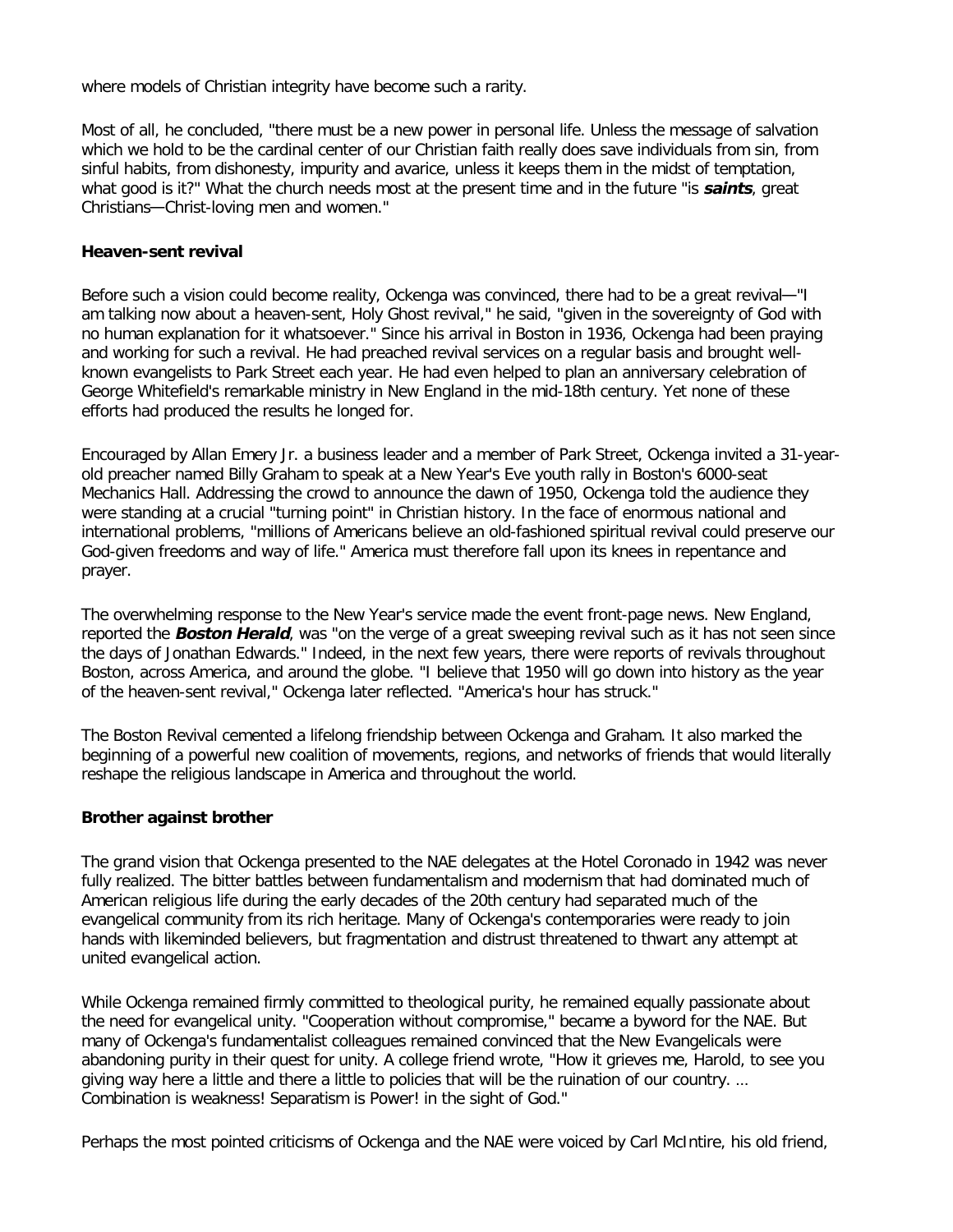Westminster classmate, and founder in 1941 of the rival American Council of Christian Churches. Practicing a stricter form of separatism than the NAE, the ACCC restricted membership to those who agreed to separate completely from the "modernist" mainline denominations. The rift with McIntire was never fully repaired, and it deeply grieved Ockenga throughout his lifetime.

Consequently, the movement that had been launched with such optimism and hope in the "golden age" of the 1940s and early '50s became increasingly marred by deepening rifts within the family. Evangelist Merv Rosell sadly recalled "the gradual, insidious division (for one cause or another) which set 'brother against brother' until I found in each city two opposing camps of my own friends."

In addition to the widening divide between the New Evangelicals and the fundamentalists, weaknesses within the movement were becoming more and more apparent. Few evangelicals seemed ready to "roll up their sleeves" and do the hard work necessary to achieve the goal of reclaiming the culture for Christ.

Instead of pouring their considerable energies and resources into reenergizing mainline denominations, universities, halls of government, and the like, many evangelicals chose rather to strengthen or construct organizations within their own subculture. Even as it prospered and spread, evangelicalism continued to be plagued, as Ken Kantzer lamented in a 1983 **Christianity Today** editorial, by "cultural conformity," a profound "suspicion of social action," an unwillingness "to carry our faith to the marketplace," and an appalling "doctrinal and ethical ignorance."

Despite its obvious shortcomings and divisions, however, 20th-century evangelicalism continued to thrive not only in America but throughout the world. "The Christian vision of the future now seems increasingly to belong to evangelicalism," wrote theologian Alister McGrath in 1995. Yet McGrath warned that the movement should never take its successes for granted. Expressing sentiments that Ockenga would have endorsed completely, he concluded, "Evangelicalism stands under the judgment of God, as a movement to which much has been given and from which much is demanded."

## **The passing of a giant**

Early in 1985, knowing that he was dying of cancer, Harold John Ockenga requested the elders of Park Street to gather at his home, pray for him, and anoint him with oil.

The elders began to express their deep personal affection and gratitude for the ministry God had given him. "Just think of all the things that God has done through you," they reminded him. God had allowed him to minister to millions of people, to be president of Fuller Theological Seminary and Gordon-Conwell Theological Seminary, to be one of the founders of the NAE and the whole evangelical movement, and to be one of the people who helped to give Billy Graham his start.

Although Ockenga was too weak to respond, none of the comments seemed to be bringing him the peace and comfort the elders hoped they might be able to convey. Then one of the elders leaned forward and quietly commented, "Well, Harold, I suggest that when you see the Master, just say, 'God be merciful to me a sinner.'" Tears began to flow down Ockenga's cheeks.

At the end of his autobiography, **Just As I Am**, Billy Graham wrote the words that were so central to the Protestant Reformation of the 16th century: **Soli Deo Gloria**—'To God Alone be the Glory." "Those are my words as well," concluded Graham. His old friend, Harold John Ockenga, would have understood perfectly.

**Garth M. Rosell is professor of church history at Gordon-Conwell Theological Seminary. The article is taken in part from the author's recently completed study, The Surprising Work of God: How America's 20th-Century Spiritual Awakening Became a Worldwide Christian Movement.**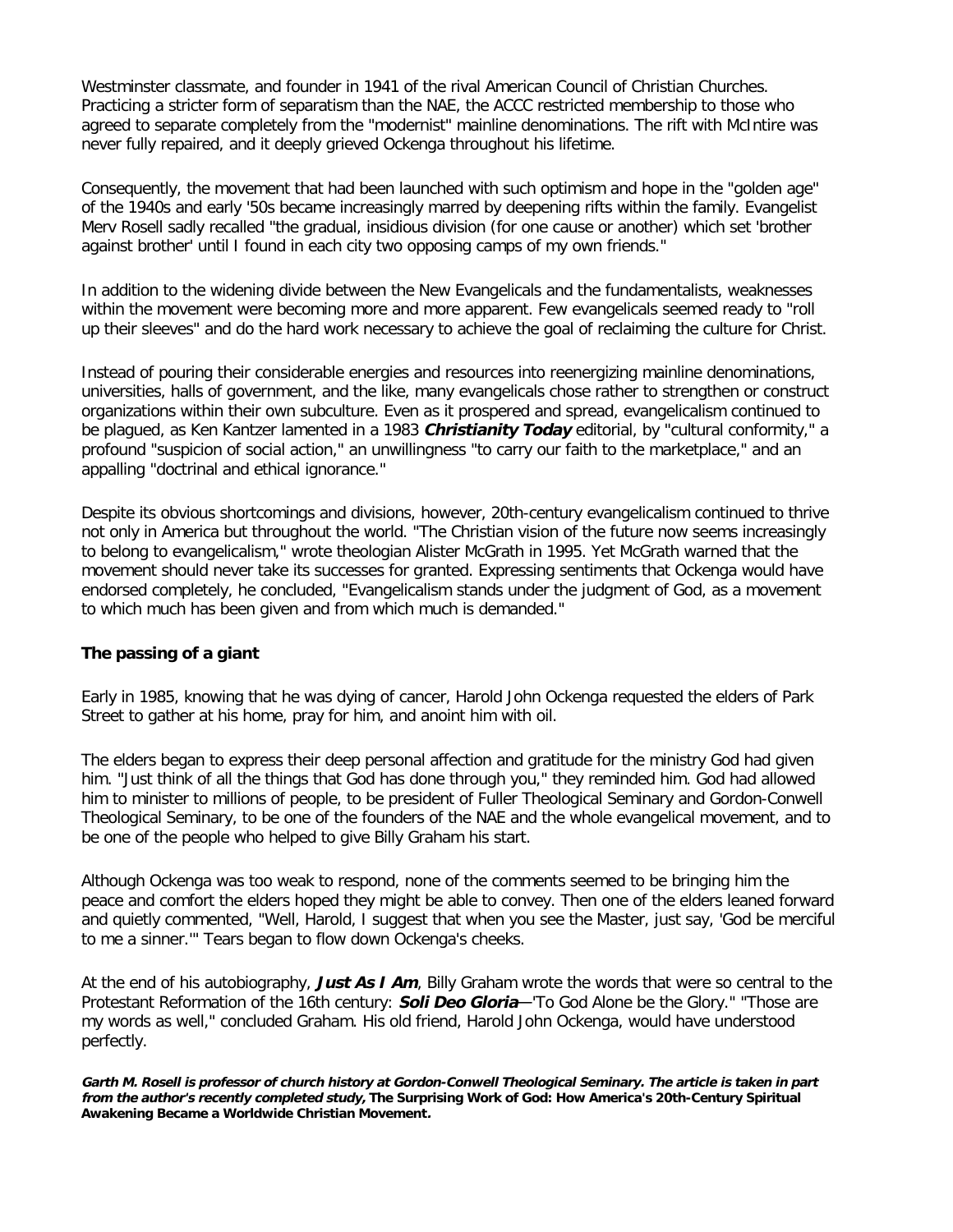# **Drawing the line What Ockenga believed was wrong with each of these theological movements:**

**Modernism** (or Liberalism) was a "defection from creedal orthodoxy." It repudiated much of the content of historic Christianity as reflected in Scripture, the Nicene Creed, and the Apostles Creed and substituted a new anti-supernatural content in its place.

**Neo-Orthodoxy**, a German theological movement (introduced into the U.S. by Reinhold Niebuhr in the 1930s) that criticized liberalism but did not hold strictly to biblical inerrancy, was "a subtle perversion" of true Christianity, according to Ockenga. It abandoned the church's historic commitment to the Bible as objective revelation in favor of a more subjective or existential understanding of the Scriptures.

**Fundamentalism** was essentially correct in its commitment to sound doctrine, but its militancy, antiintellectualism, and cultural withdrawal needed to be replaced by Christian charity, commitment to the life of the mind, and active engagement with the culture.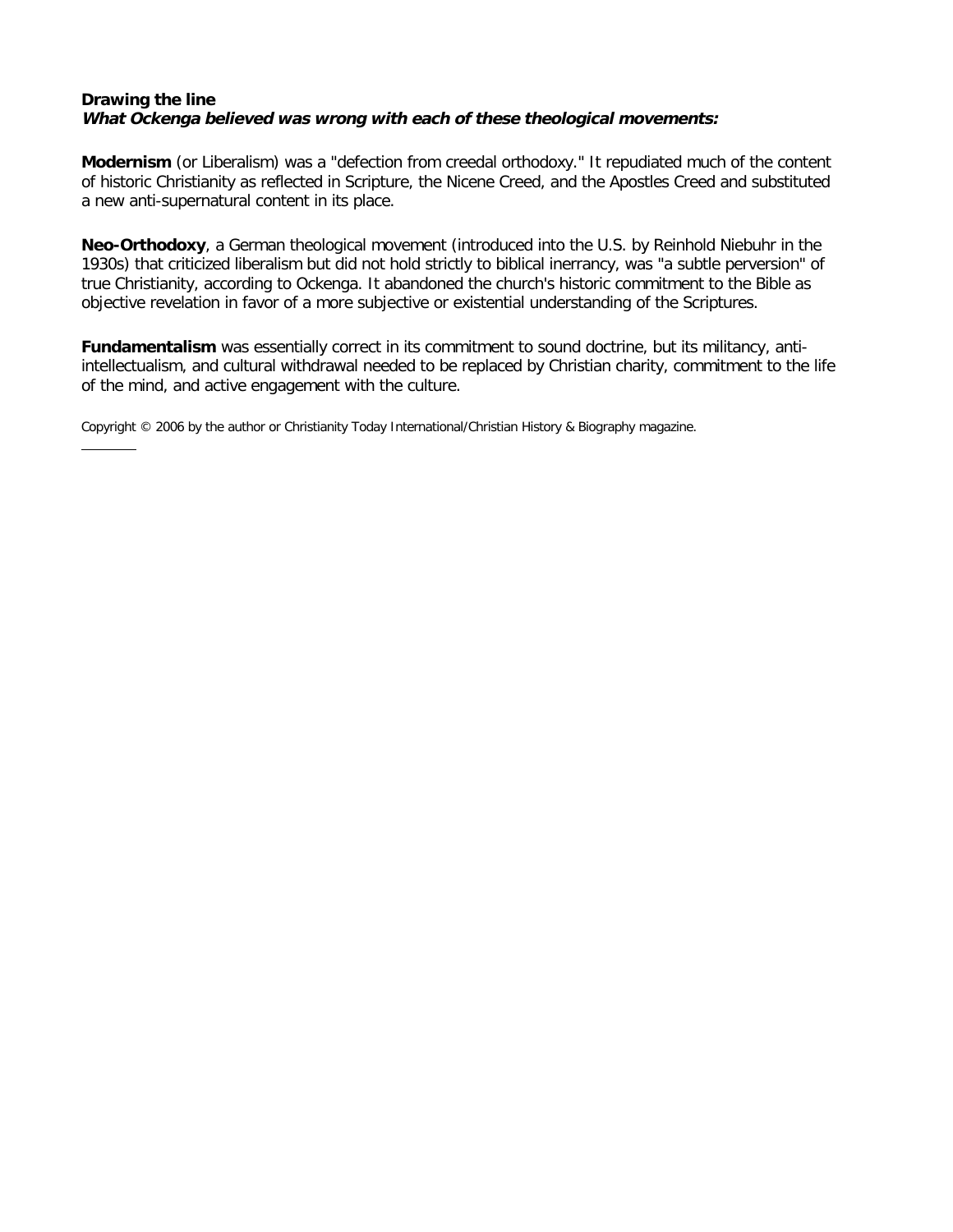**Issue 92: America'[s 20th Century Evangelical Awakening](http://ctlstaging/ch/cdrom/collection.html?id=3473)**

# **Who Were the "Fundamentalists"?**

**Many people associate this word with religious bigotry and close-mindedness. But in the early 20th century, fundamentalists were simply evangelicals determined to do battle for the faith.**

#### Douglas A. Sweeney

**D**uring the late 19th century, most of the mainline Protestant churches struggled to cope with the rise of modernism (which favored adaptation to modern views and trends) along with scientific naturalism, higher biblical criticism, and spiritual apathy. Hundreds of thousands of evangelicals left the large denominations, forming smaller churches to combat the sins of the age.

The vast majority of evangelicals, however, stayed with the mainline and tried to purify their churches from within. By the early 1910s, they formed a massive, cross-denominational movement for reform based on a common acclamation of the "fundamental," or cardinal, doctrines of Christianity.

The most popular list was "The Five Point Deliverance" of the Northern Presbyterians. The 1910 Presbyterian General Assembly ruled that all who wanted to be ordained within their ranks had to affirm the Westminster Confession and subscribe to five fundamental doctrines: 1) the inspiration and inerrancy of the Bible, 2) the virgin birth of Christ, 3) the substitutionary atonement of Christ, 4) the bodily resurrection of Christ, and 5) the historicity of the biblical miracles.

At roughly the same time, A. C. Dixon, R. A. Torrey, and several other luminaries published 12 volumes of essays called **The Fundamentals: A Testimony to the Truth** (1910-1915). The books, which were mailed to ministers and missionaries around the world, opposed all kinds of modernism, from higher biblical criticism to theological liberalism, from naturalism to Darwinism to democratic socialism. Building on the momentum of the Northern Presbyterians, they rallied people from different Protestant traditions to a least-common-denominator flag of orthodoxy.

By the late 1910s, the conservatives entrenched along the Protestant mainline were poised for battle in defense of the fundamentals. The interdenominational World Christian Fundamentals Association (WCFA), heavily influenced by premillennial dispensationalism, gathered conservatives for whom mainline apostasy was a sign of the coming great tribulation. With eschatological urgency, it reinforced the resolve of anxious evangelical leaders "to contend for the faith that was once for all entrusted to the saints" (Jude 3). In a 1920 editorial published in his Northern Baptist paper, the Rev. Curtis Lee Laws referred to these evangelicals (himself among them) as "fundamentalists." He deemed the name a badge of honor.

During the early 1920s, battles ensued in nearly every mainline Protestant body between the fundamentalists and those who wanted to remain "tolerant" and "open-minded" in response to modern learning. The fundamentalists were defeated in almost every case. They lost control of the mainline and its varied ministries. They lost control of mainline colleges and theological seminaries. Most of them withdrew, forming their own separate ministries. Many began to advocate "second degree separation"—separation not only from sin, worldliness, and apostasy, but also from other Christians standing too close to these things themselves.

Nothing symbolized their defeat more powerfully than the Scopes Monkey Trial held in Dayton, Tennessee, in the summer of 1925. A high school teacher named John T. Scopes was solicited by the fledgling American Civil Liberties Union to test his state's new law against the teaching of evolution.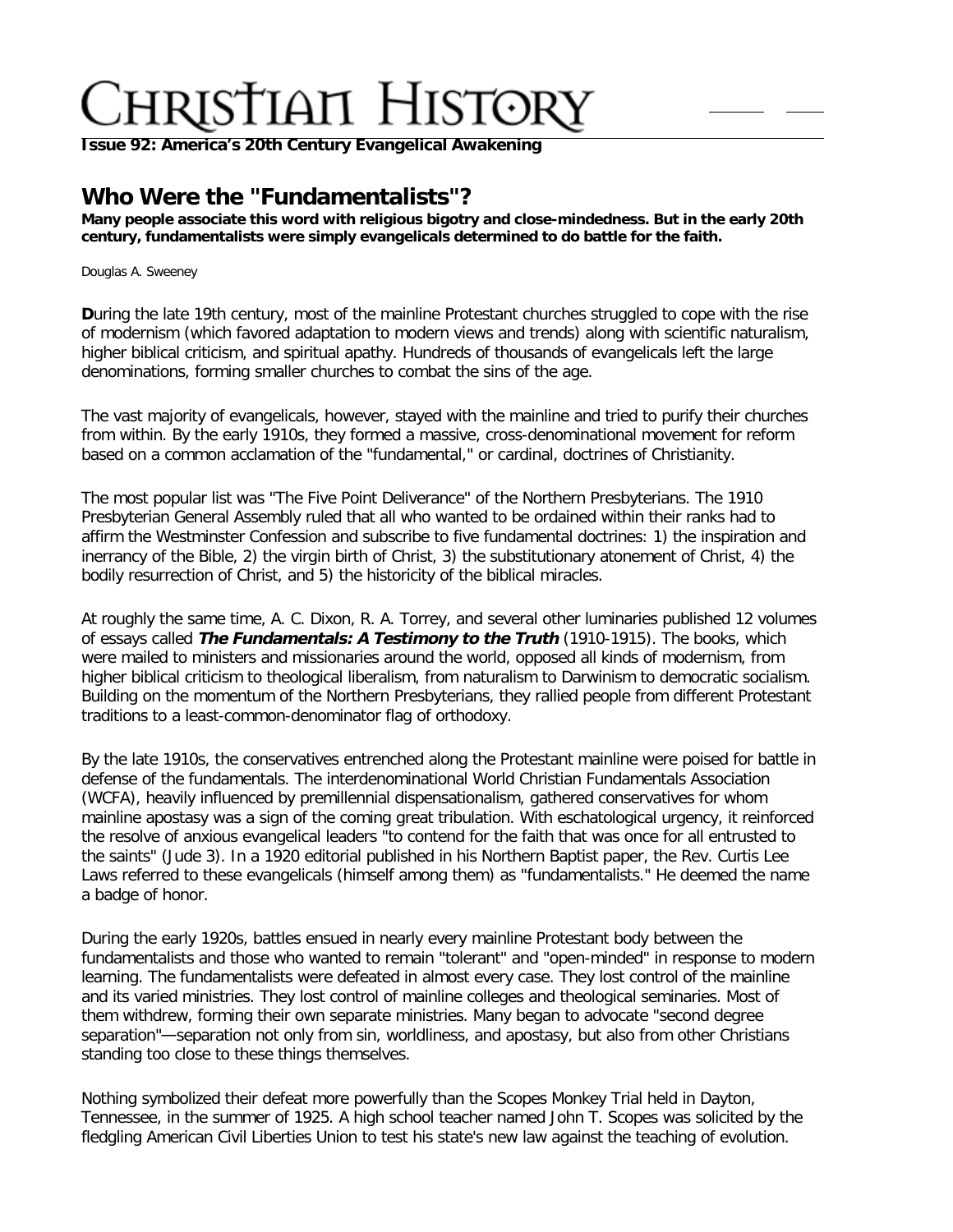Celebrity lawyer Clarence Darrow was retained for his defense. The prosecution's legal team included William Jennings Bryan, a Presbyterian and famous politician. Fundamentalists won the case (at least temporarily), but they were ridiculed by Darrow and the press. Despite their intellectual rigor and strength in northern urban areas, the fundamentalists have been portrayed ever since as country bumpkins.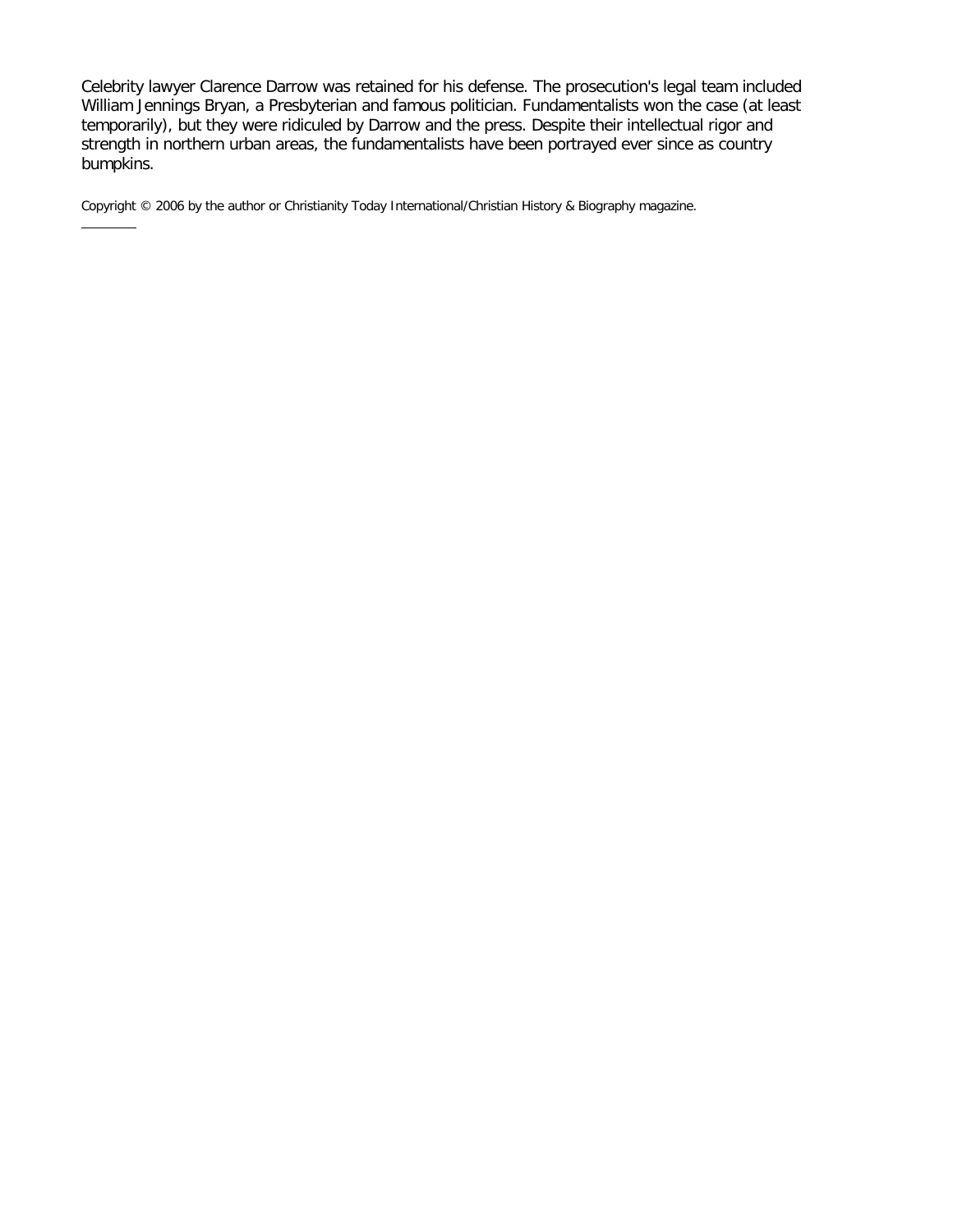**Issue 92: America'[s 20th Century Evangelical Awakening](http://ctlstaging/ch/cdrom/collection.html?id=3473)**

# **The New Evangelicalism**

**Harold John Ockenga defines the vision of the movement in this excerpt from a sermon preached at Park Street Church on December 8, 1957.**

What ... is the direction in which the evangelical should go? First of all, the evangelical embraces creedal Christianity—Christianity as expressed in the confessions of the church, which is New Testament Christianity grounded upon the acceptance of the Bible as the Word of God, as plenarily inspired, and authoritative and infallible. Now on the basis of that Bible all of the doctrines of orthodoxy, which I need not mention now, are embraced by the new evangelicalism. This is their view. And this has a carry-over into the social scene so that there is an application of this to the problems of the day, so that our view of God, and of man, and of the church, and of society, and of sin, and of salvation, must have its effects upon the social problems of the day.

What about the strategy? The new evangelicalism believes in the positive preaching of the Word and of the doctrines of Scripture … The evangelical believes that the gospel is the power of God unto salvation, that it will convict, that it will convert, that it will change, and that this gospel is intellectually defensible and respectable in the face of all of the onslaughts of the day. The evangelical is willing to face the intellectual problems—whether they deal with creation, or with the age of man, or whatever it is examining the claims of the Bible itself concerning inspiration and revelation and to state those in the light of the best knowledge of the day in which it lives. The evangelical is unafraid of this, and he believes in the positive, aggressive, constructive presentation of the Word—that there can be the fruit that is given to it as God has promised that it will come. …

There has evolved today a different emphasis, a different theological application of orthodox Christianity one that is dynamic and virile and strong, one that is able to say, "Christ is the answer. Christ is the answer to your sin problem. Christ is the answer in the biblical framework of reference because there is no other Christ. Christ is the answer when he and his teachings and biblical Christianity become translated into the framework of the social picture in which we live."

Beloved, this is the new evangelicalism, and we believe that this evangelicalism not only has a message for each individual and for a student, but that also it will present biblical Christianity in such a way that it is going to bear a powerful influence upon our society.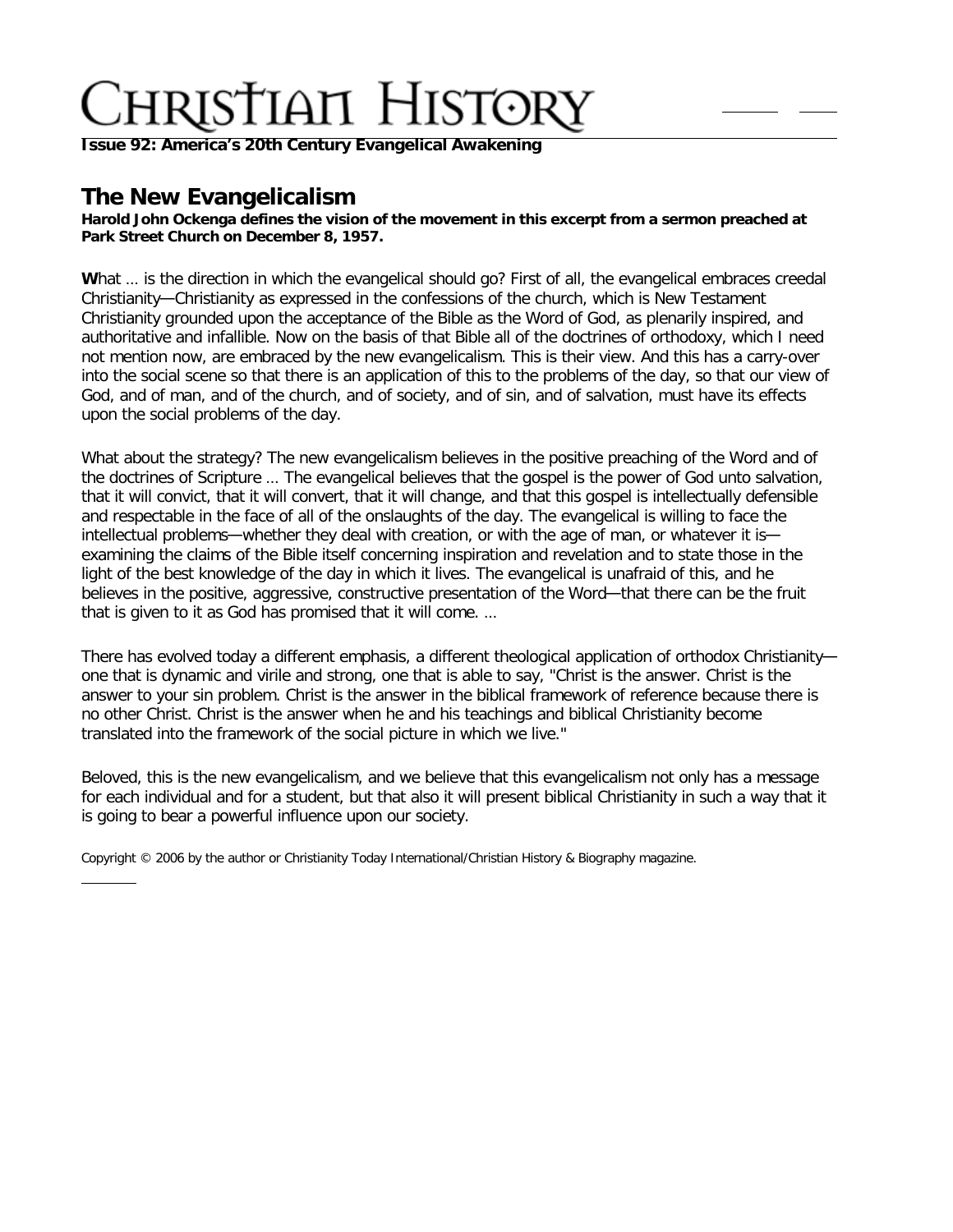**Issue 92: America'[s 20th Century Evangelical Awakening](http://ctlstaging/ch/cdrom/collection.html?id=3473)**

# **The Young and the Zealous**

**How do you change the course of the nation's future? Youth for Christ had the answer: Win over the next generation.**

Bruce L. Shelley

**D**uring the Great Depression, Herbert Taylor, president of the Club Aluminum Company, and his wife Gloria provided bread and soup for long lines of people at a small storefront mission on the near north side of Chicago. As part of their ministry to the community, they surveyed 2000 homes in the neighborhood and discovered that 50 percent of the children never attended church services or Sunday school.

"This simply can't continue!" the couple concluded. Using stock from Herb's aluminum company to create the non-profit Christian Workers Foundation, the Taylors determined to help finance organizations capable of reaching the unchurched young people of America.

What began in a storefront mission came to focus on the world. War clouds were building over Europe, and America's evangelical Christianity had to change. Among the ministries encouraged by the Taylors was Youth for Christ, a vibrantly attractive movement among Christian youth during and just after World War II, and a training ground for new evangelical leaders. The movement had no founder; it had an explosion—driven by a deep concern for America's youth and future. YFC began in the hearts of people like Herb and Gloria Taylor who sensed that a new day had come to America, an hour of need.

## **"Something big"**

Probably the first youth rally director in America was fiery Lloyd Bryant, who organized weekly rallies for youth in the heart of Manhattan during the early 1930s. The youth rally became nationally known, however, when a converted insurance salesman and dance band trombonist named Jack Wyrtzen launched a radio broadcast in Manhattan. He called it "Word of Life Hour" and then linked it with rallies held at Bryant's old meeting place, the Christian and Mission Alliance Tabernacle in the heart of New York City. The first rally came on October 25, 1941. Then came the war and the huge rallies.

Word of Life moved to Carnegie Hall but soon outgrew it too. Several rallies, beginning in 1944, drew more than 20,000 to Madison Square Garden, and radio soon carried the revival spirit across the land to Detroit, Washington, D.C., Indianapolis, St. Louis, Minneapolis, and a thousand smaller towns in between.

Radio may be key to understanding the movement, according to historian Joel Carpenter. Torrey Johnson and Bob Cook, two young pastors in the Chicago area, sensed that radio broadcasts of the rallies had immense symbolic and practical value. Not only was radio good for publicity and extended impact, but it also added to the legitimacy of the event. It made the audience feel they were "part of something big, and alive, and vital." This striving for an image of significance and eventfulness, says Carpenter, prompted rally directors to emulate radio celebrities. Jack Wyrtzen and later Billy Graham clearly patterned their preaching after the clipped, rapid-fire urgency of radio newscasters.

## **Calling all bobby-soxers**

George Beverly Shea—later widely known as the bass soloist of the Billy Graham team—was on the staff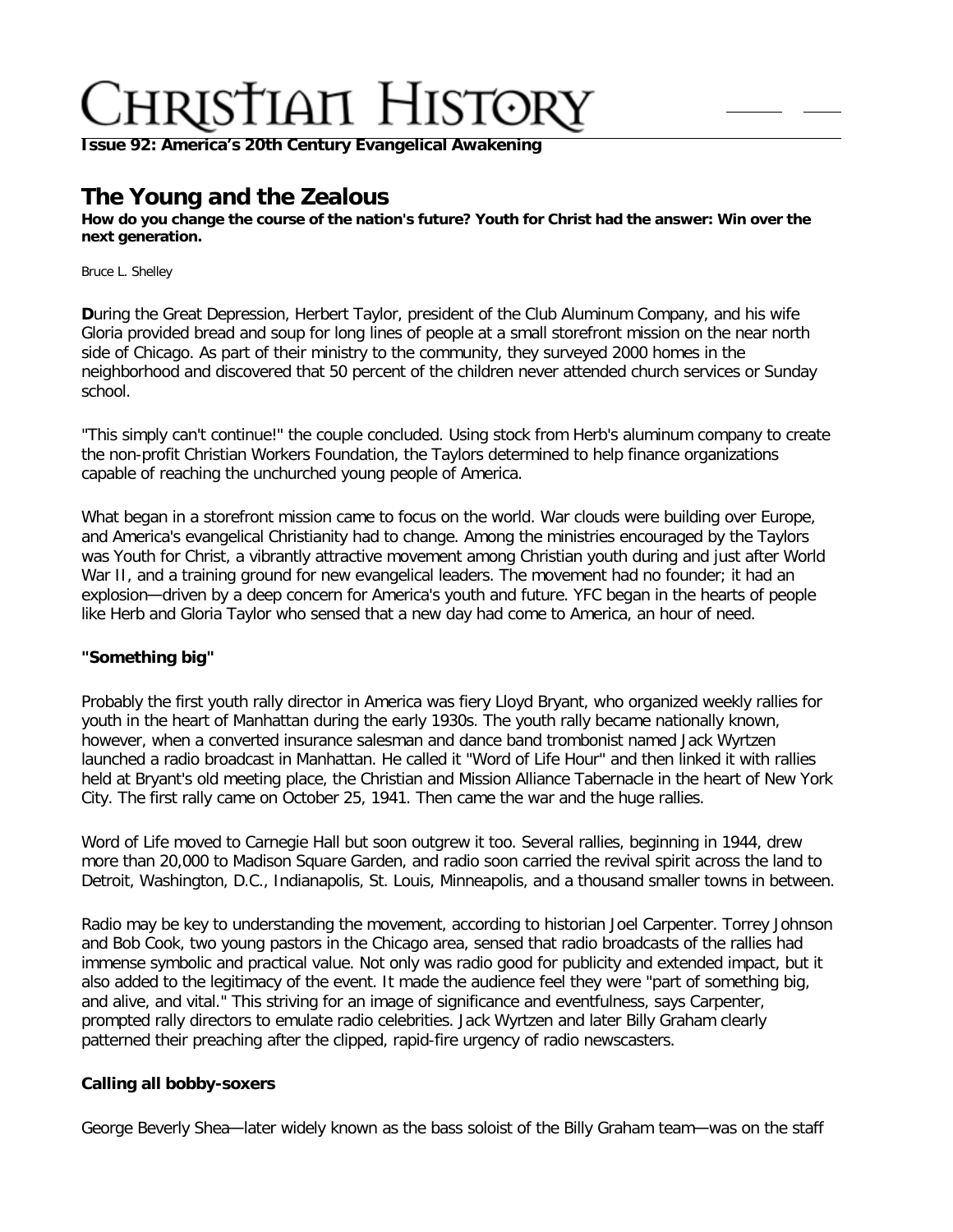of the Moody Bible Institute in Chicago. Shea and a few friends decided it was time their city had a rally too. Shea had worked with Jack Wyrtzen in New York City and now urged Torrey Johnson, pastor of the Midwest Bible Church, to take the leadership of a Chicago rally. After some hesitation, Johnson agreed to organize the event and, surprisingly, secured prestigious Orchestra Hall for 21 Saturday nights in the summer of 1944. For the first night's preacher he turned to a young, neighboring pastor: Billy Graham. Huge crowds came, and media types took note.

Rally after rally followed a similar pattern: Saturday night in a big auditorium, lively gospel music, personal testimonies from athletes, civic leaders, or military heroes, and a brief sermon, climaxing with a gospel invitation to receive Jesus Christ as Savior. This was revivalism tailored to youth.

In a passion for novelty and entertainment, many rallies got caught in a "one-upmanship" trap, featuring magicians, gospel whistling, and musical saws. The most outlandish attraction was a "gospel horse" called MacArthur. He moved his jaws to show "how the girls in the choir chew gum" and demonstrated his knowledge of the Bible by rapping his hoof three times when asked, "How many Persons are in the Trinity?"

Charles Neville, writing for the **Saturday Home Magazine** in August 18, 1945, said, "A million and more teen-age girls and boys have decided that boogie-woogie is old stuff and definitely on the way out. They don't sing the blues anymore. They sing of joy and hope in a world they intend to change for the better … a new Saturday-night swing to salvation … is sweeping the country, and youth is in command. … Youth for Christ is drawing the bobby-soxers and their boy friends away from the juke boxes and darkboothed hideaways to a streamlined revival of that indestructible thing—the human soul… . Youth for Christ talks turkey to its young audiences, and they love it!"

## **"Geared to the times"**

With World War II raging, appeals to the patriotic spirit at the YFC rallies were open and direct. The Pauline images of faith, manhood, spiritual conflict, and heroism were too obvious for a talented speaker to ignore as he looked into the faces of huge wartime audiences. Some "Victory Rallies" were truly massive. Word of Life filled Madison Square Garden twice in the spring and fall of 1944, and 60 to 70 thousand people attended Chicagoland Youth for Christ's Memorial Day pageant at Soldier Field in 1945.

During the course of the huge rallies in Chicago, the Hearst newspapers carried a full-page story of the new youth movement now reaching half a million young lives every Saturday night. When right-wing preacher Gerald L. K. Smith came out in support of Youth for Christ, charges of fascism surfaced. The liberal journal **Christian Century** put no stock in the fascist charge but did roundly criticize "this streamlined evangelism" for "milky abstractions" and its lack of concern for social and ethical problems.

Still, the leaders of Youth for Christ knew what they were about. YFC was simply geared to its own times. Among the movement's rally directors, there was a preponderance of former dance band members and radio disc jockeys. Pastors with radio-preaching experience were also numerous, as were people with careers in journalism, printing, and advertising. As a consequence, YFC leaders, especially in the larger cities, received a good share of news coverage. The message was clear: YFC mattered in American life.

On July 22, 1945, 42 delegates met at Winona Lake, Indiana, for the founding of Youth for Christ International. Torrey Johnson was elected president and immediately recruited Billy Graham as the first full-time evangelist for the movement. The young itinerant traveled 135,000 miles that year, and United Airlines cited him as their leading civilian passenger. In two years' time Graham preached in 47 of the 48 states and throughout Canada.

By the fall of 1945, the war was over, but Youth for Christ had hardly begun. Chaplains, GIs and missionaries provided a bridge for overseas expansion. "Who knows," said Torrey Johnson, "but what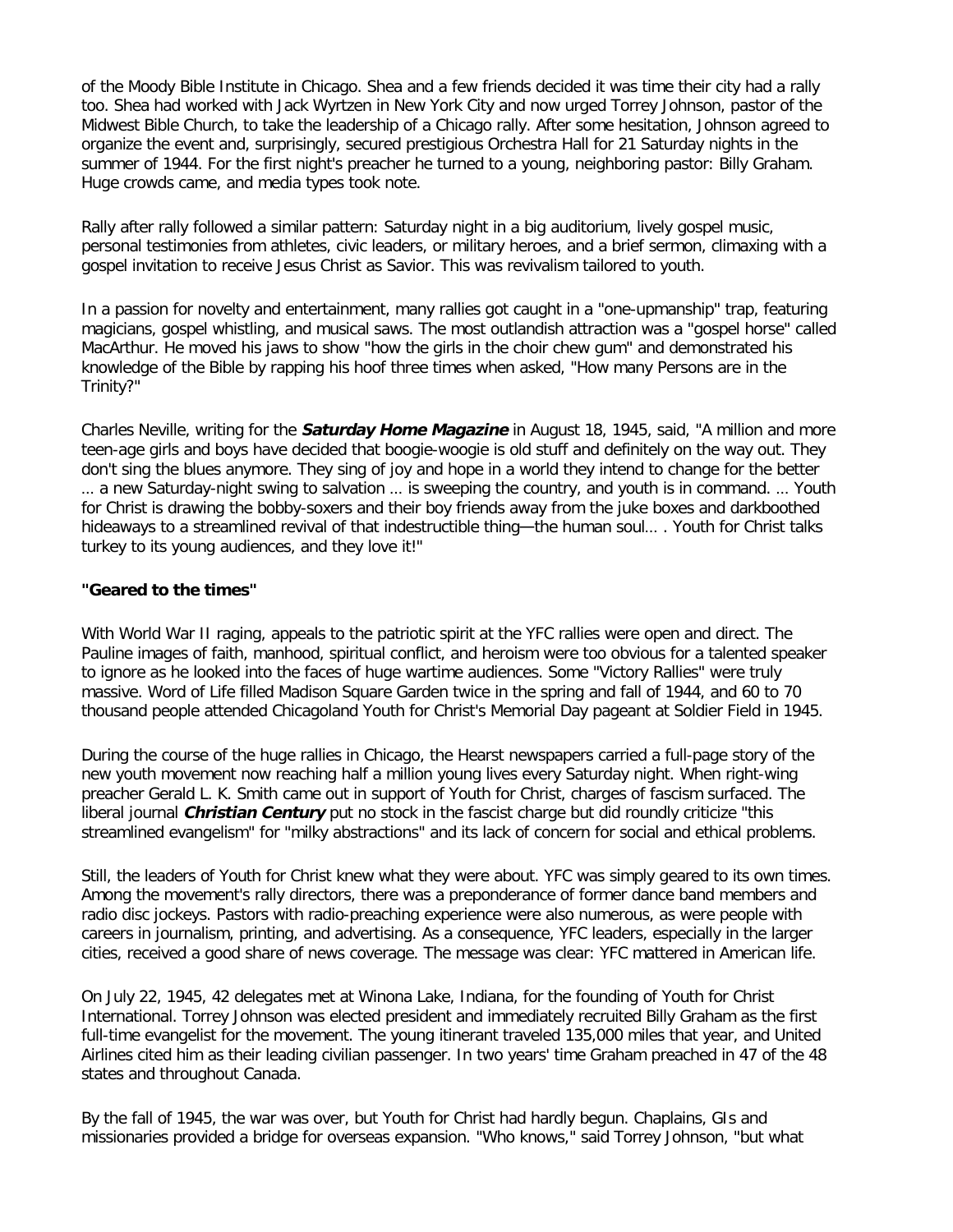we've got an army of occupation for the purpose of establishing Youth for Christ." Rallies appeared around the globe, from Paris to Manila, from London to Okinawa, from Seoul to Venezuela. When the YFC Convention met at Winona Lake in 1948, Johnson, re-elected president for a third term, reported that the international office was "in touch" with 800 rallies in North America, and Billy Graham announced that YFC teams had gone to 46 countries the previous year.

### **Invasion of Bible clubs**

Early in the summer of 1948, Torrey Johnson shocked the fourth YFC Convention at Winona by asking that he not be renominated for president. His reason, he said, was to "travel more in evangelism." He recommended Bob Cook to succeed him and, in spite of some objections, the convention elected Cook.

Under Bob Cook's leadership, YFC continued its vigorous evangelistic efforts, including scores of teams sent overseas, but the new president sensed that the movement could not keep running on promotion and enthusiasm alone. He deplored the "talented opportunist who was in YFC for self-interest." And as a result, he drew guidelines for rally directors and stressed financial accountability. By 1951 Cook was convinced the one-shot rally approach was in serious trouble in many cities.

"The rally idea," Cook said, "is sound but in most places the … rally is just the show window. Let's get something on the counters the rest of the week." What went "on the counter" were Bible clubs. The Kansas City YFC already had a successful club program under the leadership of Jack Hamilton and his wife Mary Jeanne. In 12 high school clubs they led students through the New Testament by a series of quizzes, then staged competitions between clubs at Saturday night rallies. The idea spread across the country when Hamilton left Kansas City to promote the program in other cities.

In the early 1950s, many conservative parents and pastors were frustrated by the Supreme Court decision in the **McCollum v. Board of Education** case (1948), which apparently removed the Bible from the public schools. They were eager to counteract the ruling. At almost every stop, Hamilton said, "The Court is taking the Bible out of the high schools. With Bible clubs we can put it back in through the lives of young people on fire for God."

By March 1952, when **Time**'s Henry Luce discovered "a more serious interest in religion in America than in 30 years," YFC clubs passed the 1,000 mark. By 1955 Jack Hamilton, in the national office, reported 1,956 clubs in 41 states and seven foreign countries. Clearly, YFC Bible clubs had become for the 1950s what Saturday night rallies had been for the '40s.

Bob Cook also noticed that YFC was reaching "comparatively few from the so-called 'seamy side of town.'" One reason, he said, "is that so much of our advertising and programs are slanted to happy Christian youngsters. Let's do something to reach the teens outside." And so the ministry introduced the Youth Guidance Program with its summer camps for delinquent youngsters.

## **From YFC to the world**

Ten years after the organization of YFC, many of the early leaders had moved on to other endeavors. Billy Graham built his evangelistic team of former YFC leaders—including business manager George Wilson, crusade organizer Walter Smyth, song leader Cliff Barrows, associate evangelist Leighton Ford, and pianist Tedd Smith. In a sense, Billy Graham never left YFC; he took it with him to the world.

The entrepreneurial spirit moved freely in YFC circles, and leaders often created ministries and missionary organizations after their own tastes. As a result of evangelistic junkets in the Far East, Bob Pierce created World Vision. After years of overseeing YFC rallies in Europe, Bob Evans resigned and founded the Greater Europe Mission. While traveling for YFC in North Africa, Paul Freed felt called by God to build Trans World Radio. For a decade the story played out like the refrain of an old love song. While traveling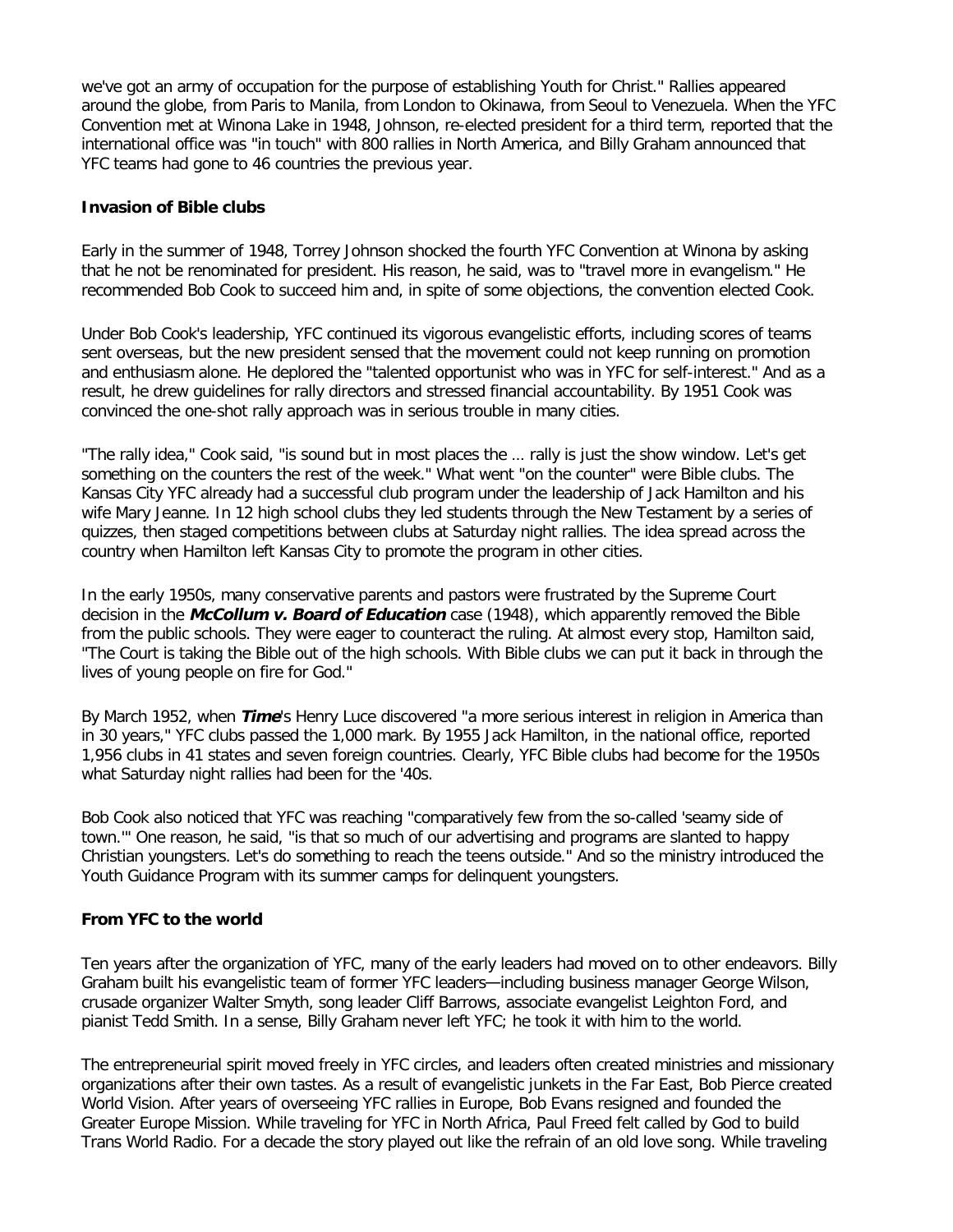in China, Bob Finley, YFC's second staff evangelist, projected a ministry with international students, diplomats, and businessmen visiting the United States—which became International Students, Inc. The spirit and energy of YFC's Saturday night rallies were slowly but clearly spilling over into wider channels of evangelical expression.

By 1955, so many of his former colleagues had left YFC that Bob Cook lamented, "Everybody's bailing out except me." Two years later, Cook himself resigned as president to accept a position with Scripture Press, a publishing house in Wheaton, Illinois. He left behind a stronger, if less sensational, YFC than he had inherited.

On an interpersonal level, the exodus of leaders no doubt had its sad moments, but in the bigger picture of the renewal of American evangelicalism the exodus proved enormously important. YFC served as a training ground for young evangelical leaders who could take their youthful zeal into other arenas and make an even greater impact. It supplied leadership for a spectrum of new ministries that we now recognize as "the New Evangelicalism."

#### **Bruce L. Shelley is senior professor of church history at Denver Seminary and author of [Church History in Plain](http://www.christianbook.com/Christian/Books/product/?item_no=38691&p=1006325)  [Language](http://www.christianbook.com/Christian/Books/product/?item_no=38691&p=1006325) (Word).**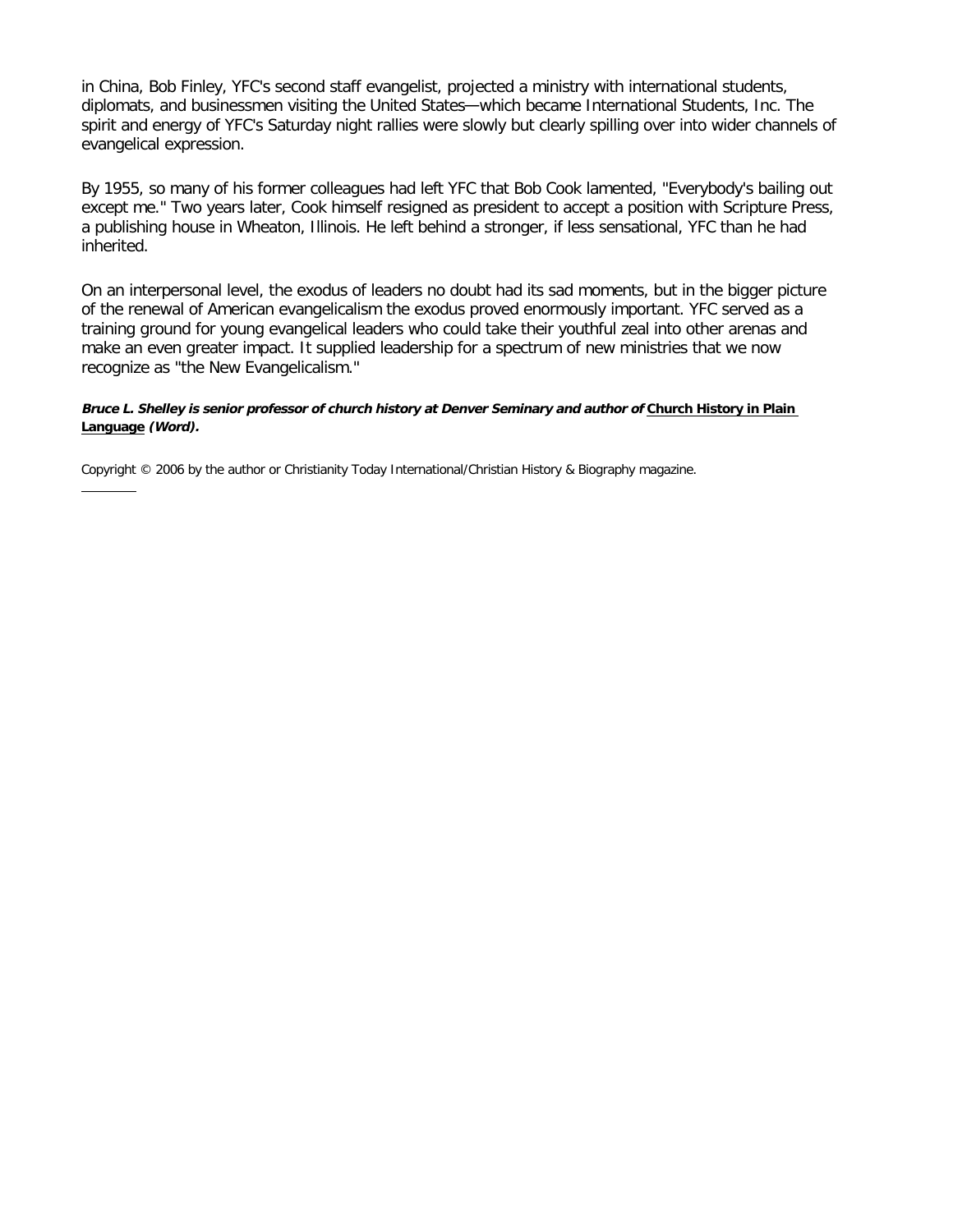**Issue 92: America'[s 20th Century Evangelical Awakening](http://ctlstaging/ch/cdrom/collection.html?id=3473)**

# **The Riptide of Revival**

**Billy Graham's early crusades stirred the sleeping conscience of mid-century America.**

William Martin

**Editor's note: The Fall 2006 issue of Christian History & Biography tells the story of the New Evangelicals. This vibrant, mid-20th-century movement eagerly sought active engagement in the culture, the application of Christian truth to society's problems, and the spread of biblical, historic Christianity throughout the world. From those early days, Billy Graham emerged as one of the movement's foremost leaders, as this article from the issue describes.**

**T**he giant tent that housed the 1949 Greater Los Angeles Revival has become an iconic image in accounts of the ministry of Billy Graham, now considered the world's most famous preacher. The 30 year-old former Youth for Christ evangelist prowled the platform in a voluminous double-breasted suit that hung on his bony frame like a scarecrow's garment. He was still unknown to most of America, but he was ready for a larger stage. As his hands became pistols to fire accusations of shortcoming into the transfixed crowd or machetes to hack through the jungle of contemporary sin, it was not difficult to believe he had a candidate in mind when he declared, "When God gets ready to shake America, He may not take the Ph.D. and the D.D. God may choose a country boy. … God may choose the man that no one knows, a little nobody, to shake America for Jesus Christ in this day, and I pray that He would!"

As the revival neared the end of its planned three-week run with only modest results, popular radio star Stuart Hamblen (who later wrote the gospel song "It Is No Secret") began attending, underwent a dramatic conversion, and plugged the meetings on his radio show. Then came an even more crucial break. One evening, a cluster of reporters and photographers met Graham when he arrived at the tent. Puzzled, even somewhat frightened, Billy asked a reporter what had happened. "You have just been kissed by William Randolph Hearst," the man said. "Look here." He showed him a scrap of paper from a wire-service machine. "The boss has said, 'Puff Graham.'"

The next day, the two Hearst papers in Los Angeles gave Graham and the revival banner headlines, and 12 other papers in the chain also gave the campaign extensive coverage. Within days, the Associated Press, the United Press, and the International News Service picked up the story, and **Time**, **Newsweek**, and **Life** followed suit soon afterward. On the train back to Minneapolis when the revival had finally ended after eight weeks, conductors and passengers treated him like a hero, and reporters crowded on board to press their inquiries. Billy Graham had become a national figure.

Although he had not been a party to the 1942 founding of the National Association of Evangelicals, Graham's efforts on behalf of Youth for Christ had introduced him to legions of people who were or would become leaders in that movement. Now, through his crusades and the attention they could draw, it seemed possible that he could play a significant role in helping the movement reach out to the larger culture. Eventually, no figure came to represent the spirit of the New Evangelicalism more fully than Billy Graham.

# **A Country Boy**

Born in Charlotte, North Carolina, on November 7, 1918, and reared on a dairy farm in a strict Calvinist household, Graham had occasion to hear numerous itinerant revivalists. Some of them stayed in his home and sowed the first seeds of interest in a preaching career. Graham attended Bob Jones College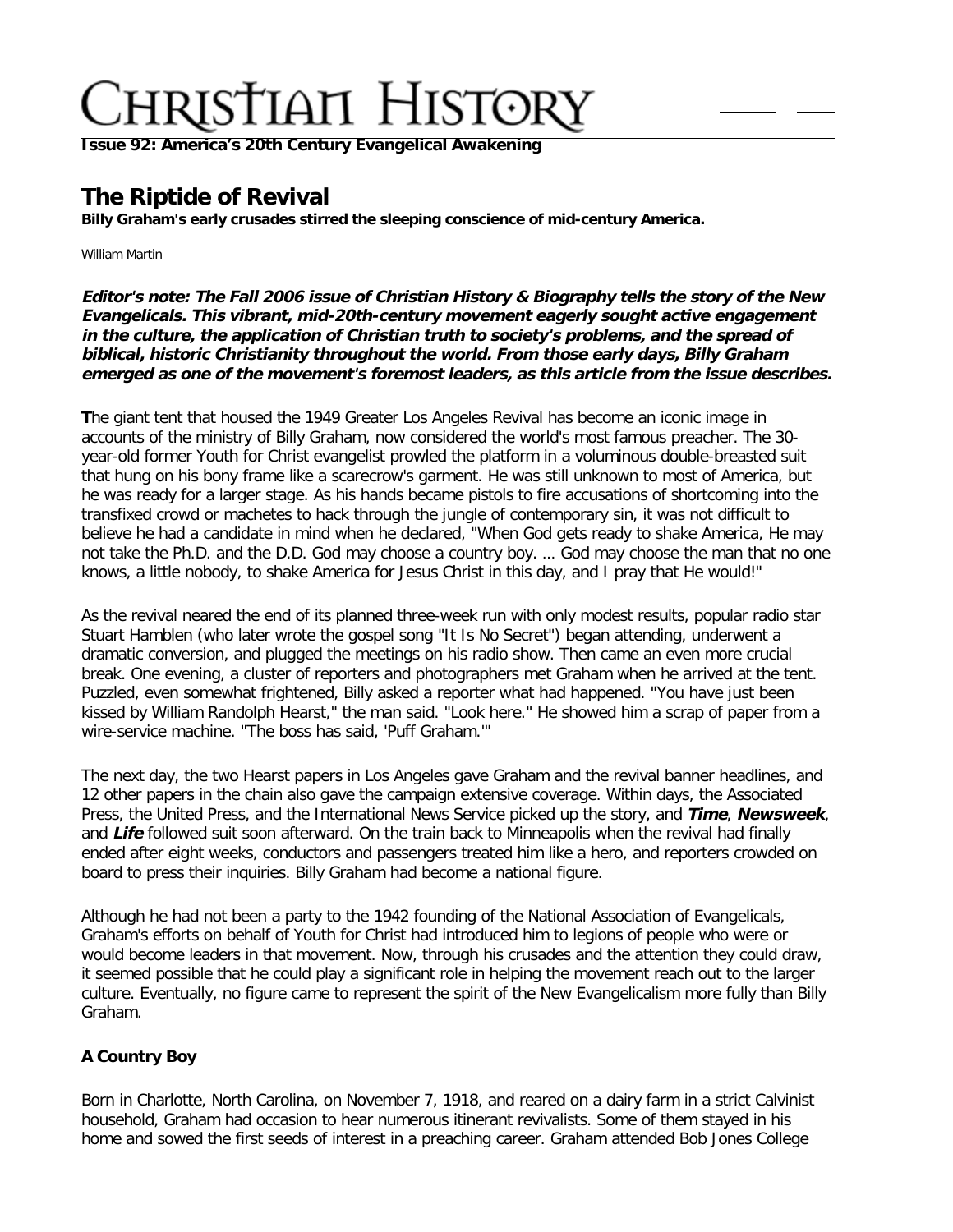briefly, Florida Bible Institute (where he began preaching and changed his denominational affiliation from Associate Reformed Presbyterian to Southern Baptist), and Wheaton College (where he met and married Ruth Bell, the daughter of a medical missionary, and undertook his first and only stint as a local pastor). He became the field representative for Youth for Christ International in 1945, and by the fall of 1948 he and his new music director, Cliff Barrows, were devoting most of their time and energy to Graham's revival campaigns.

After the success of Los Angeles, Graham opened the year 1950 with a little-heralded campaign in Boston. Despite his newfound fame, the leaders of the Evangelistic Association of New England felt the machine-gun pace and theatrical style of his preaching might be too intense for a Boston audience and decided to sponsor only one service, on New Year's Eve. Harold John Ockenga had once refused a request by YFC to have Graham hold a rally in 1947, primarily because at that point he knew nothing about Graham and was disinclined to throw his prestige behind an untested southern Bible school preacher with a penchant for loud suits and hand-painted ties. Now he agreed to let him preach for 10 days at Park Street Church.

To the surprise of all, the New Year's Eve service drew 6,000 people. An impromptu service the next afternoon filled the building again, and the scheduled service that evening packed every available space at Park Street and left more than 2,000 people frustrated because they could not get in. This response both exhilarated and terrified Graham, moving him to call Ockenga and prominent layman Allan Emery Jr. into a room and ask them to pray "that the Lord will keep reminding me of the fact that this is all of grace and to Him is all the glory, because I realize if I take the smallest credit for anything that has happened so far, that my lips will turn to clay." The announced run of 10 days stretched to 18, and swelling crowds necessitated moves to larger venues, winding up in Boston Garden with a climactic service that drew more than 25,000, of whom 10,000 were turned away.

Against strong urging and his own instincts, Graham left Boston to keep commitments elsewhere, most notably in South Carolina, where he forged friendships with then-governor Strom Thurmond and Time-Life publisher Henry Luce. He then returned to New England for a 16-city tour of the region, once again to extravagant press coverage.

"Almost a half century later," Graham wrote in his autobiography, "it is impossible to re-create the nonstop activity and excitement that engulfed us during those months following our meetings in Los Angeles and Boston. At times I felt almost as if we were standing in the path of a roaring avalanche or a strong riptide, and all we could do was hold on and trust God to help us."

## **Evangelical Standard-Bearer**

Other developments in 1950 would have even greater lasting effects than those of the triumphant New England and southern meetings. Within a few months of its founding, Graham's new Sunday afternoon radio show "The Hour of Decision" was attracting the largest audience the Nielsen rating service had ever recorded for a religious broadcast and was being heard on nearly 1,000 stations in the United States and at least 30 shortwave stations worldwide. In 1951, Graham filmed **Mr. Texas**, the first in a long series of motion pictures that would serve as effective evangelistic tools. The new media ministry, with the tremendous response it generated, required a more formal organizational structure, leading to the establishment of the Billy Graham Evangelistic Association. The BGEA was headquartered in Minneapolis from 1950 until 2005, when it was moved to Charlotte, North Carolina.

In 1954, Graham held a 12-week crusade in London's Harringay Arena that cemented his already growing international reputation. Immediately afterwards, he and his associates went on a whirlwind tour of European cities, preaching to overflow throngs in Stockholm, Copenhagen, Amsterdam, and Berlin. The following year he returned to the United Kingdom for a successful campaign in Scotland and a whistle-stop tour of a dozen cities on the Continent. He then extended his reach to India, preaching to crowds estimated at more than a hundred thousand.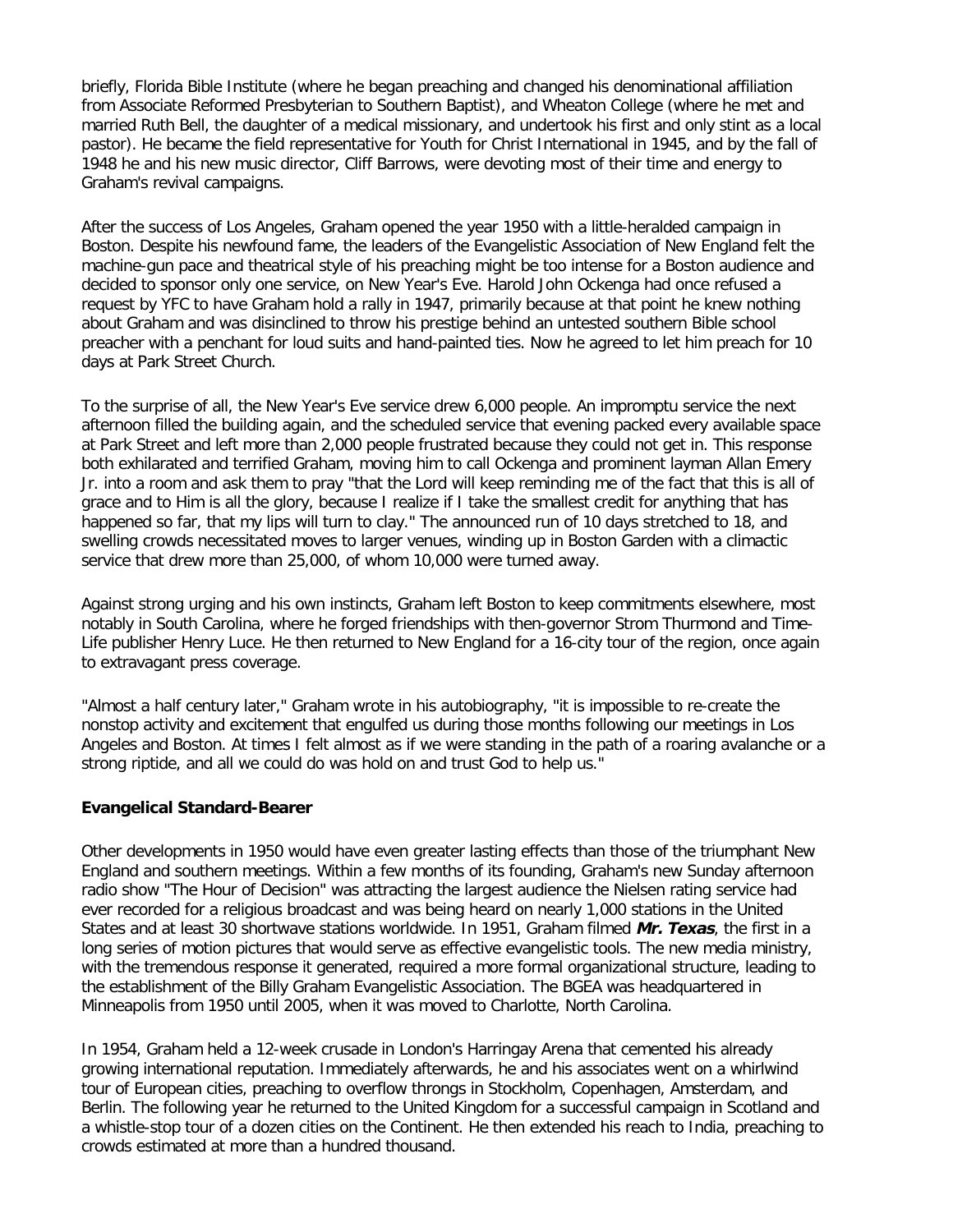Billy Graham would have other continents to conquer, and his fame and influence in America were still far from their peak. But in less than a decade since his 1949 triumph in Los Angeles, he had clearly emerged as the acknowledged standard-bearer for the New Evangelicals. The dynamic preaching that drew people to his crusades and glued them to their radios was undergirded by a growing reputation for integrity and a determination to use his influence to strengthen evangelical Christianity. This was seen in his strong support of Fuller Theological Seminary and his founding in 1956 of **Christianity Today**, which quickly became the most widely read serious religious journal in the nation.

His stature was enhanced by his ability to forge friendships with powerful people, most notably President Dwight Eisenhower and his vice-president, Richard Nixon. Evangelicals understandably relished the fact that the most famous representative of their brand of Christianity was welcomed by and at home with the most powerful leaders in the free world.

## **"A Brotherhood That Transcends Color"**

A signal triumph came in 1957 when Graham preached from Memorial Day to Labor Day in New York City, filling Madison Square Garden night after night throughout the summer and winding up with a climactic service that filled Times Square and up Broadway's urban canyon. Once again, the numbers were impressive—total attendance above 2,000,000, with 55,000 recorded decisions for Christ—but the New York meeting was an evangelical milestone in other respects as well.

Leaders of the New Evangelical movement had urged evangelicals to revive the 19th-century practice of active involvement in social reform. Graham had not only spoken out on the major domestic issue of the time, racial segregation, but since the early 1950s had refused to allow segregated seating in his meetings. He went a step further in New York, persuading a young African American preacher, Howard Jones, to join his team as an associate evangelist.

More dramatically, at a time when sit-ins and boycotts were stirring racial tensions in the South, Graham invited Dr. Martin Luther King Jr. to discuss the racial situation with him and his colleagues. Then, before a capacity crowd at the Garden, he invited the black leader to join him on the platform and to lead the congregation in prayer. In his introduction, he said, "A great social revolution is going on in the United States today. Dr. King is one of its leaders, and we appreciate his taking time out of his busy schedule to come and share this service with us tonight."

The words did not explicitly endorse King, and King's prayer called for nothing more revolutionary than "a brotherhood that transcends color," but the implication was unmistakable: Graham was letting both whites and blacks know that he was willing to be identified with the revolution and its foremost leader, and King was telling blacks that Graham was their ally. Graham would never feel comfortable with Dr. King's confrontational tactics; still, his voice was important in declaring that a Christian racist was an oxymoron.

This action led many southerners to turn against Graham, but he did not waver. Instead, he subsequently traveled to Birmingham, Little Rock, and other strife-torn cities in the South, calling on Christians to recognize that the ground at the foot of the cross is level and that God is no respecter of persons.

## **The Line in the Sand**

Many southerners who were offended by Graham's actions eventually came to see he had been right and repented of their attitudes and actions. Another segment of dissenters, however, hardened their opposition to him. For several years prior to the New York crusade, hard-line fundamentalists led by Carl McIntire, Bob Jones, and John R. Rice had grown uneasy with Graham's apparent comfort with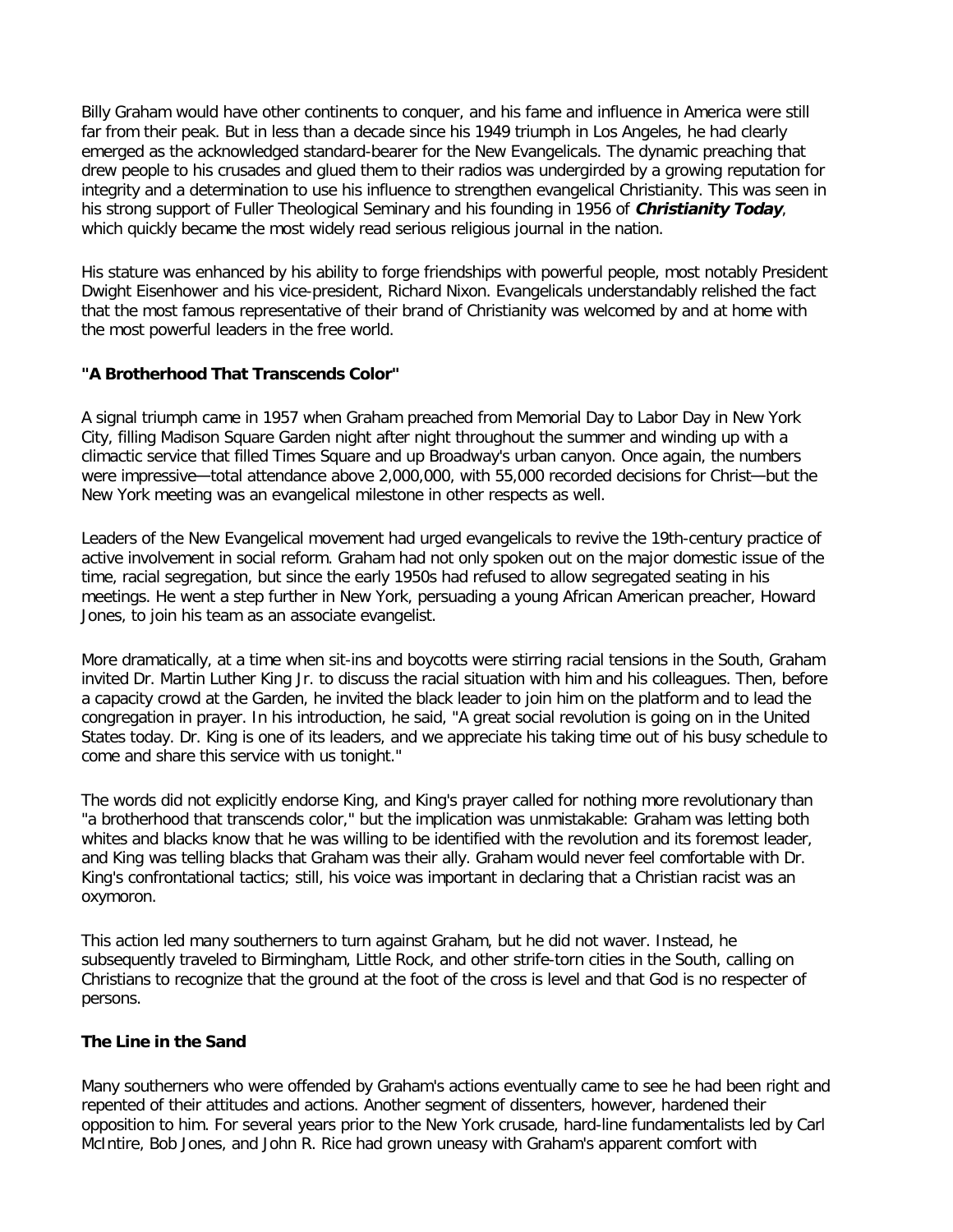Christians who fell short of meeting their rigid standards of theological orthodoxy. When Graham accepted the invitation to hold a crusade in New York from the broadly representative Protestant Council of Churches, aligned with both the National and World Councils of Churches, fundamentalists attacked him in repeated editorials and articles in their publications. Graham's appeal to peace and harmony among Christians, they growled, was just the sort of thing to expect from a man who had gone soft on doctrine.

Graham declined to answer in kind but also made it clear he would not let their objections deflect him from his course. "By God's grace," he pledged, "I shall continue to preach the Gospel of Jesus Christ and not stoop to mudslinging, name-calling, and petty little fights over nonessentials."

Following that episode, McIntire, Jones, Rice, and others of their ilk regarded Graham as no longer one of their own. The New York crusade did not cause the division between the old fundamentalists and the New Evangelicals; that had been signaled by the nearly simultaneous founding of the NAE and McIntire's American Council of Christian Churches 15 years earlier. But it did provide an event around which the two groups were forced to define themselves.

Many outsiders were unaware of what was happening within the ranks of this segment of conservative Christianity, and many would never fully understand their differences. But during the struggle that came to a head in 1957, the mask of evangelical unity was lifted, and the terms **fundamentalism** and **evangelicalism** came to refer to two different movements. Historian George Marsden is not far off the mark when he defines evangelicals as "those who like Billy Graham."

#### **William Martin is Senior Fellow for Religion and Public Policy, James A. Baker III Institute for Public Policy, Rice University.**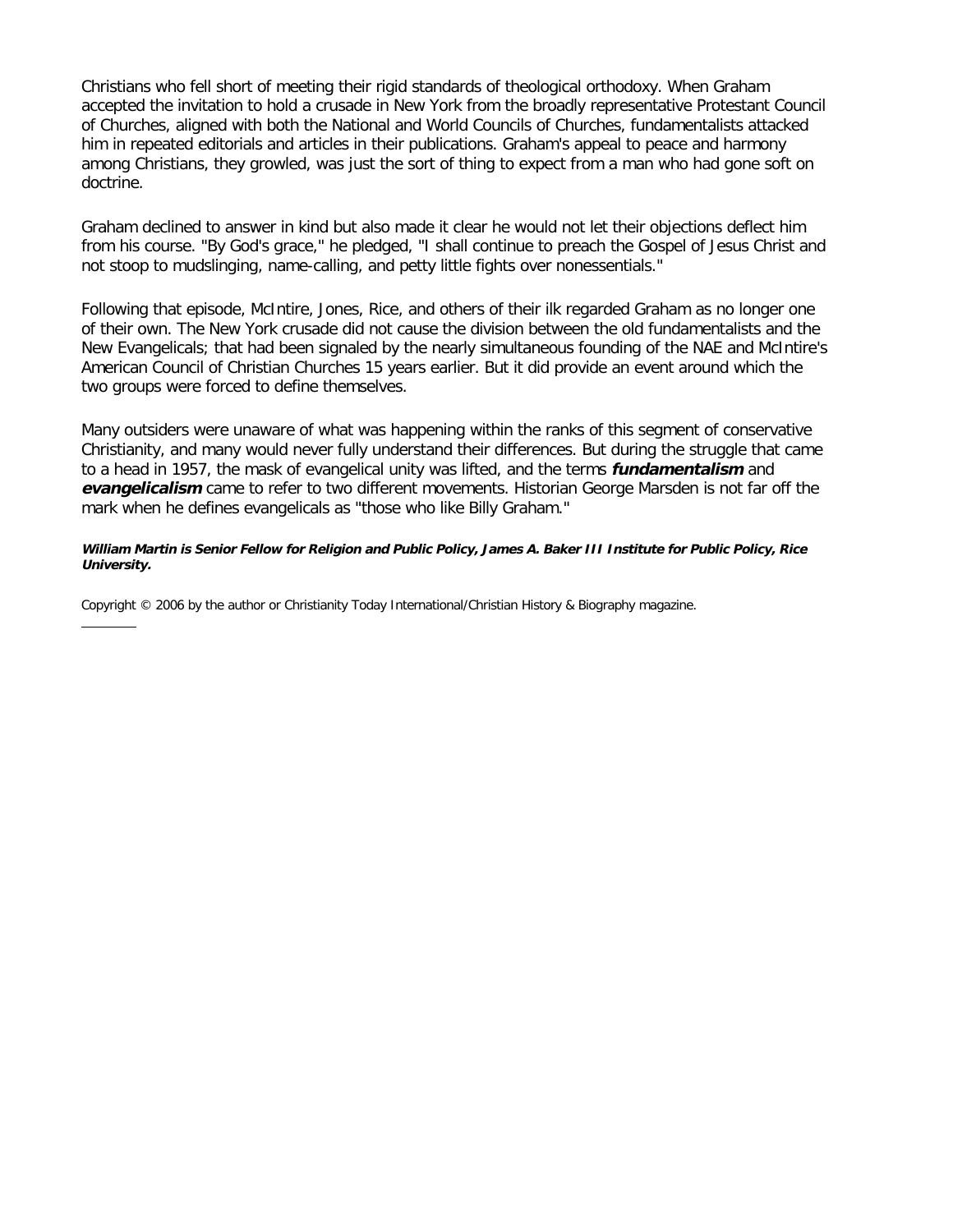**Issue 92: America'[s 20th Century Evangelical Awakening](http://ctlstaging/ch/cdrom/collection.html?id=3473)**

# **Ambitious for God**

**Henrietta Mears loved hats, college students, and the boundless possibilities of Christian ministry.**

Jennifer Woodruff Tait

**W**hen she died, 2000 people crowded into the sanctuary of Hollywood's First Presbyterian Church for her funeral. Billy Graham said he doubted if any other woman besides his wife and his mother had so influenced him. Bill Bright, the founder of Campus Crusade for Christ, was not only converted under her ministry but later, along with his wife Vonette, ran CCC from her home for 11 years. Noted movie stars attended Bible studies in her living room. Thousands of young people passed through her Sunday school departments. Her Christian education curriculum, originally painstakingly mimeographed and sold from a garage, is now shipped to nearly 90 countries. Though the New Evangelical movement had a largely male leadership, a number of those leaders were inspired by half-blind Midwestern dynamo Henrietta Mears, director of Christian education at Hollywood Pres.

## **Something to think about**

Henrietta Cornelia Mears was born on October 23, 1890, in Fargo, North Dakota, the seventh child of banker Ashley Mears and Baptist laywoman Margaret Burtis Everts, whose father had been an influential Chicago pastor. Already 42 when Henrietta arrived, Margaret died when her youngest daughter was only 20. (An obituary tribute said, "as a Bible teacher she had few equals in the city of Minneapolis").

Originally wealthy, the Mears family lost most of their money in the Panic of 1893 and re-settled in Minneapolis. Here Henrietta inaugurated her early schooling by announcing that she was bored with kindergarten because it was "to amuse little children, and I'm amused enough. I want to be educated." At seven years old she declared she was ready to become a Christian and joined the First Baptist Church of Minneapolis.

Henrietta was troubled by poor health, contracting muscular rheumatism at age 12. Though the prayers of a family friend brought healing, she suffered from bad eyesight all her life, and her doctors advised her that if she continued her studies (she planned to enroll in the University of Minnesota) she would be blind by age 30. Her response was, "Then blind I shall be—but I want something in my head to think about." She graduated from UM in 1913, still able to see, and began a career as a public school chemistry teacher, establishing a home with her older sister, Margaret.

Public education might have remained Henrietta's life work if not for an encounter with Stuart MacLennan, pastor of the First Presbyterian Church of Hollywood, who spoke at the Mears sisters' church in Minneapolis in the 1920s. In 1927 Henrietta took a sabbatical year to consider whether she should enter Christian work full time. She and Margaret traveled to California, where the sisters visited Dr. MacLennan's church and Henrietta spoke. Before Henrietta left, MacLennan offered her the Director of Christian Education post, and in 1928 she and Margaret moved to Hollywood.

## **Rewriting Sunday School**

Henrietta remained the head of Christian education at the Hollywood church until her death in 1963, overseeing the department's growth from 500 students to over 6500. Her emphases were twofold. She wanted the educational facilities and content of the Sunday school to be as high-quality as what students experienced in the public schools, and she wanted closely graded classes so that each age group would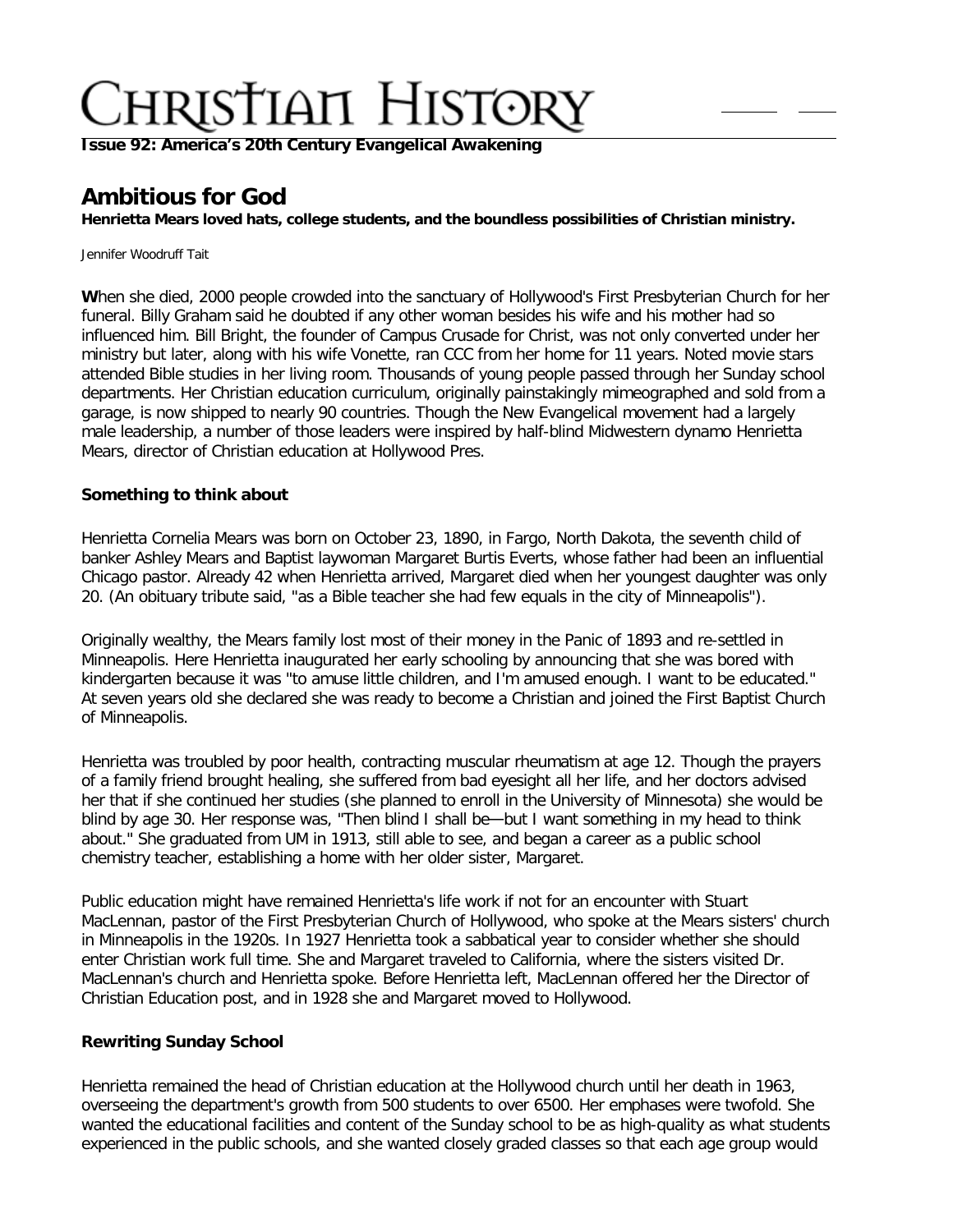be able to study material appropriate for its developmental stage.

Both of these goals required training teachers, not merely asking willing people to "take a class," and Henrietta recruited her Sunday school leadership from among the congregation, focusing on highly motivated individuals with an established Christian walk. She had a particular fondness for young adults and taught the college department herself for many years, eventually assisted by a cabinet of 60-100 students who did much of the organizational work and kept tabs on the 600-800 weekly attendees.

Her first major "founding" grew directly out of her work at Hollywood Presbyterian. Dr. MacLennan gave her free rein in choosing curriculum for the Sunday school, "as long as it teaches the Bible," but the older biblically-based curriculum she found was uninteresting and not age-graded, whereas newer books coming on the market denied the miraculous in Scripture. She began writing her own curriculum in collaboration with her personal assistant Ethel May Baldwin, mimeographing the books at the church and pasting in colored pictures from old Christian calendars.

The curriculum soon drew attention from neighboring churches, but Henrietta, fellow author Esther Ellinghusen, and Ethel May (the one-woman production department) could hardly keep up with the demand for their own church. In the early 1930s they finally found an inexpensive printer, and one of the Sunday school teachers, Stanley Engle, offered to handle distribution and accounting. The first 1000 copies were stored in his garage. In 1933 the endeavor was formally incorporated as Gospel Light Press, which became one of the largest U.S. independent publishers of Sunday school material, eventually developing an overseas arm, GLINT (Gospel Literature International).

# **Camp Decision**

Perhaps closest to Henrietta's heart was Christian camping. From her earliest days at Hollywood Presbyterian, she was committed to giving the youth of the church an enjoyable yet carefully structured summer experience. "If you place people in an atmosphere where they feel close to God and then challenge them with the Word," she once said, "they will make decisions."

In the summer of 1937, Henrietta bought the beautiful nearby Forest Home resort. The camps at Forest Home were interdenominational and to some extent interracial. Henrietta developed a roster of plenary speakers, planned seminars, counseled individual students, and even made sure song leaders and pianists were around the Club House for supposedly spontaneous "sings." Though many camps were inspiring, it was the 1947 and 1949 College Briefing Conferences which had the greatest influence on New Evangelical leaders.

In 1946 and 1947 Henrietta traveled to Europe to see postwar conditions and was horrified. She challenged attendees at a teachers' training conference to rise to the situation. Among those who responded were new Christian Bill Bright, Hollywood Presbyterian assistant pastor Richard Halverson (later to become U.S. Senate chaplain), and pastor's son (and boyfriend of Hollywood star Colleen Townsend) Louis Evans Jr. This group determined to hold a week-long collegiate conference in the fall of 1947, advertising it nationally. Over 600 college students showed up from 87 colleges and universities, and a full-fledged revival broke out, with many—including Bright—dedicating themselves to some form of full-time Christian service.

The 1947 conference not only inaugurated a series of annual collegiate conferences, it also led to the formation of the Hollywood Christian Group through Louis Evans's relationship with Townsend, whom he later married. Christian and seeker movie stars met together, originally in Henrietta's living room, and many of the actors converted there testified publicly. Some (like Townsend) went into Christian filmmaking, including several who assisted Billy Graham in his evangelistic films.

Graham himself was profoundly affected by the 1949 conference. He was then little known, and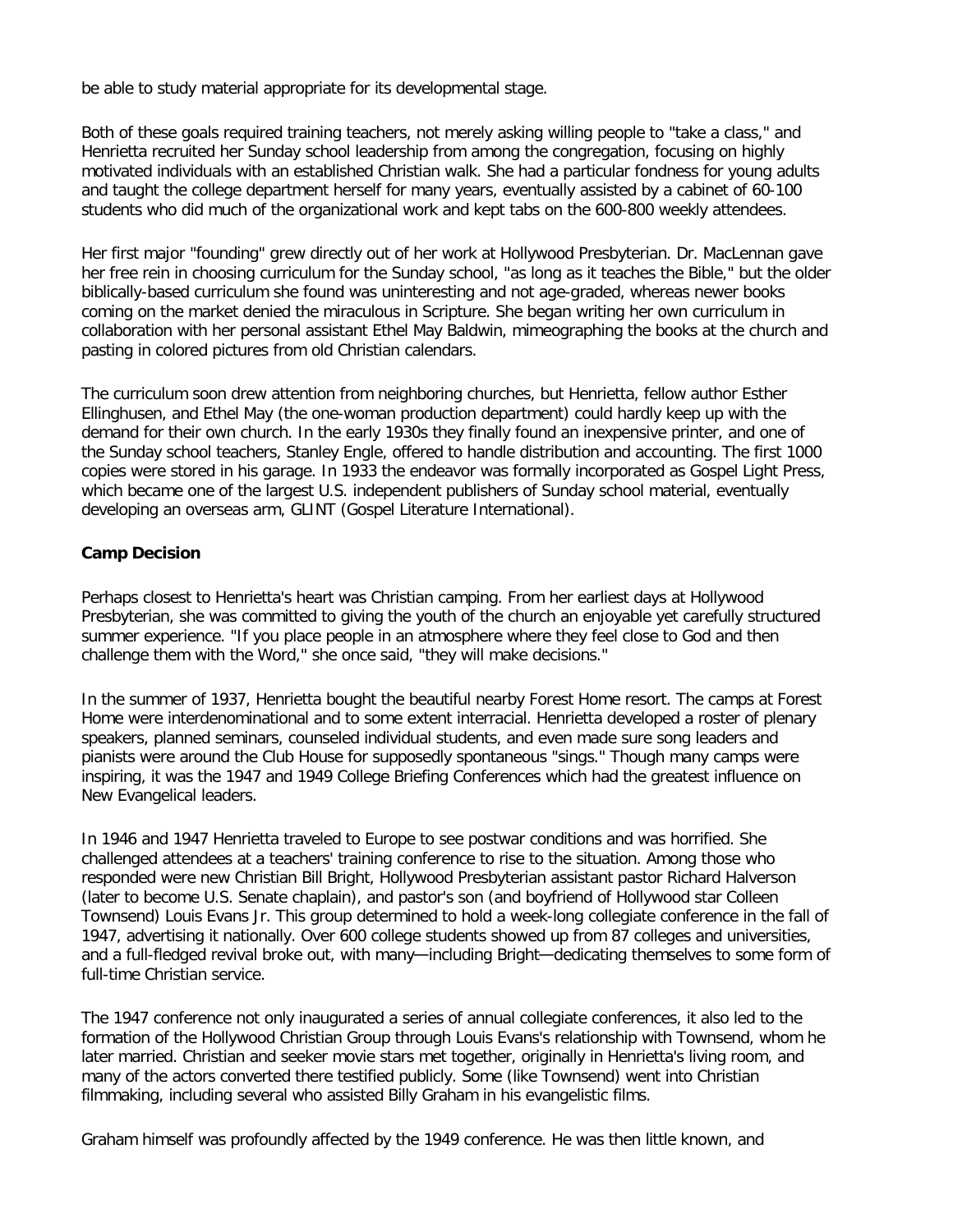Henrietta had invited him as a speaker. Exhausted by serious doubts over the authority of the Bible, and dreading his upcoming Los Angeles crusade, he tried to come merely as a conferee, but she kept him on the faculty. During the week, as he prayed together with fellow speaker J. Edwin Orr, he reached a personal crisis. Alone with his Bible in the woods, he surrendered his doubts to God, and, in the words of Henrietta's biographer, "arose from that place of prayer with faith strong in his soul." For the rest of his life Graham cited that moment at Forest Home as a turning point.

# **Ostrich plumes and godly dreams**

Henrietta was a dynamic, intelligent woman with a love for the finer things in life. The home she shared with Margaret (and after her sister's death with the Brights) was full of art and collector's objects (Venetian goblets, hand-painted china, marble tables), many acquired on her trips around the world with Margaret and Ethel May Baldwin.

Both sisters were famous for dressing flamboyantly in furs and outlandish hats; Henrietta always said, "I wear my hats for my college boys, and they love them." She loved color, frequently wearing bright pink and red and painting her two-door Ford green and canary yellow. Although highly focused on her administrative responsibilities and on the necessity of constant personal witness, Henrietta also knew how to have fun, according to her friends and biographers. Once, while on one of her cruises, she appeared at a costume party as a 1920s flapper complete with ostrich plumes in her hat.

As she grew older, Henrietta determined that God did not want her to retire, though some endeavors, like the Hollywood Christian Group, passed into other hands. The day before her death, she was discussing Sunday school plans with Ethel May and Forest Home endeavors with her friend Jack Franck. On the night of March 18, 1963, she died in her sleep, leaving on her desk notes for future talks, including the Easter breakfast message for her college department.

Henrietta would never allow herself to be called a "preacher," though others attributed the title to her. She believed that preaching was a male role and preferred "Teacher," which became the loving nickname her friends and students called her. But she preached the gospel to thousands, and her intense, whirlwind approach to faith left a profound mark on the changing evangelical scene at midcentury. "What do you want to see in your church?" she asked. "Idealize! Dream dreams! … Be ambitious for God."

#### **Jennifer Woodruff Tait is an American church historian living in Huntington, Indiana.**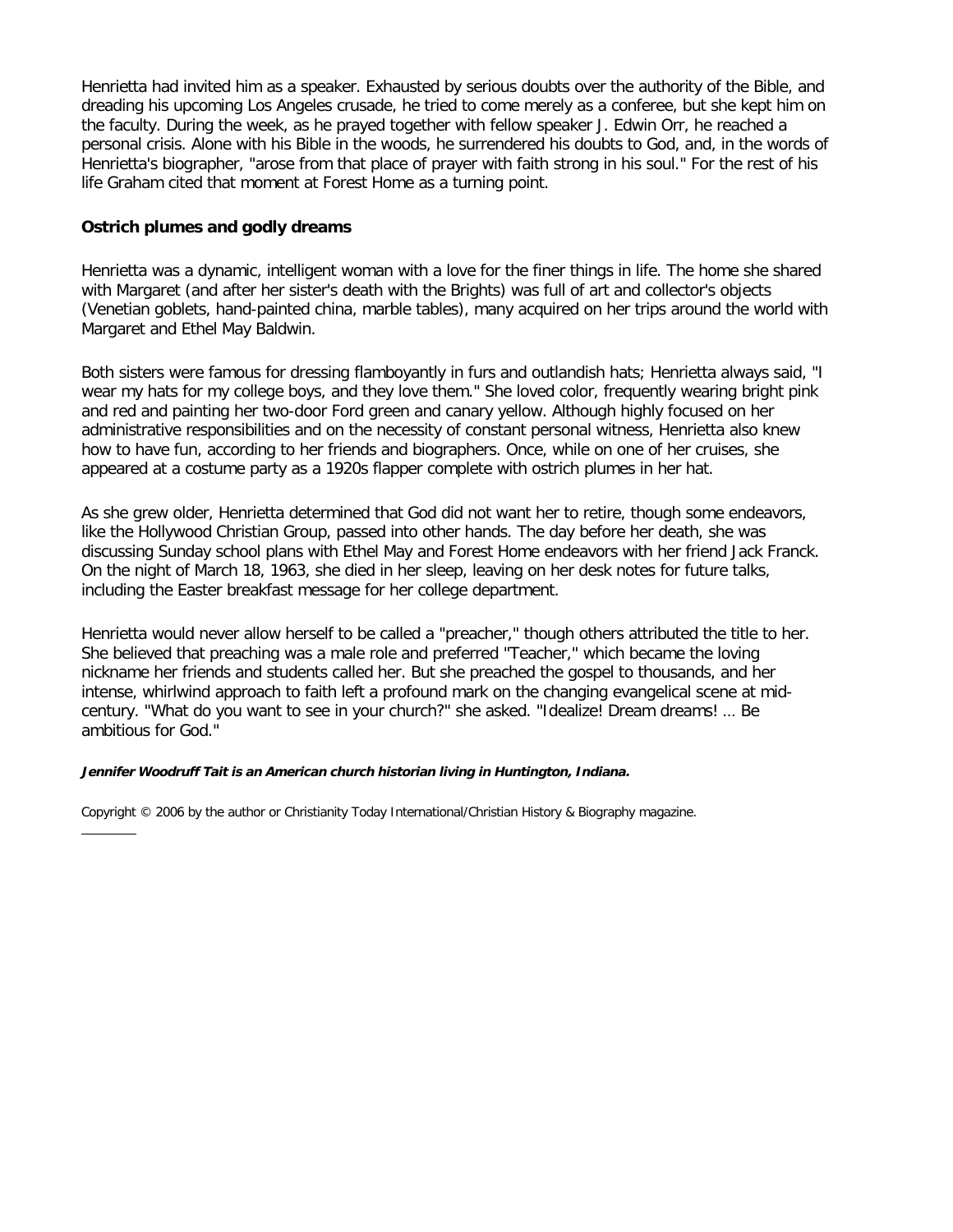**Issue 92: America'[s 20th Century Evangelical Awakening](http://ctlstaging/ch/cdrom/collection.html?id=3473)**

# **Evangelical Entrepreneurs**

**The Parachurch phenomenon**

Michael S. Hamilton

**B**orn just two years apart, John D. Rockefeller and Dwight L. Moody were both impatient men. Rockefeller couldn't bear the chaos of the oil industry and its volatile price swings. Moody couldn't bear the thought of millions of men and women living and dying without Jesus Christ. Each channeled his impatience into intense entrepreneurial activity designed to find solutions. But there the similarity ended. Rockefeller's method was to gain control of everything he could, while Moody's approach was to inspire others to serve everyone they could.

Business tycoons in the late 1800s used for-profit corporations to build industrial empires, while Moody and his followers used non-profit corporations to build a network of non-denominational organizations. We now call these **parachurch organizations**. They bypassed denominations and denominational differences, performed a specialized ministry purpose for a specialized target audience, and employed lay workers who could, as Moody put it, "stand in the gap" between clergy and laity.

By 1920, a growing network of Bible institutes, foreign missionary agencies, and other organizations had emerged. Then in the 1920s the fundamentalist-modernist controversy left the large northern "mainline" Protestant denominations in control of those who favored theological pluralism. As a result, evangelicals put even more energy into the parachurch network. Parachurch organizations united both evangelicals who left the "mainline" denominations and those who remained. They also drew in many from immigrant churches like the Mennonites and Dutch Reformed.

By the 1930s, many talented young evangelical leaders like Cameron Townsend, Dawson Trotman, Clarence Jones, and Charles Fuller were pouring their energies into parachurch organizations. Despite the Depression, the network continued to grow. With the return of prosperity after World War II, growth was explosive. Youth for Christ launched the career of Billy Graham. He then founded his own organization in 1950 and encouraged the founding of others like Campus Crusade for Christ and **Christianity Today**.

Other visionaries founded new types of organizations: humanitarian agencies like World Vision, shortterm missionary groups like YWAM, and television networks like Pat Robertson's CBN. Evangelical colleges soon enrolled more students than Bible institutes, and Christian schools started to appear everywhere. Eventually there were so many parachurch organizations that they grouped themselves into associations—for missionary agencies, Christian education, broadcasters, and others.

Parachurch organizations gave the New Evangelicals institutional homes and legitimacy. Charles Fuller's broadcasting ministry funded Fuller Seminary, and his reputation with ordinary evangelicals protected the scholars who worked there. The New Evangelicals, in turn, articulated theological reasons for many of the changes that parachurch entrepreneurs were introducing—de-emphasis on dispensationalism, involvement in social service, and the importance of scholarship, women's leadership, and political action.

To spread their theological vision, the New Evangelicals started **Christianity Today**. They would have been happy with that one magazine. But **Christianity Today** is also a parachurch organization, and parachurch organizations are run by entrepreneurial spirits who are never satisfied with the status quo. So naturally they saw other needs, envisioned new fields of service, and got busy. Today Christianity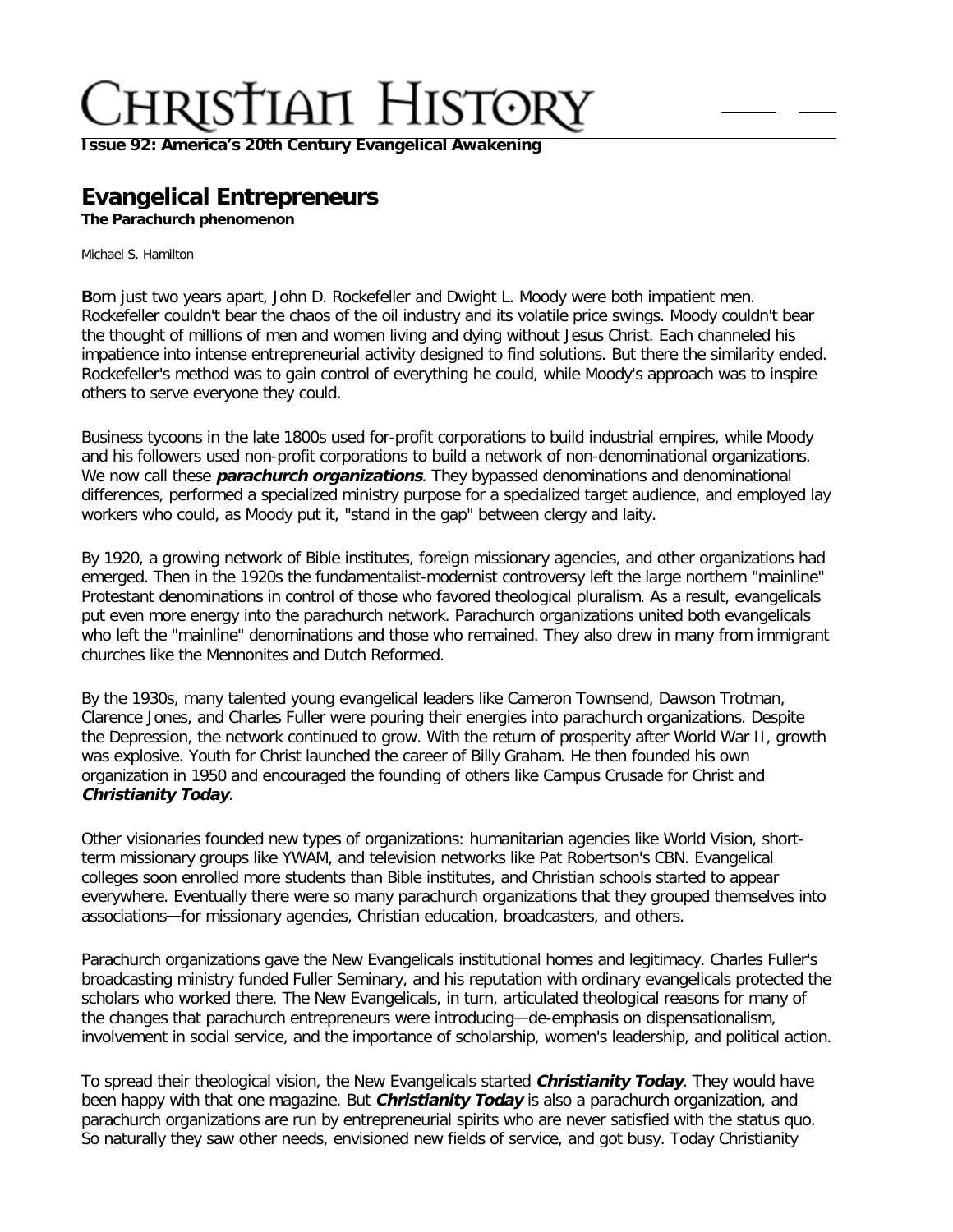Today International is a family of 13 different magazines (including **Christian History & Biography**). It just goes to show—the evangelical entrepreneurs of today are as restless and impatient as Moody.

#### **Michael S. Hamilton is associate professor of American religion at Seattle Pacific University.**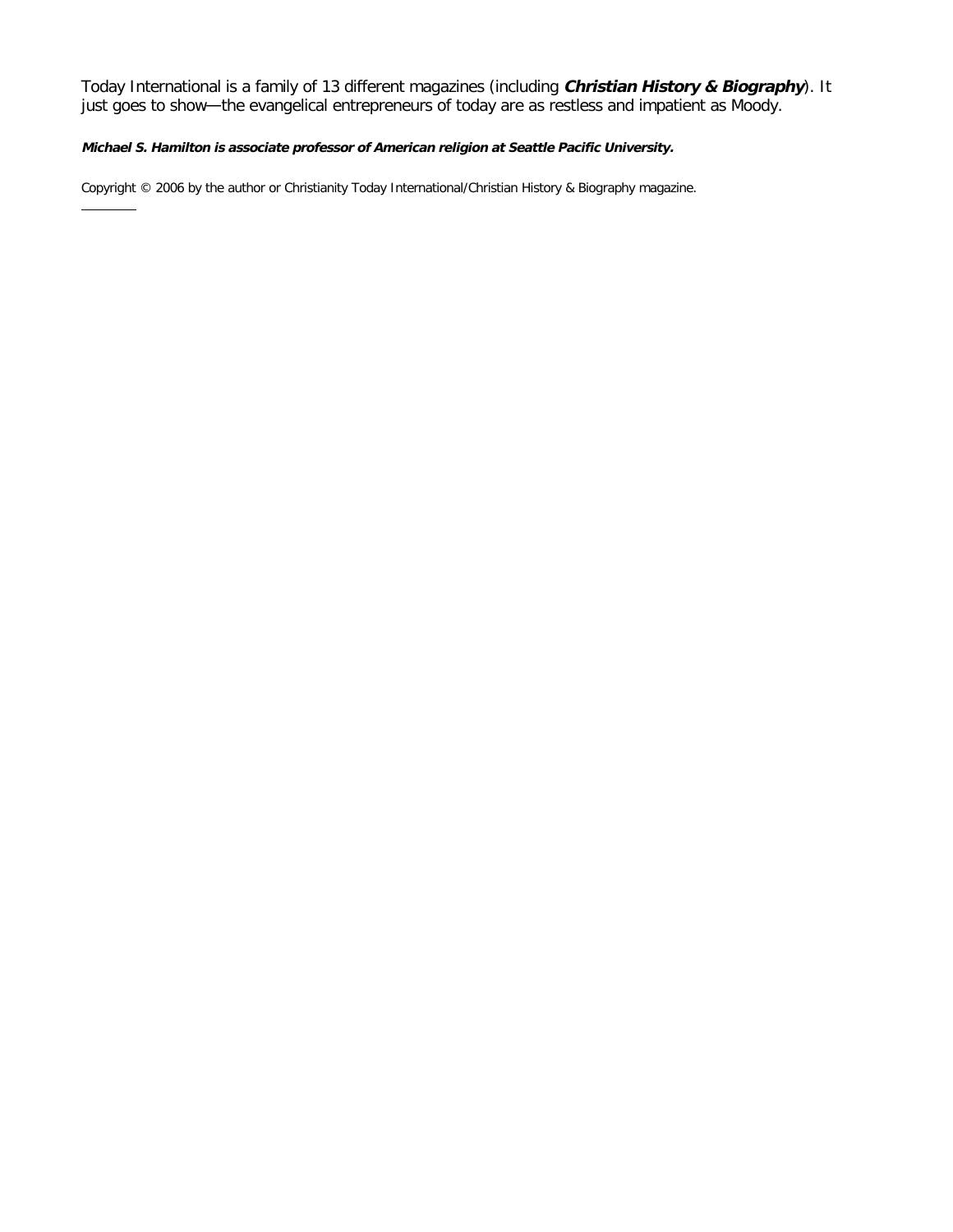**Issue 92: America'[s 20th Century Evangelical Awakening](http://ctlstaging/ch/cdrom/collection.html?id=3473)**

# **America's Evangelical Explosion**

**The central section of the timeline shows the growth of evangelical parachurch organizations, institutions, and associations during this era. Founders names are in parentheses.**

World War I (ends in 1918)

# **1920's**

Rev. Curtis Lee Laws first uses term "fundamentalist"

Prohibition

19th Amendment gives women right to vote

Latin American Mission (Harry and Susan Strachan)

J. Gresham Machen publishes **Christianity and Liberalism**

Evangelical Theological College, later called Dallas Theological Seminary

Scopes "Monkey" Trial

First "talking" motion picture

 Henrietta Mears becomes Director of Christian Education at First Presbyterian Church of Hollywood

Stock market crash begins Great Depression

Fundamentalists leave Princeton to form Westminster Theological Seminary

## **1930's**

Christian Business Men's Committee / Connecting Business Men to Christ

Christian Medical Association / Christian Medical and Dental Association

Zondervan Publishers

Navigators (Dawson Trotman)

Gospel Light Publications (Henrietta Mears)

Scripture Press (Victor and Bernice Cory)

Summer Institute of Linguistics / Wycliffe Bible Translators (W. Cameron Townsend)

Student Foreign Missions Fellowship (Robert McQuilken)

Harold John Ockenga becomes pastor of Park Street Church

Old Fashioned Revival Hour (Charles Fuller)

Child Evangelism Fellowship (Jesse Overholtzer)

Pioneer Girls / Pioneer Clubs (Betty Whitaker)

Hitler's invasion of Poland sparks World War II

# **1940's**

Word of Life (Jack Wyrtzen)

Japanese attack Pearl Harbor

Young Life (Jim Rayburn)

Carl McIntire founds American Council of Christian Churches

First "Word for Life" youth rally held

National Association of Evangelicals

National Religious Broadcasters

Ockenga holds "scholar's conferences" (until 1947)

Youth for Christ (Torrey Johnson)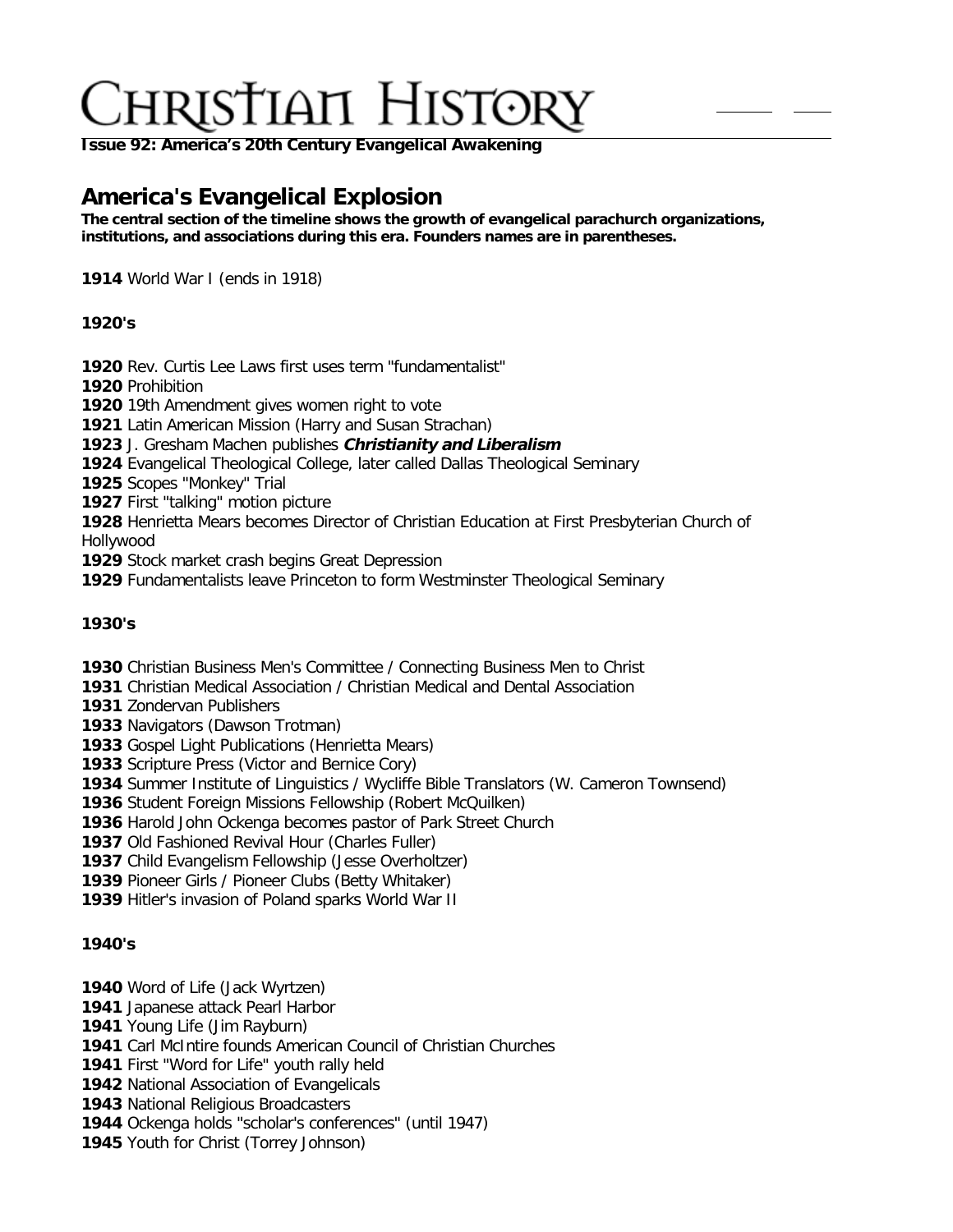- **Guideposts** (Norman Vincent Peale)
- U.S. drops atomic bombs on Japan
- United Nations founded
- Evangelical Foreign Missions Association / Evangelical Fellowship of Mission Agencies
- Christian Airmen's Missionary Fellowship / Mission Aviation Fellowship (Betty Greene)
- Chicagoland Youth for Christ's Memorial Day pageant at Soldier Field
- Billy Graham becomes first full-time evangelist of Youth for Christ International
- Carl Henry publishes **The Uneasy Conscience of Modern Fundamentalism**
- Fuller Theological Seminary (Charles Fuller)
- Accrediting Association of Bible Institutes and Bible Colleges / Association for Biblical Higher Education
- YFC Congress on World Evangelization in Beatenberg, Switzerland
- Evangelical Press Association
- L'Abri (Francis and Edith Schaeffer)
- Cold War nuclear arms race begins
- Graham's Greater Los Angeles Crusade

# **1950's**

- Graham's Boston Crusade
- World Vision (Bob Pierce)
- Billy Graham Evangelistic Association
- Christian Booksellers Association
- Joseph McCarthy launches anti-Communist campaign
- Korean War (ends in 1953)
- Truman authorizes U.S. military aid in Vietnam War
- "The Hour of Decision" radio show begins
- Campus Crusade for Christ (Bill Bright)
- Trans World Radio (Paul Freed)
- Compassion International (Everett Swanson)
- **Time** magazine notes "serious interest in religion in America"
- Graham's London Harringay Crusade
- Medical Assistance Programs/MAP International
- Fellowship of Christian Athletes (Don McClanen)

## **Brown v. Board of Education**

## **Christianity Today**

- Russians launch Sputnik
- Timothy Smith publishes **Revivalism and Social Reform**
- Graham's New York Crusade
- Bible Study Fellowship (Audrey Wetherell Johnson)

# **1960's**

- Youth With A Mission / YWAM (Loren Cunningham)
- Operation Mobilisation (George Verwer)
- Teen Challenge (David Wilkerson)
- Christian Broadcasting Network (Pat Robertson)
- Coral Ridge Ministries (D. James Kennedy)
- Graham visits eight African nations in three months
- Tyndale House Publishers
- Graham visits seven nations in South America
- Crisis at Fuller Seminary over biblical inerrancy
- Christian Camp and Conference Association
- National Black Evangelical Association (William Bentley, Tom Skinner)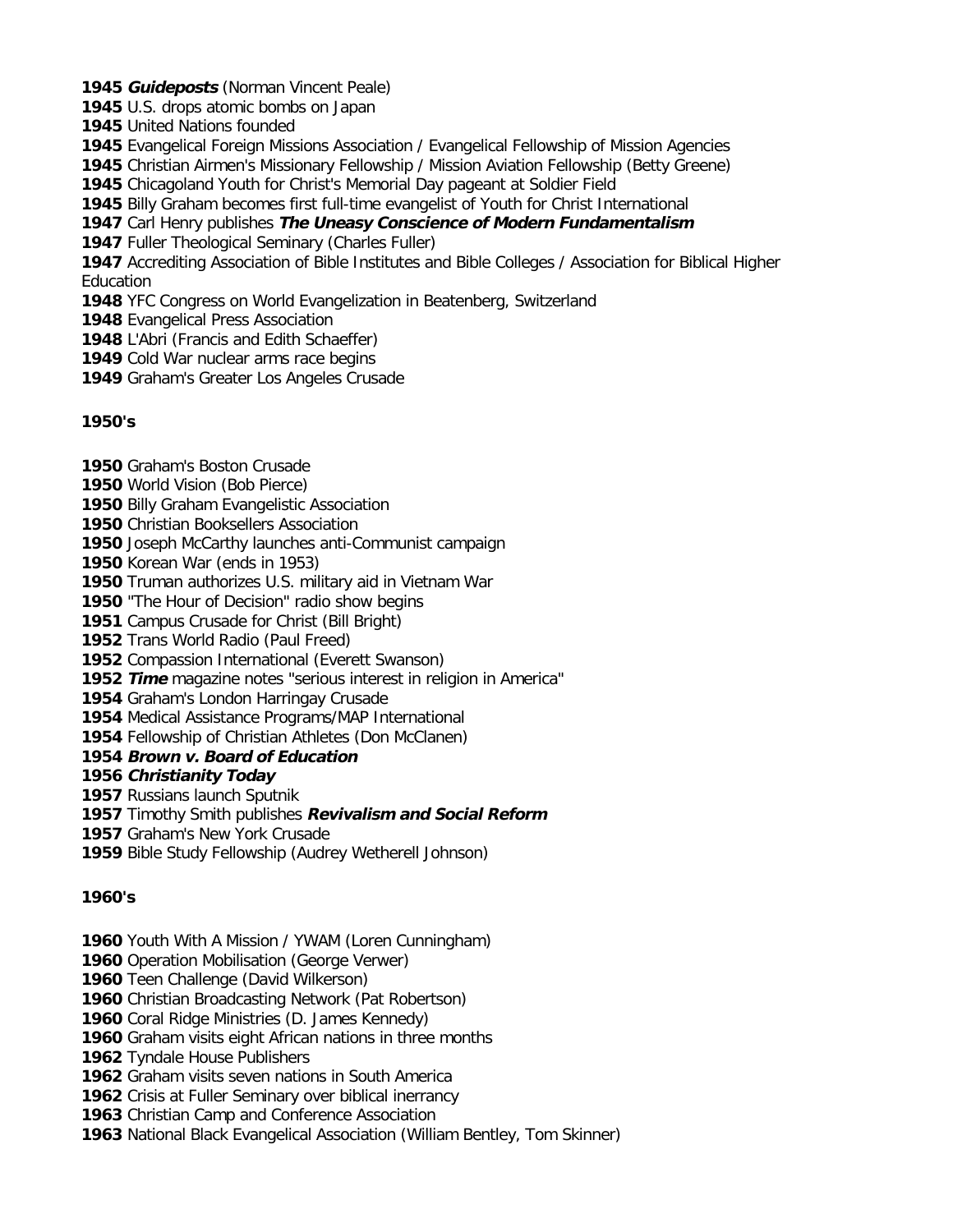John F. Kennedy is assassinated

Trinity Evangelical Divinity School makes plans to become a major evangelical seminary dedicated

- to preserving inerrancy
- Henrietta Mears dies
- Institute in Basic Youth Conflicts (Bill Gothard)
- Francis Schaeffer holds first major U.S. speaking event in Boston
- Berlin Congress on Evangelism
- Thru the Bible Radio (J. Vernon McGee)
- Women's Aglow Fellowship/Aglow International
- Martin Luther King Jr. is shot
- Gordon-Conwell Theological Seminary
- First man on the moon
- Woodstock

# **1970's**

- Food for the Hungry (Larry Ward)
- Maranatha! Music
- Christian College Consortium
- Jim Wallis and others found **The Post-American**, later called **Sojourners**
- Roe v. Wade
- Watergate scandal; Nixon impeached
- Evangelical representatives sign Chicago Declaration of Evangelical Social Concern
- Trinity Broadcasting Network (Paul and Jan Crouch)
- Christian College Coalition/Council for Christian Colleges and Universities
- Jimmy Carter elected president
- Prison Fellowship Ministries (Chuck Colson)
- **Newsweek** declares "The Year of the Evangelical"
- Focus on the Family (James Dobson)
- American Family Association (Donald Wildmon)
- Evangelicals for Social Action (Ron Sider)
- Feed the Children (Larry and Frances Jones)
- Concerned Women for America (Beverly LaHaye)
- Evangelical Council for Financial Accountability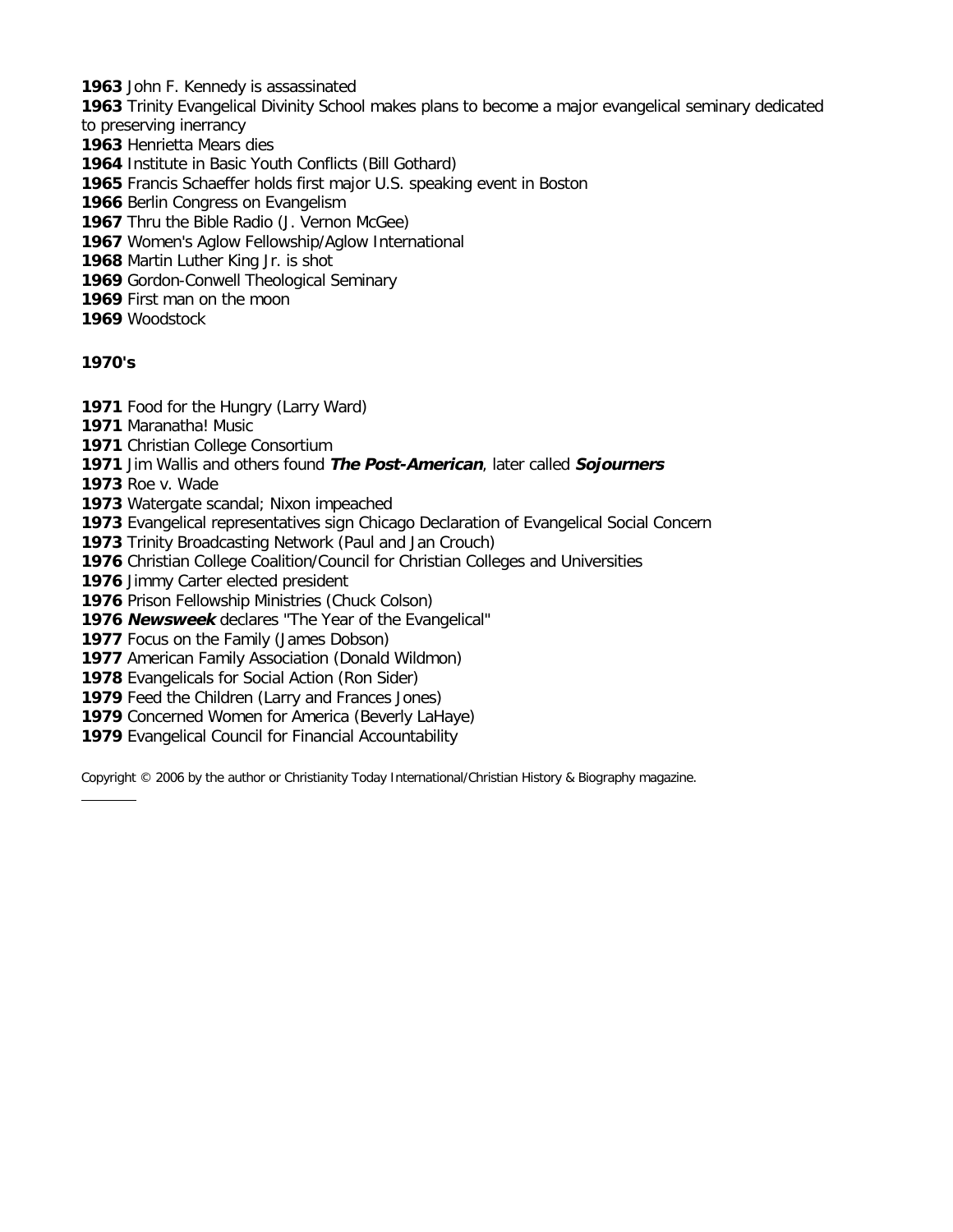**Issue 92: America'[s 20th Century Evangelical Awakening](http://ctlstaging/ch/cdrom/collection.html?id=3473)**

# **The Born-Again Mind**

**Harold John Ockenga's conviction that the church needs thinkers helped spark a renaissance of evangelical scholarship.**

George Marsden

**O**nly 60 years later, it is difficult to imagine the pitiable state of evangelical scholarship as it looked at the end of World War II. "Fundamentalist" was the more typical title to designate the whole movement we now call "evangelical," and to be a "fundamentalist" meant, with very few exceptions, that one stood outside mainstream academia. Ever since the Scopes "Monkey Trial" of 1925, fundamentalism had been identified with anti-intellectualism. In the 1940s most of the small number of accomplished fundamentalist scholars were found in a few separatist seminaries and Bible schools.

Harold John Ockenga and his associates hoped to reverse this trend and bring Bible-based scholarship back into the mainstream. Their hopes for intellectual renewal were part of a larger strategy, built first on national revival. Beginning with aggressive evangelism, they hoped to restore evangelical influences throughout American culture.

# **Separating from separatism**

One early organizational step was to found the National Association of Evangelicals in 1942. The name of the new organization signaled the beginning of a return to the 19th-century term "evangelical" to designate their movement. For Ockenga the change in terminology meant a repudiation of what he regarded as the mistaken separatist tendencies among fundamentalists. In their zeal to counter theological modernists, many militants had withdrawn from mainstream institutions to form their own "pure" schools and churches. Some were making such separatism a virtual test of genuine commitment.

A classic instance had occurred at Princeton Theological Seminary while Ockenga was studying there. In 1929 conservatives left Princeton to form Westminster Theological Seminary. Even though Ockenga had joined that conservative exodus to continue studying with the great New Testament scholar, J. Gresham Machen (1881-1937), he later parted ways with his mentor when in 1936 Machen left the Presbyterian Church in the U.S.A. to found what became the tiny Orthodox Presbyterian Church. Ockenga now saw such separatism as hiding one's light under a bushel.

## **The "Cal Tech of the evangelical world"**

Working from his strategic base in Park Street Church in Boston, Ockenga helped lay the basis for an evangelical renaissance in scholarship. From 1944 to 1947 he sponsored a number of "scholar's conferences." Ockenga could identify fewer than two dozen scholars from around the country to invite, and still fewer came. Nevertheless, these small gatherings helped inspire a larger vision. They also encouraged a number of young scholars in the Boston area, most notably Carl F. H. Henry at Boston University and Edward J. Carnell at Harvard.

The most substantial expression of this vision was the founding in 1947 of Fuller Theological Seminary in Pasadena, California, with Ockenga as its president (though he remained in Boston). Evangelist Charles E. Fuller, whose "Old-Fashioned Revival Hour" was one of the most popular programs on the radio, provided most of the finances. On the seminary's early faculty were impressive younger scholars, including Henry, Carnell, and New Testament scholar George Eldon Ladd, another recent Harvard grad.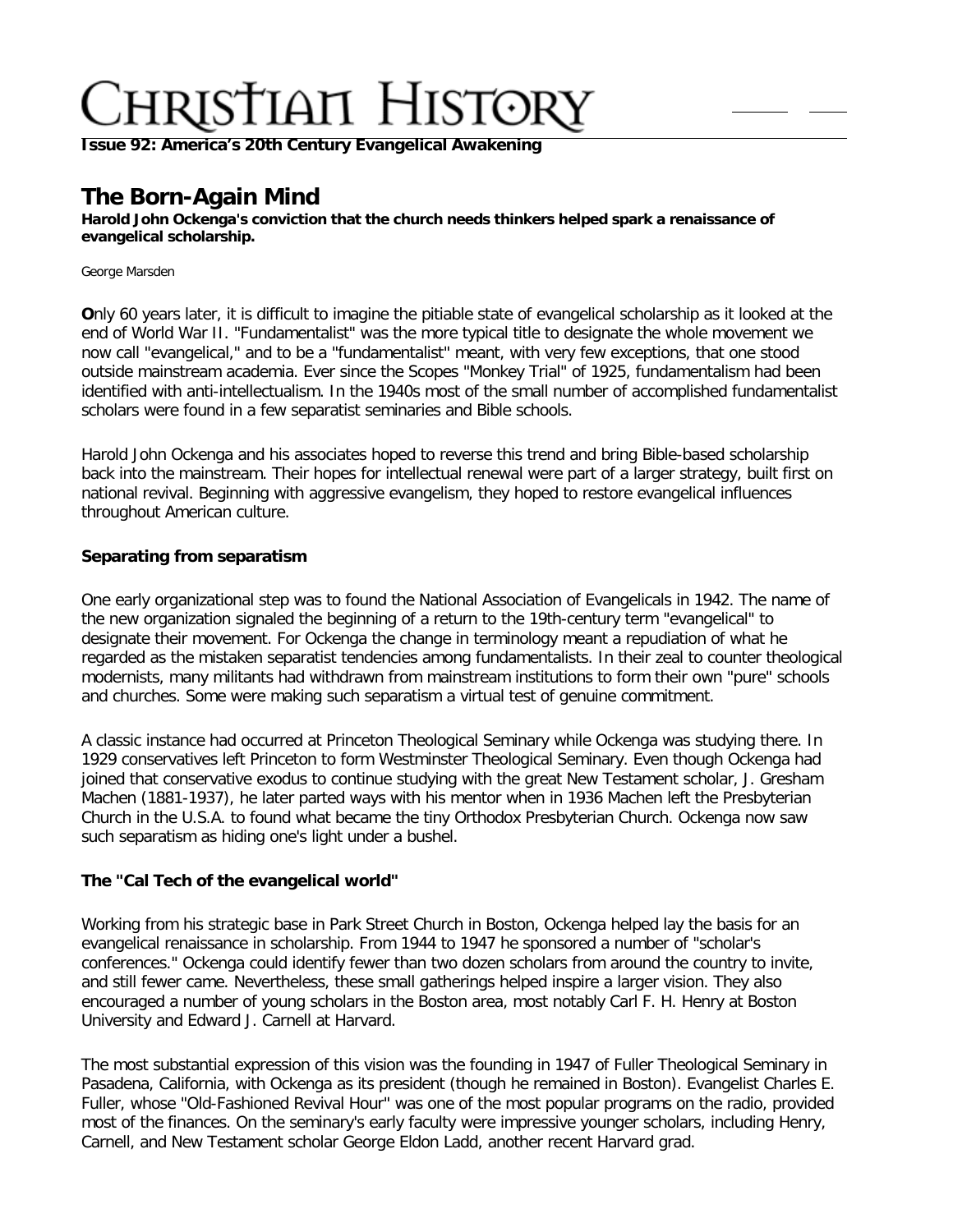Ockenga stated in his inaugural address at Fuller, "Is it a time to build a theological seminary when the world is on fire? Yes, this is the fastest way of doing the job before us." Fuller Seminary, he said, would be "a Cal Tech of the evangelical world" and a "research center for evangelical scholarship." He and the scholars in this movement wished to strengthen an aspect of American evangelicalism that had fallen on hard times. Evangelicalism, as they saw it, was grounded in a strong theological tradition going back to the heirs of Luther and Calvin. That scholarly heritage had been eroded by the "can-do" activism of popular American evangelicalism, which placed a premium on quick results.

Ockenga and his fellows certainly did not repudiate either the revivalism or the individualistic piety of the American evangelical heritage. In fact, these were top proprieties, and the long-term success of their movement was built largely on their close association with Billy Graham. Graham, a Wheaton College graduate, had respect for intellectual endeavors and included a place for scholarship as a part of his hopes for national renewal.

## **The progress of a vision**

While the outlooks of Ockenga, Graham, and the flagship academic center, Fuller Theological Seminary, were slightly more inclusive than those of the stricter separatist fundamentalists, the irony was that the New Evangelicals' efforts to infiltrate the intellectual life of the culture resulted mainly in building or strengthening their own institutions. Internal divisions made institution-building no easy task.

One aspect of the vision to influence the culture was to found a great "Christian University," but such plans always faltered over differences about which sorts of evangelicals would set the boundaries. Intraevangelical conflicts over how open the movement should be eventually plagued Fuller also. In the 1960s, Trinity Evangelical Divinity School in Deerfield, Illinois, and Gordon-Conwell Theological Seminary in South Hamilton, Massachusetts, the latter headed by Ockenga himself, took up what they saw as the original, more strictly bounded Fuller mission.

Nonetheless, the larger vision of restoring a strong intellectual life among American evangelicals was spreading in the wake of the post-war revivals. Particularly influential was **Christianity Today**, founded in 1956.

Evangelicals and other conservative Christians had scores of little colleges that included dedicated teachers who inspired excellent students to attend the nation's top graduate programs. University campus ministries such as InterVarsity Christian Fellowship helped bring British models of faith and intellect to American attention and also encouraged academic vocations among some bright young evangelicals on secular campuses. Other young scholars were encouraged by pastors or by a rapidly expanding number of capable scholars at evangelical seminaries.

#### **Evangelical renaissance**

From these and other modest beginnings, a genuine renaissance in evangelical scholarship would grow geometrically throughout the next decades. By the 1970s and 1980s, not only were many evangelical colleges assembling excellent faculties, but increasing numbers of evangelicals were publishing in the academic mainstream and taking their places in the broader university culture.

Today this growth continues and has burgeoned into a considerable force in American academia. All over the country, outstanding evangelical students are crowding into graduate programs, especially those that show some sympathy for their religious concerns. It is probably impossible today to find a major university in the United States without a thriving community of evangelical graduate students. A decade or so ago people talked of "tenured radicals" to designate students from the 1960s counterculture who were reshaping academia; soon they may be speaking of "tenured evangelicals."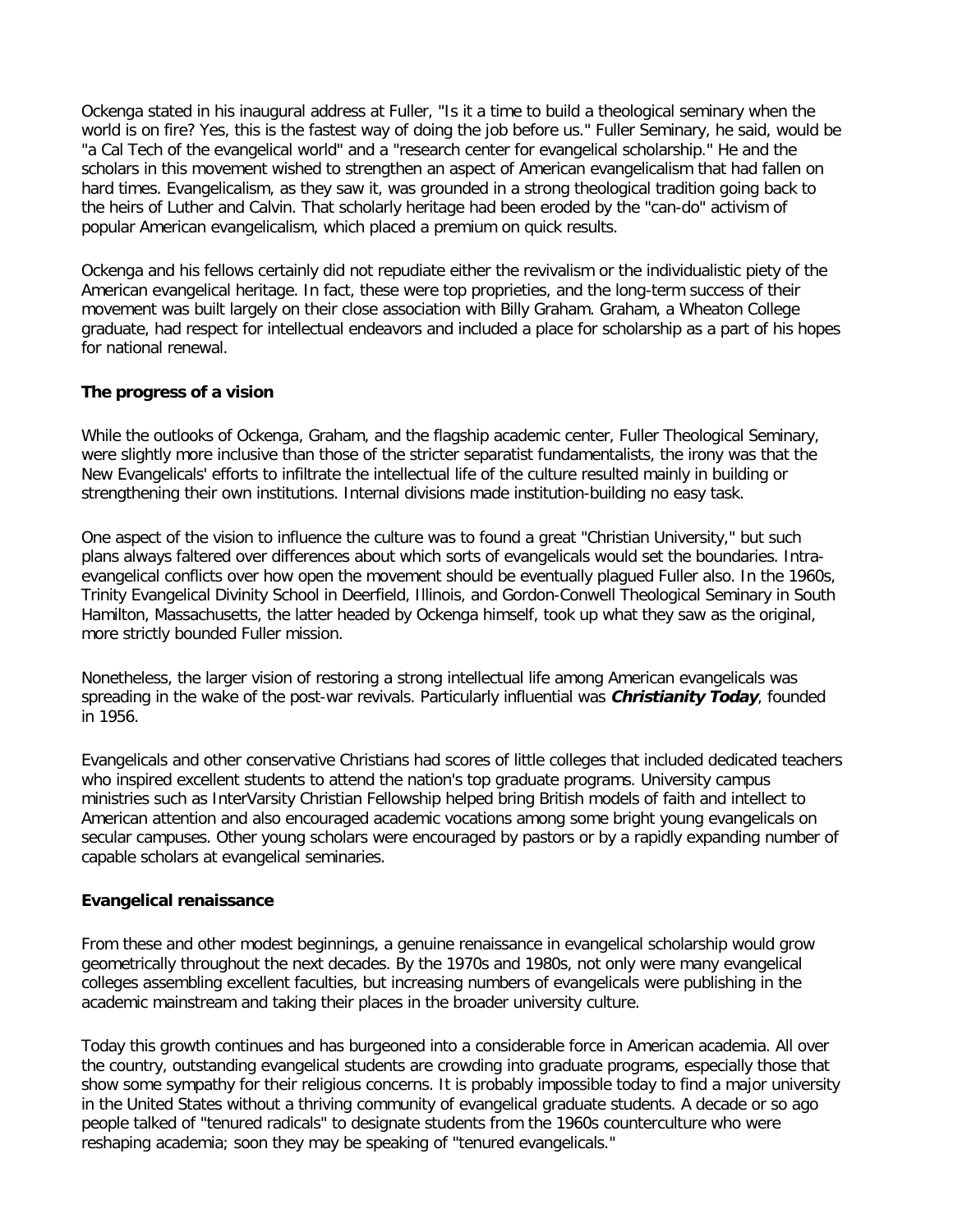This renaissance of evangelical and other theologically orthodox scholarship is far too broadly based to be attributed to the work of any one movement or group of leaders. Nevertheless, there is no doubt that the vision of a few strategically based men of 60 years ago helped to reinvigorate the ideal that the evangelical branches of the body of Christ should include a respected place for intellectual service.

#### **George Marsden is professor of history at the University of Notre Dame.**

#### **A magazine of their own**

Christianity Today **gave evangelicals a megaphone for their message.**

**I**n the early 1950s, Billy Graham saw that American evangelicals were "confused, bewildered, divided, and almost defeated in the face of [great] opportunity … " A flash of inspiration hit him at 2:00 A.M. one night in 1953, and he became convinced that the movement needed a magazine—a magazine like the **Christian Century**, only different. It would articulate evangelical views, the way the **Century** spoke for the liberal cause. The result would be to restore "intellectual respectability and spiritual impact to evangelical Christianity."

Graham shared his vision for the magazine with a small circle of friends, including his father-in-law L. Nelson Bell, a returned missionary surgeon. Dr. Bell had been thinking similar thoughts, and he got busy contacting potential funders and networking with key leaders. Graham also shared his ideas with Fuller Seminary librarian Wilbur Smith, who reported that he had already outlined remarkably similar ideas for a magazine. Graham asked Smith to be the editor, but at age 60, Smith thought a younger man should carry the burden.

Graham then tabbed the 42-year-old ex-newspaperman and double-doctorate theologian Carl F. H. Henry to be the editor. Oilman J. Howard Pew donated a large portion of the funding, while additional monies came from Graham's own evangelistic organization and businessmen like John Bolten and Howard Butt.

**Christianity Today** launched in October 1956, with Henry as editor and Bell as executive editor. Initially, it circulated free to about 200,000 Protestant clergy. By the end of the first year, the paid circulation had reached 38,000—surpassing the **Christian Century** by 4,000.

There were tensions among the editors and some board members. Bell wanted the magazine to have a more popular, readable style (which he modeled), while Henry wrote for a seminary-trained audience. There were also differences over editorial independence and the magazine's tone. Funder J. Howard Pew wished for sharper attacks on liberals, while Henry tenaciously stuck with a cooler, more analytical approach.

Though the early years were rocky in terms of relationships, the magazine won the public respect that Graham and others had aimed for. AP's George Cornell said it was "already influential" and labeled it "a sort of intellectual voice of conservative Evangelical Protestantism."

**—David Neff, editor of Christianity Today and executive editor of Christian History & Biography.**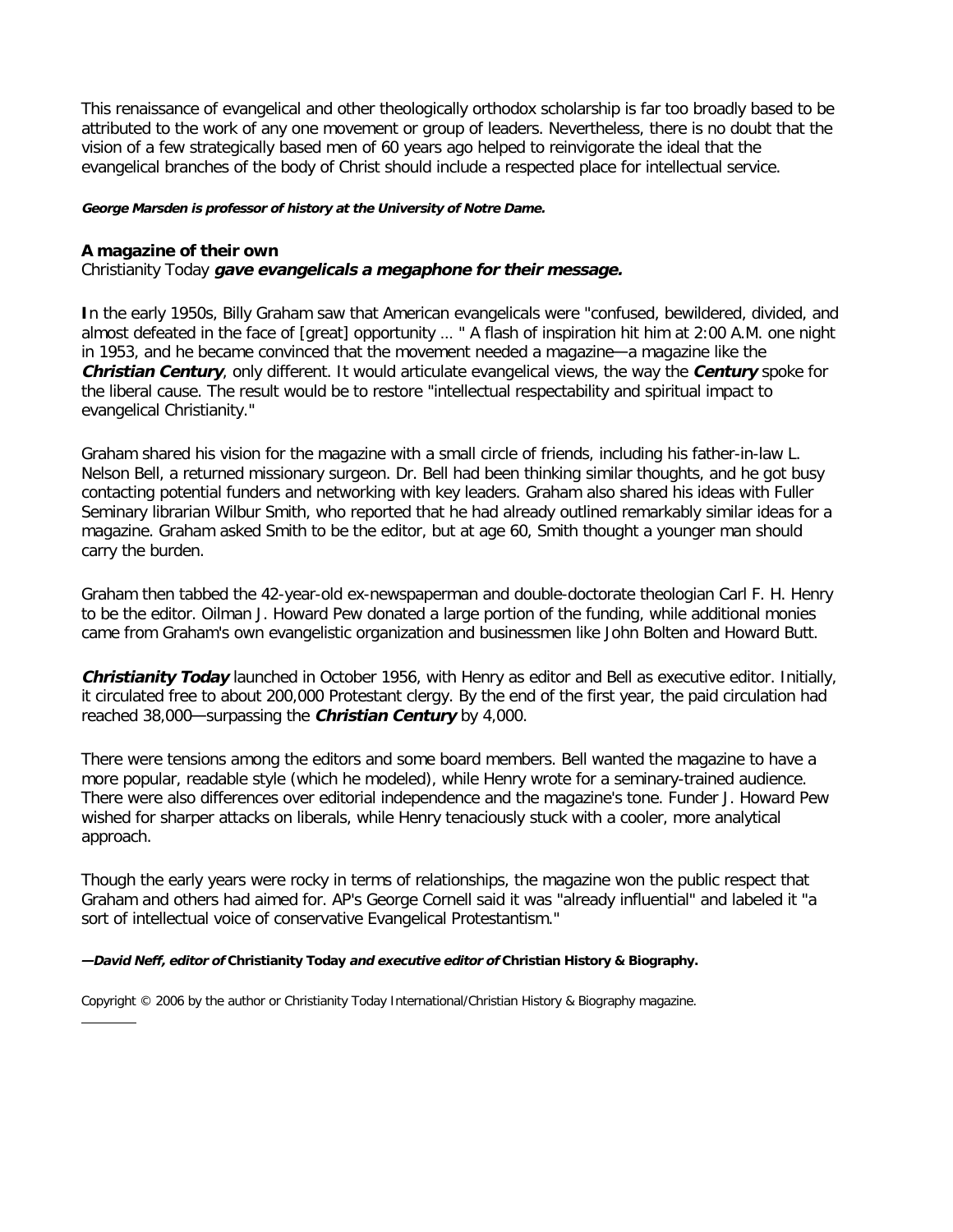**Issue 92: America'[s 20th Century Evangelical Awakening](http://ctlstaging/ch/cdrom/collection.html?id=3473)**

# **Awakening the Evangelical Conscience**

**The New Evangelicals called for a fresh application of Christian truth to the social problems of the day.**

Richard J. Mouw

**S**peaking to a large group of evangelical pastors in the mid-l940s, Carl F. H. Henry, soon to become a founding faculty member at Fuller Seminary, questioned them about the place of social concerns in their preaching. As he tells the story in the opening pages of his 1947 book, **The Uneasy Conscience of Modern Fundamentalism**, he asked them: "How many of you, during the past six months, have preached a sermon devoted in large part to a condemnation of such social evils as aggressive warfare, racial hatred and intolerance, the liquor traffic, exploitation of labor or management, or the like—a sermon containing not merely an incidental or illustrative reference, but directed mainly against such evils and proposing the framework in which you think solution is possible?"

Henry was chagrined when "[n]ot a single hand was raised in response." But he was not really surprised. He knew that inattention to such matters was a general characteristic of the evangelicalism of his day. He also knew, however, that this pattern was out of step with the mainstream evangelical tradition. "For the first protracted period in its history," he observed, "evangelical Christianity stands divorced from the great social reform movements."

Ten years later, evangelical historian Timothy Smith was to document this situation in detail in his **Revivalism and Social Reform**, showing that the pre-Civil War Holiness movement had actively participated in the abolitionist cause, as well as the campaigns for woman suffrage and temperance. In a "great reversal" (Smith's term), evangelicals retreated from these reformist efforts around the turn of the century, fostering instead a social pessimism and an almost exclusive focus on evangelism and individual piety.

For Henry, Ockenga, and others, this was an unfortunate over-reaction against liberal theologians who, drawing on the "social gospel" movement of the early 20th century, tended to identify the Christian message almost exclusively with a social-economic agenda. Henry and others were now calling for a comprehensive revitalization of the evangelical witness that would include serious efforts at social reform.

For all of the energy that Henry and others put into this revitalization, however, they did little to address the practical social ills that Henry had listed in 1947. This continuing failure was due to several factors. Most significant was the fact that Henry and his closest allies were scholars, and their natural inclination was not to take to the streets but to give sustained attention to correcting what they saw as the theological defects of the evangelical movement of their day.

In addition, they were worried not only about social inactivism but also about the image of evangelicals as anti-intellectual. So they expended much effort on intellectual renewal, working especially on remedying widespread evangelical cultural pessimism. They were convinced that recent evangelicalism had placed too much of an emphasis on a future millennial Kingdom, ignoring the possibility of important Kingdom gains in the present.

The solution was not, they argued, to conform to a liberal social gospel agenda, but rather to develop a more comprehensive, biblically faithful perspective. They wanted a theological perspective that did not abandon the classical evangelical themes of individual fallenness and the need for personal redemption, but would also address global realities in a way that clearly exposed the errors of those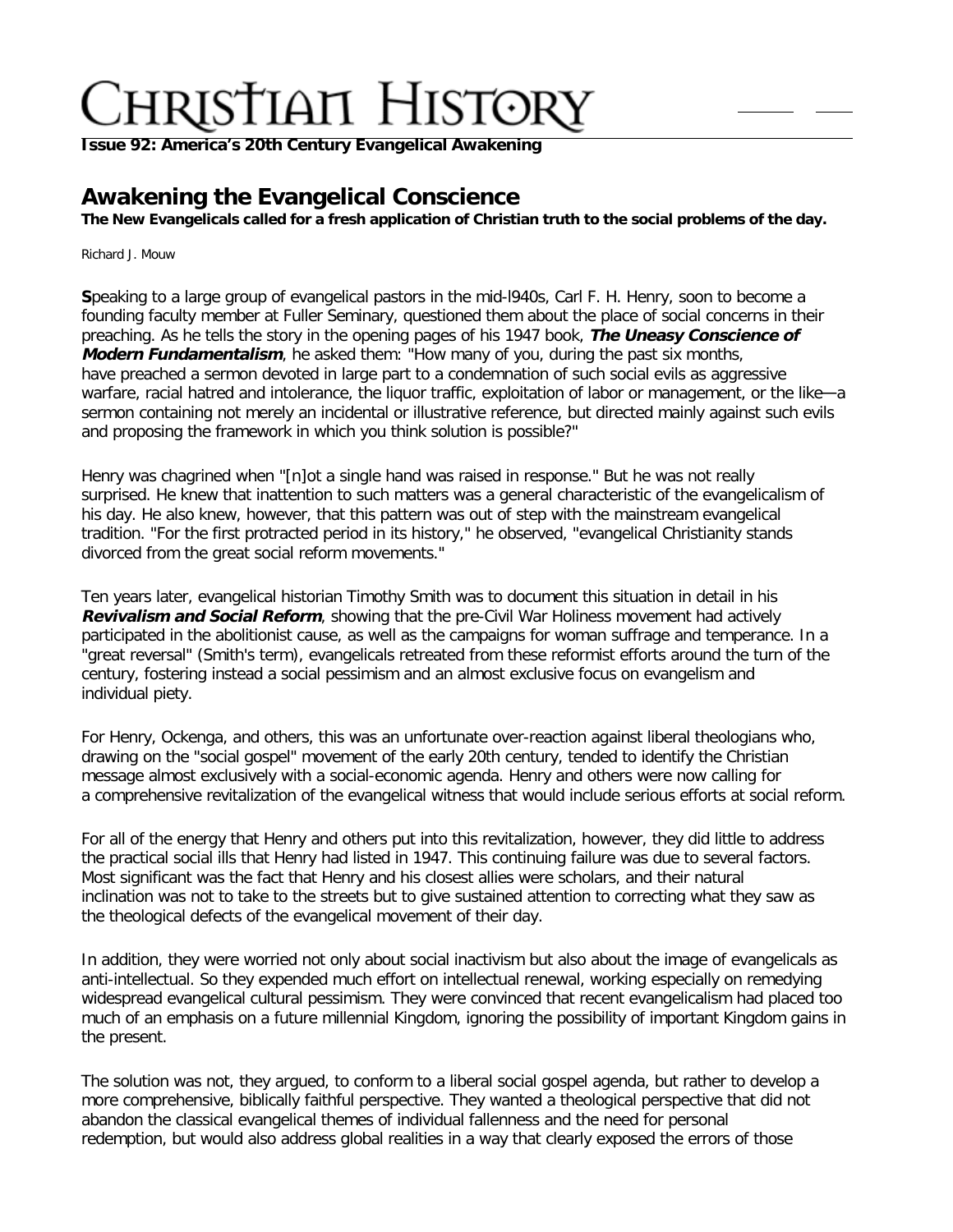who trusted in an evolving humankind's capacity for self-improvement. The New Evangelicals gave major attention to developing a "new apologetics" (a major theme in Fuller Seminary's early days), a theology of culture, and a view of God's work in history that allowed for partial successes in reformist efforts prior to the return of Christ.

## **On the defensive**

But the newly "progressive" evangelicals also experienced pressure from a virulent anti-communism that emerged in the 1950s. Carl McIntire, Billy James Hargis, and the members of the John Birch Society (founded in 1958) not only accused liberal Protestant leaders of Marxist sympathies, they also monitored statements of evangelical leaders, looking for hints of support for "socialist" causes. This often put Henry and others on the defensive, forcing them to regularly demonstrate their biblical orthodoxy—and creating a reluctance to proclaim too boldly on matters that might leave them open to charges of social gospel sympathies.

This reluctance was clearly on display during Henry's editorship of **Christianity Today** from 1956 through 1968. The magazine frequently expressed misgivings about the tactics of the civil rights movement, as well as voicing strong support for the Vietnam War. Most significantly, Henry himself came to espouse a perspective on the role of the church in social matters that seemed to conflict with his previous calls for more political preaching.

While he always allowed that there were moments in history when social "emergencies" (Nazi Germany was an obvious case in point) necessitated official church pronouncements, Henry argued that the church has neither the "competence" nor the "authority" to pronounce on social specifics. The task of preaching, he insisted, was to offer general guidelines for faithful discipleship; the business of applying these guidelines to specific social situations was to be left to the individual.

In short, while the New Evangelical leaders had proclaimed, in the 1940s, the need for a new evangelical activism, very little practical involvement resulted from the social agenda they had set forth. As the '70s dawned, liberal Protestants and Roman Catholics still depicted evangelicalism as a movement given to "other-worldly" concerns.

## **A new generation of activists**

This is not to say, however, that the urgings to action of the immediate post-World War II period came to nothing. The probings of Henry and others had brought about a significant theological renewal, albeit one whose practical outworkings had to wait for others to implement. And the implementation did begin to happen in a serious manner in the 1970s when a very visible evangelical activism emerged, led by a younger generation who had been energized by the civil rights and anti-war movements.

In 1971, a small group of students at Trinity Evangelical Divinity School led by Jim Wallis, a onetime "New Left" activist who had returned to his evangelical roots, established a magazine of "radical Christian" support for various social causes. The magazine was later called **Sojourners**, but its original title was **Post-American** to symbolize—in a time when many were proclaiming that the United States had become "post-Christian"—the need for evangelicals to foster a "post-American Christianity."

While the young activists clearly were espousing causes that did not always sit well with what were now the older generation of New Evangelicals, representatives of the two groups did manage to speak, on at least one occasion, with a common voice. In 1973, they gathered for a long weekend in Chicago to hammer together "The Chicago Declaration of Evangelical Social Concern."

Signed by, among others, Wallis, Henry, Vernon Grounds (the president of Denver's Conservative Baptist Seminary), Senator Mark Hatfield, the National Black Evangelical Association's William Bentley, faculty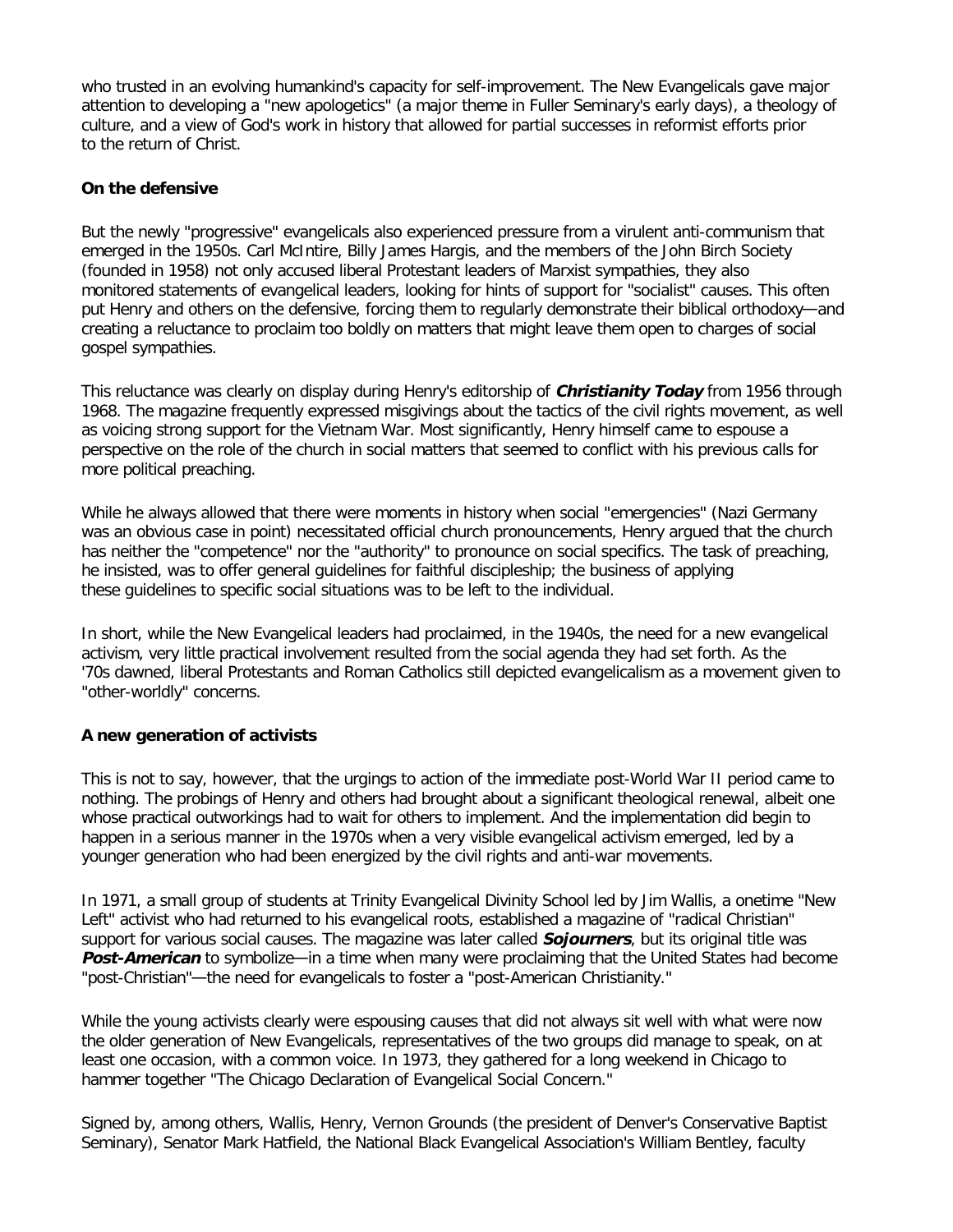members from Wheaton College, Calvin College, and Fuller Seminary, and leaders of the Christian feminist Daughters of Sarah, the document received national publicity. **Time** magazine's Richard Ostling observed that this was likely the first time in the 20th century when 40 evangelical leaders got together for a whole weekend to discuss issues of social concern.

The Declaration addressed a number of topics (e.g., gender concerns and environmental issues) that went well beyond the causes to which Henry and others had pointed in 1947, and those present were aware that not all of the older leaders were enthusiastic about each of the topics treated. But the rough continuities with the 1940s were symbolized nicely in the fact that one of the signatories was Carl Henry's son, Paul, who had recently joined the political science department at Calvin College after serving as a Peace Corps volunteer. Paul Henry, who led a small anti-war caucus in the Michigan delegation to the 1972 Republican National Convention, went on to serve four terms in Congress.

The new evangelical activism received additional national attention when Jimmy Carter, campaigning for the presidency in 1976, identified himself as an evangelical. **Newsweek** magazine's cover story declared 1976 "The Year of the Evangelical." A very different sort of activism made its appearance when the New Religious Right became a political force in the '80s. With a leadership drawn largely from the Baptist Bible belt, this movement has displayed characteristics that run counter to the spirit of the 1940s plea for modest reformist efforts based on careful theological reflection. But in a larger sense, the impulse for all of the evangelical activist programs from the mid-20th century onward can be traced back to the New Evangelicals' original call for a corrective to the "uneasy conscience."

#### **Richard J. Mouw is president and professor of Christian philosophy at Fuller Theological Seminary.**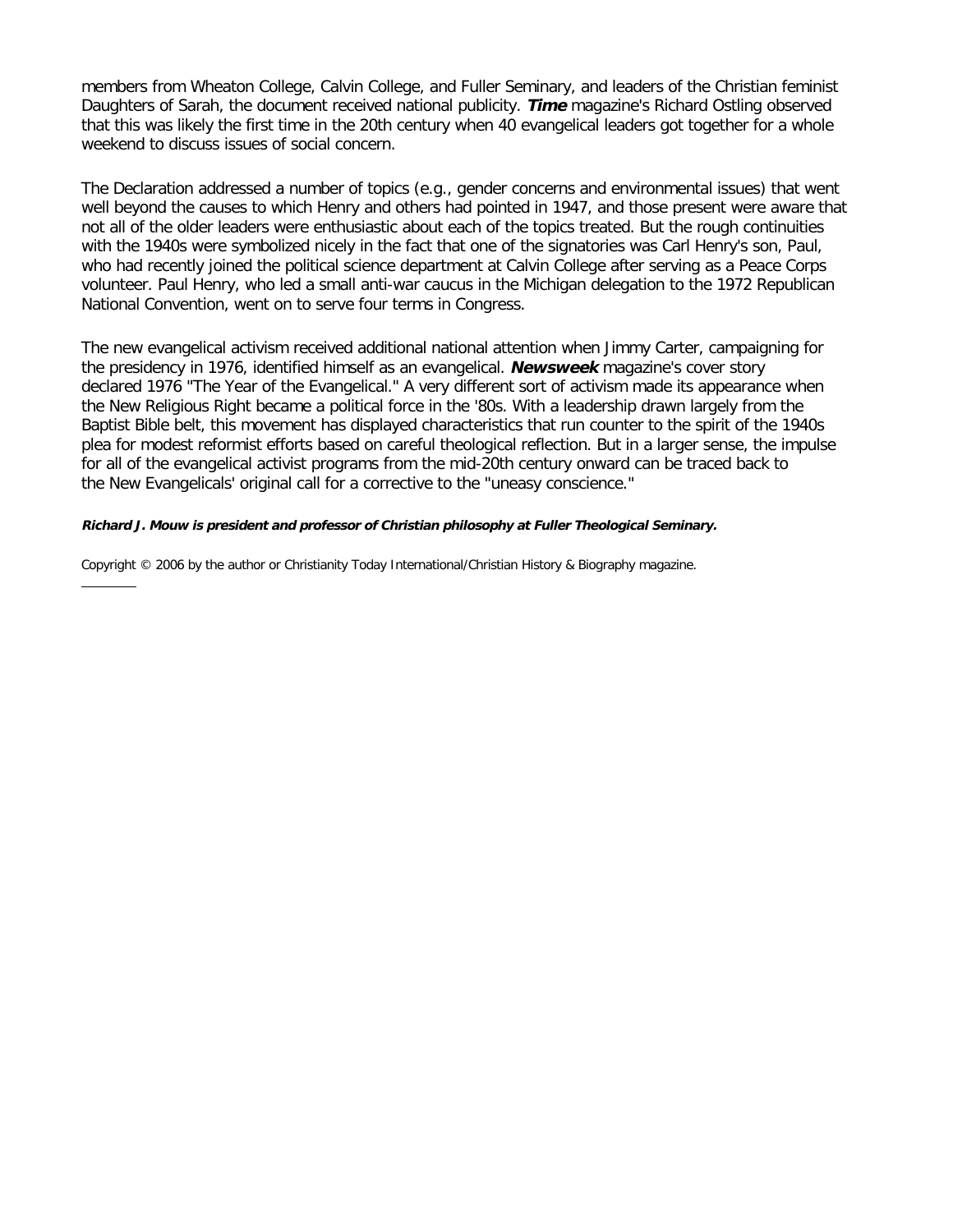**Issue 92: America'[s 20th Century Evangelical Awakening](http://ctlstaging/ch/cdrom/collection.html?id=3473)**

# **One in the Spirit?**

**Evangelicals are still searching for the elusive ideal of unity.**

Douglas A. Sweeney

**I**t is time that the evangelical movement sees itself for what it is: a lion on the loose that no one today seriously fears." So wrote Carl F. H. Henry in the very year **Newsweek** dubbed "The Year of the Evangelical" (1976). Harold John Ockenga was wont to be more optimistic. But two years later, even he was worried that the New Evangelicalism was fraying around the edges.

"Great visibility is being given today to the word 'evangelical' and to the evangelical movement," Ockenga wrote in a volume to honor Wilbur Smith, another erstwhile optimist. "Hopefully, it will not be vitiated by a division of the movement or by a loss of fidelity to evangelical content and practice." By the end of the 1970s, despite their notable fame and fortune, the New Evangelical leadership had several weighty reasons to fear that their movement had started to slip between their fingers.

## **Division and Diversity**

During the early years of the movement, the New Evangelicals largely succeeded in their efforts to reengage American culture. By the end of the 1950s, their ministries were thriving. Their numbers were increasing, as was their clout in the realms of politics, education, and the media. During the decade of the '50s, in fact, more Americans joined a church than ever before in history. More than 60 percent of the nation belonged to a church by 1960.

Many now looked to the likes of Billy Graham, Carl Henry, and Harold Ockenga for leadership of global evangelicalism. But as the movement grew it also began to diversify, exceeding the grasp of the New Evangelicals. Graham and company tried their best to keep their growing family together. But despite their recent success in reviving fundamentalism—and American culture at large—some of their siblings became uncomfortable with their leadership. In the 1950s, Graham made changes in his methods—such as desegregating seating and including non-evangelicals in his crusades—that upset some fellow conservatives, especially in the south. Right-wing fundamentalist leaders opposed Graham publicly and encouraged their constituents to turn their backs on the evangelist.

During the early 1960s, the New Evangelicals also began to divide on theological grounds. Fuller Seminary softened its stand on biblical inerrancy and in 1970 dropped the doctrine from its theological statement, causing widespread controversy. Eventually the debate faded from view, but resentment still simmers in some circles.

Evangelicals differed on other theological issues as well. During the 1960s and '70s, many younger evangelicals heralded liberal social views, speaking out against their elders' social and cultural conservatism. Led by Jim Wallis, they took their brothers and sisters to task for abandoning civil rights, supporting the war in Vietnam, and failing to act consistently for social justice.

The swelling number of Pentecostals and charismatics within the evangelical ranks also added to the conflict over evangelicalism's nature and destiny. Beginning especially in the '60s, evangelical leaders were faced with widespread conflict over things like speaking in tongues, faith healing, and power evangelism—not to mention charismatic, or "contemporary," worship.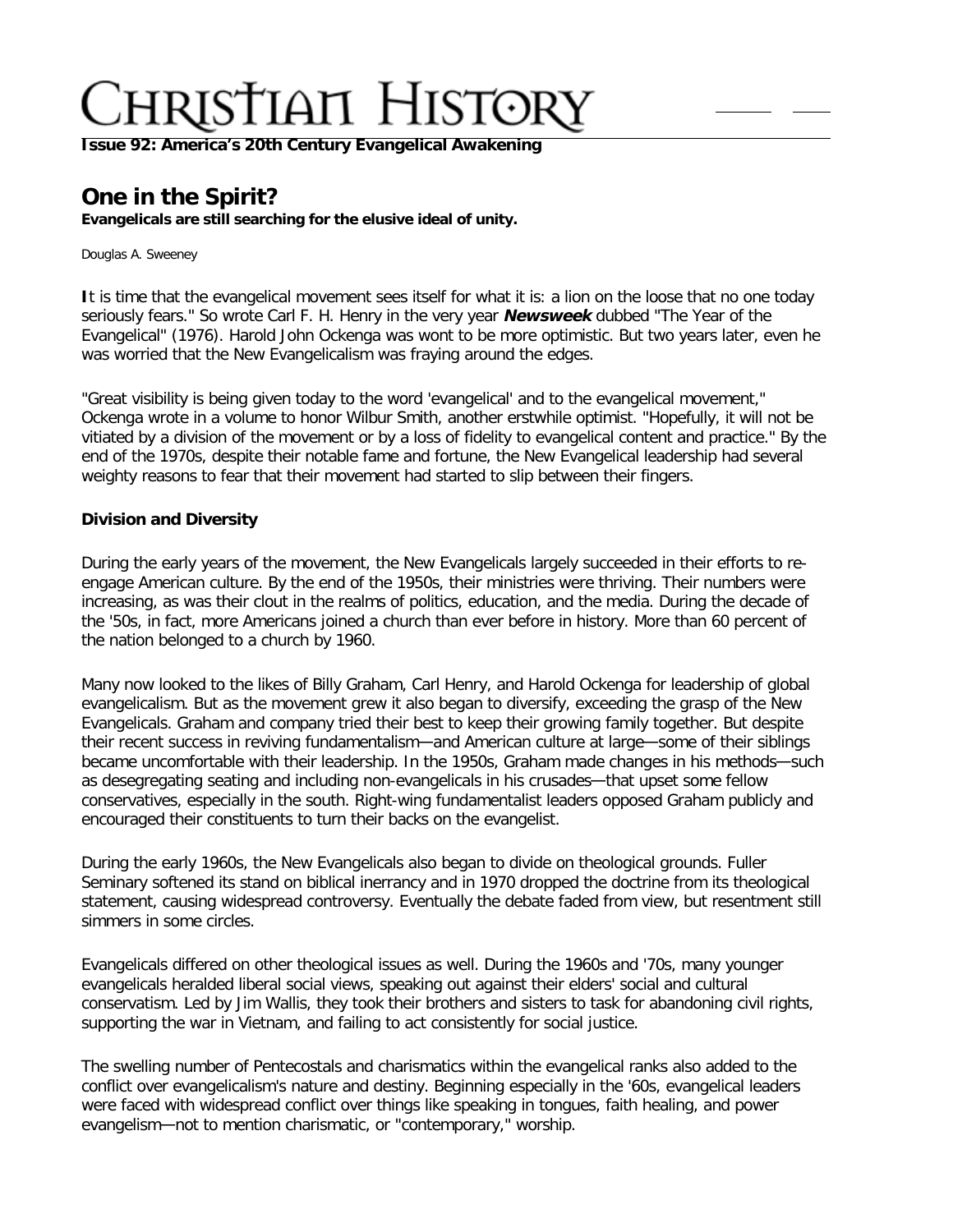Questions of doctrine, practice, and worship style were not the only factors that contributed to the growing diversity of the evangelical movement. It was also beginning to have a very multicultural face. The benchmark Immigration Act of 1965 helped Hispanic and Asian-American evangelicalism to flourish, contributing several million new Protestants to the movement. Anglo-American evangelicals have remained largely ignorant of the scope of this development, and have yet to offer much in the way of outreach to or with these brothers and sisters in the gospel (especially the Hispanics, more of whom are working class). Nonetheless, theirs will likely be the next major chapter in the ongoing story of the evangelical movement.

## **Challenges for A New Generation**

It has become rather obvious over the course of the past half century that larger-than-life leaders like Billy Graham cannot unite all evangelicals, at least not by themselves. Their movement has grown too big. Moreover, we live in a day when Christians often celebrate diversity as much as they work for unity. This does not mean, however, that the New Evangelical aspirations to oneness in Christ were in vain. It simply means that evangelicals are past the days of defining themselves primarily in opposition to "mainline" Protestants, whose churches have less and less to do with many younger evangelicals.

Evangelicals lost the battle for control of the mainline. But they won, or at least are winning, the larger war for Protestantism. In fact, it might be said that they now compose a new "mainline," one that is far larger and more diverse than the one they lost in the 1920s—even the one they re-engaged in the 1930s, '40s and '50s.

Today, they face more global challenges—those of a privileged majority, not a dissident minority. Fresh leadership is required, as well as a new, global vision, a humbler spirit of partnership, and a stronger support for the common good (especially the welfare of the poor). Guiding their movement will be difficult. Their leaders will have to unify a larger family than ever, one with a host of historical reasons to keep each other at arm's length. But if they take a look around them, they will discover a wealth of capital in evangelical history for getting the job done.

Carl Henry prophesied boldly to some of his New Evangelical colleagues who were more worried about controlling the future than learning from the past: "Evangelicalism presumptively acts as if it were the permanently appointed preserver of 'the faith once-for-all-delivered' and specially entrusted with ecclesial keys to the Kingdom. But no earthly movement holds the Lion of the Tribe of Judah by the tail. We may need for a season to be encaged in the Lion's den until we recover an apostolic awe of the Risen Christ, the invincible Head of a dependent body sustained by his supernatural power. Apart from life in and by the Spirit we are all pseudo-evangelicals."

#### **Douglas A. Sweeney is associate professor of church history at Trinity Evangelical Divinity School.**

Copyright © 2006 by the author or Christianity Today International/Christian History & Biography magazine. [Click here](http://www.christianitytoday.com/history/features/info.html#permission) for reprint information on Christian History & Biography.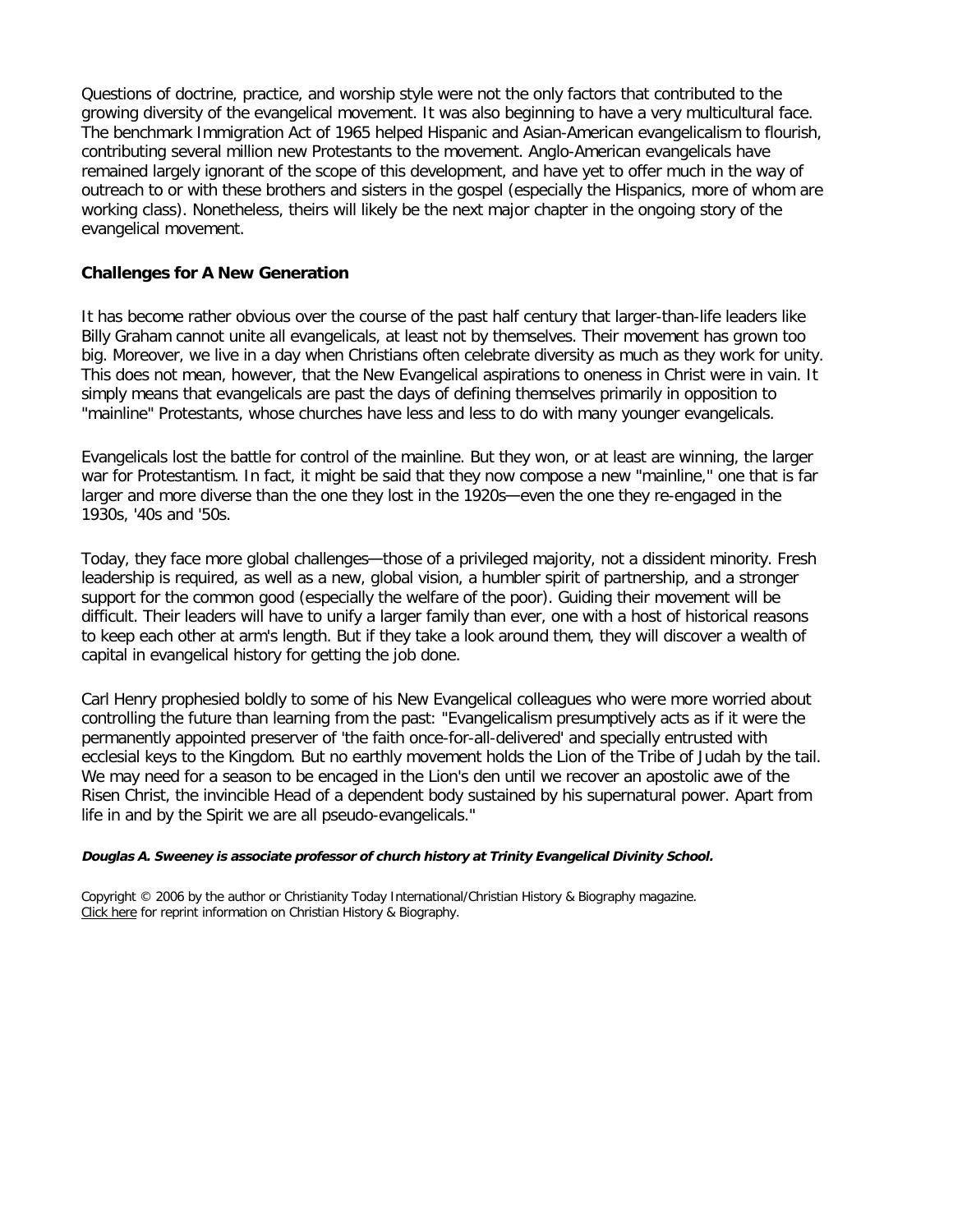**Issue 92: America'[s 20th Century Evangelical Awakening](http://ctlstaging/ch/cdrom/collection.html?id=3473)**

# **A New Evangelical Awakening: Recommended Resources**

**Dig Deeper into this issue's theme**

# **The history of American evangelicalism**

- Randall Balmer, **Blessed Assurance: A History of Evangelicalism in America** (Beacon, 1999)
- Randall Balmer, **Mine Eyes Have Seen the Glory: A Journey into the Evangelical Subculture in America** (Oxford, 1989)
- Joel Carpenter, **Revive Us Again: The Reawakening of American Fundamentalism** (Oxford, 1997)
- George M. Marsden, **Reforming Fundamentalism: Fuller Seminary and the New Evangelicalism** (Eerdmans, 1987)
- George M. Marsden, **Understanding Fundamentalism and Evangelicalism** (Eerdmans, 1991)
- David O. Moberg, **The Great Reversal: Evangelism Versus Social Concern** (J. B. Lippincott, 1972)
- Mark Noll, **The Rise of Evangelicalism: The Age of Edwards, Whitefield, and the Wesleys** (InterVarsity, 2004)
- Mark Noll, **The Scandal of the Evangelical Mind** (Eerdmans, 1995)
- Garth Rosell, **The Evangelical Landscape: Essays on the American Evangelical Tradition** (Baker Books, 1996)
- Christian Smith, *American Evangelicalism: Embattled and Thriving* (Univ. of Chicago Press, 1998)
- Douglas A. Sweeney, **The American Evangelical Story: A History of the Movement** (Baker Academic, 2005)

# **Youth for Christ**

● **The Youth for Christ Movement and Its Pioneers**, edited by Joel Carpenter (Taylor & Francis, 1988)

# **Billy Graham**

- Billy Graham, **Just As I Am: The Autobiography of Billy Graham** (HarperCollins, 1997)
- William Martin, **A Prophet with Honor: The Billy Graham Story** (William Morrow, 1991)

# **Other special interests**

- **Dream Big: The Henrietta Mears Story**, edited by Earl O. Roe (Gospel Light, 1990)
- Tona J. Hangen, **Redeeming the Dial: Radio, Religion, and Popular Culture in America** (Univ. of North Carolina Press, 2002)
- Michael Hamilton, "We're In the Money: How Did Evangelicals Get So Wealthy, and What Has It Done To Us?" **Christianity Today** (June 2000)
- Edward J. Larson, **Summer for the Gods: The Scopes Trial and America's Continuing Debate over Science and Religion** (Harvard Univ. Press, 1998)
- Vinson Synan, **The Holiness-Pentecostal Tradition: Charismatic Movements in the Twentieth Century** (reprint, Eerdmans, 1997)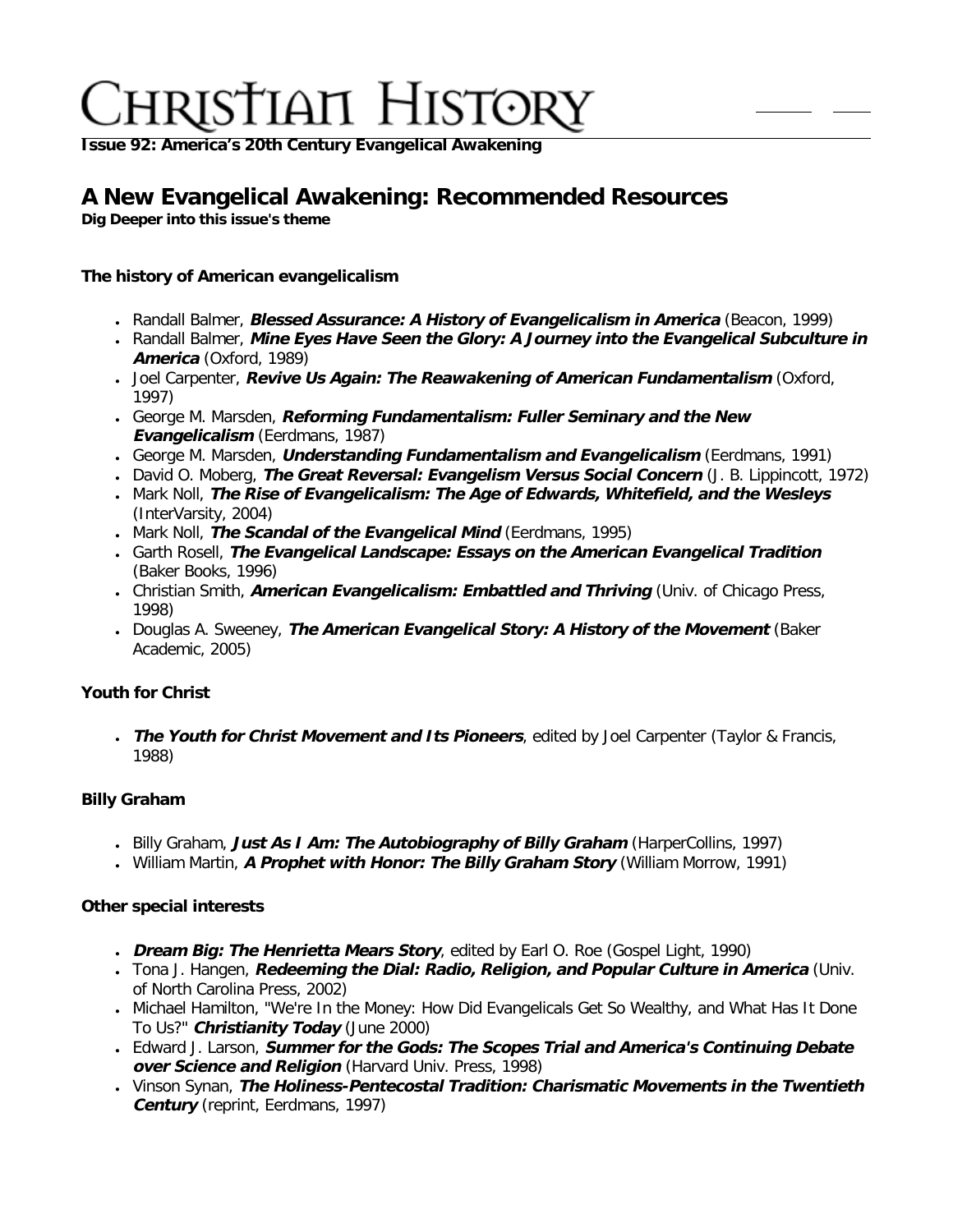# **Christian History & Biography Back Issues**

- Issue 8: **Jonathan Edwards and the Great Awakening**
- Issue 23: **Spiritual Awakenings in North America**
- Issue 38: **George Whitefield**
- Issue 55: **The Monkey Trial and the Rise of Fundamentalism**
- Issue 65: **The Ten Most Influential Christians of the 20th Century**
- Issue 77: **Jonathan Edwards**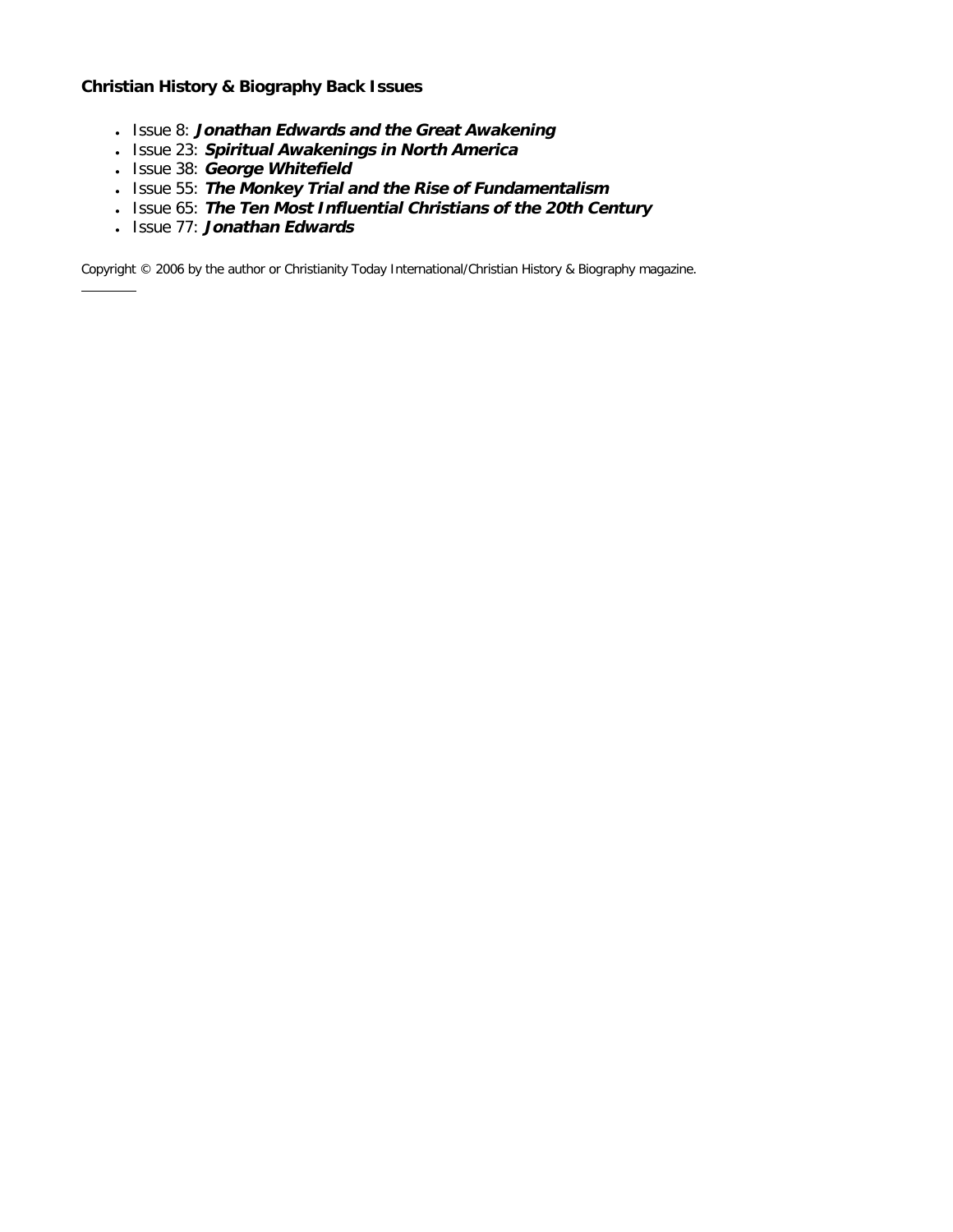**Issue 92: America'[s 20th Century Evangelical Awakening](http://ctlstaging/ch/cdrom/collection.html?id=3473)**

# **The Politics of Service**

**Three Christian activists who drew on faith to fight social challenges**

Collin Hansen

**S**ince President George W. Bush's 2004 electoral victory, there has been a flood of books promoting apocalyptic visions of impending theocracy. Reading them, you might think the Moral Majority and Christian Coalition invented Christian political activism in the 1980s.

Christians have long applied the teachings of their faith to their politics. Yet today's activism is an anomaly. Traditionally, faith-based activism has not been so closely associated with one party. During the tumultuous years when America grew into a financial superpower, Christians spread across the political spectrum. They often rallied to their economic allies, such as populists, socialists, and conservatives.

William Jennings Bryan, Dorothy Day, and Abraham Kuyper would have disagreed about plenty. Yet all three brought their faith to bear on the great social challenges of their day and saw politics as an arena in which to serve their neighbors as agents of God's grace.

# **Williams Jennings Bryan (1860-1925)**

The Great Commoner

Williams Jennings Bryan trusted a God who sided with common folk. Bryan made a name for himself in the Progressive Era by fighting the economic elites of his own Democratic Party. His oratorical skills catapulted him all the way to the party's nomination for President in 1896 when he famously harangued the gold standard. "You shall not press down upon the brow of labor this crown of thorns," Bryan thundered, stretching out his arms. "You shall not crucify mankind upon a cross of gold."

Three times Bryan ran for President; three times he failed. Nevertheless, besides Woodrow Wilson and Theodore Roosevelt, Bryan dominated the era of reforms that ran from the 1890s to the 1920s. He championed four constitutional amendments enacted during this period—prohibition, direction election of senators, the income tax, and woman suffrage. Known as the "Great Commoner," Bryan opposed the business interests that he believed had undercut America's working classes. "There can be no good monopoly in private hands until the Almighty sends us angels to preside over the monopoly," he argued.

Traits that won Bryan the masses made him controversial and unpopular among others. A great speaker during an age of oratory, Bryan came across as a loud demagogue to many business and political leaders. He stuck to his principles and resigned his position as secretary of state in Woodrow Wilson's cabinet as America prepared to enter World War I. But Bryan had appeared inept in his efforts to mediate the conflict, and his simple piety did not impress opponents. Yet according to biographer Michael Kazin, "admirers embraced him because he so publicly campaigned in the name of Christian principles and was never known to have transgressed them."

Unfortunately, Bryan's name became associated with the fundamentalist retreat due to his role in the 1925 Scopes evolution trial. Dubbed the "Fundamentalist Pope" by H. L. Mencken, Bryan feared the nascent theological liberalism of his Presbyterian denomination. He eagerly took the stand at the Scopes trial in defense of God's Word, when Clarence Darrow picked him apart.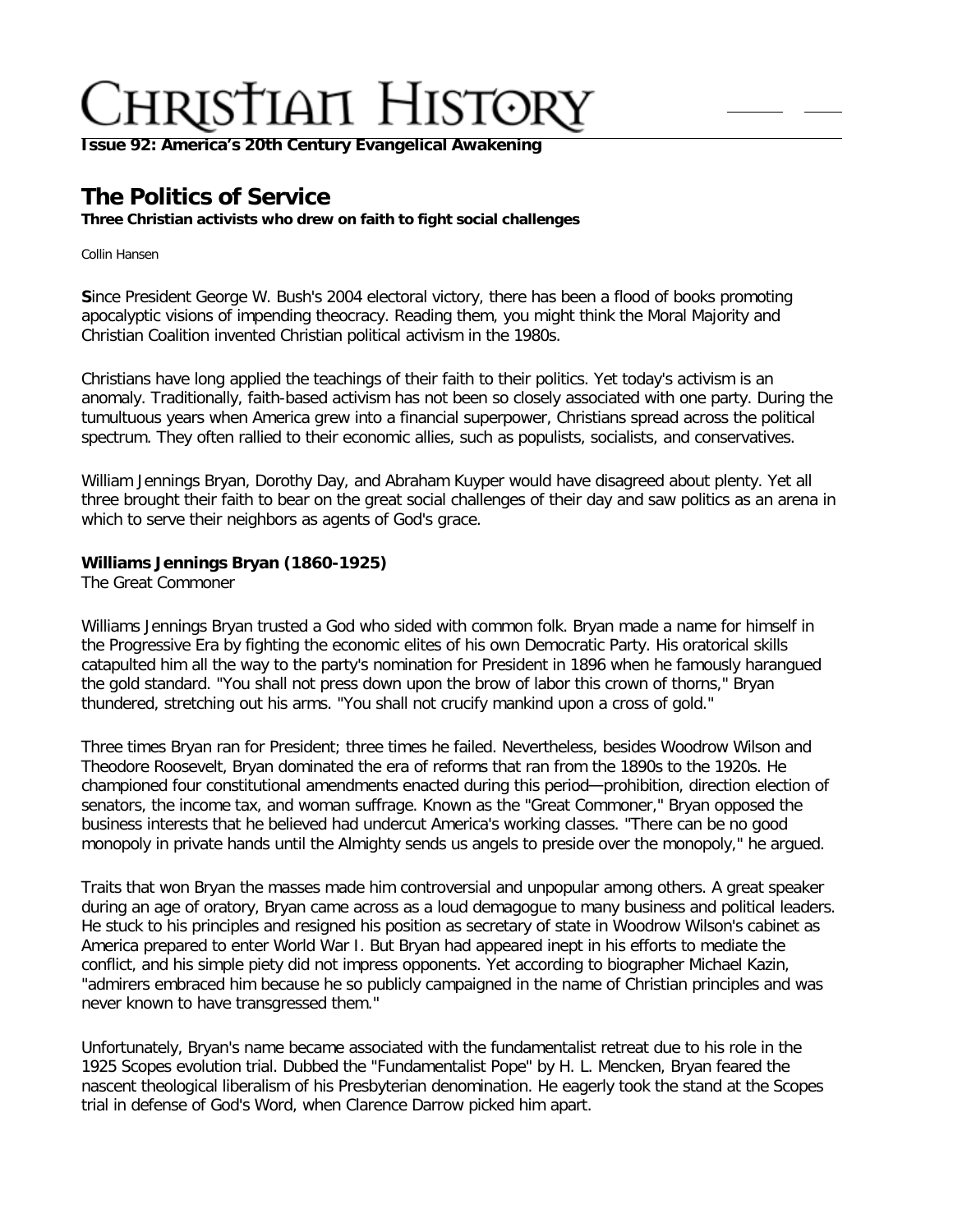But Bryan did not entertain any retreat from culture. "Sometimes the Christian has sought to prepare himself for immortality by withdrawing from the world's temptations and from the world's activities," Bryan said. "Now he is beginning to see that he can only follow in the footsteps of the Nazarene when he goes about doing good and renders 'unto the least of these,' his brethren, the service that the Master was anxious to render unto all."

#### **Dorothy Day (1897-1980)**

Advocate for the downtrodden

It is perhaps symbolic that a mover and shaker like Dorothy Day survived the 1906 San Francisco earthquake. As she watched her mother help the earthquake's homeless, Day developed a sensitive heart toward "the least of these." But it was socialism—not the church—that first harnessed her activism. In 1917 police arrested the budding journalist while she protested at the White House for woman suffrage. The activist Day saw little use for a meek Jesus. "I wanted a Lord who would scourge the moneychangers out of the temple," Day wrote in her autobiography, **The Long Loneliness**, "and I wanted to help all those who raised their hand against oppression."

Nevertheless, the time Day spent in prison tried her commitment to secular activism. She even asked for a Bible and sought comfort from the Psalms. For years after she left prison, Day's interest in Christianity grew slowly but steadily. Love for the poor drew her to the Roman Catholic Church, whose huddled masses she met while reporting among immigrants.

Day's move toward Catholicism came at a cost. She split with her common-law husband, Forster Batterham, when Day gave birth to their daughter, Tamar, in 1927. Day, feeling the guilt of an earlier abortion, saw Tamar's birth as a sign of God's mercy and forgiveness, and had her baptized. Like many of Day's radical friends, Batterham would not tolerate religiosity. "It was not because I was tired of sex, satiated, disillusioned, that I turned to God," Day wrote. "It was because through a whole love, both physical and spiritual, I came to know God."

While writing for the Catholic magazine **Commonweal** in 1932, Day met the man who would steer her toward her life's calling. Peter Maurin, a French immigrant and former monk, urged Day to launch a newspaper that would spread Catholic social teaching. Maurin supplied the philosophy behind **The Catholic Worker**, but Day provided the journalistic know-how. The newspaper's pacifism and advocacy for the poor afforded Maurin and Day numerous opportunities to back their words with action. Yet on two occasions things became so difficult that Maurin asked Day to quit with him.

By 1936, 33 Catholic Worker houses had sprouted nationwide as the growing network of newspapers opened their doors to the down and out. But some staff members lamented Day's commitment to the "undeserving" poor. They preferred to spend the limited funds on socialist propaganda. Day held her ground, and the dissenters left.

Likewise, World War II tested the newspaper's integrity. When **The Catholic Worker** declined to choose sides, two-thirds of their readers quit taking the paper. Maurin wondered if they should give up, since the world evidently didn't want to listen. "God gives us our temperaments," Day remembered, "and in spite of my pacifism, it is natural for me to stand my ground, to continue in what actually amounts to a class war, using such weapons as the works of mercy for immediate means to show our love and to alleviate suffering."

#### **Abraham Kuyper (1837-1920)**

Prime minister with a message

Though known as a conservative, Abraham Kuyper backed William Jennings Bryan for President in the 1900 election. Being a Dutch citizen, he couldn't vote, but Kuyper's ties to America ran deep. He believed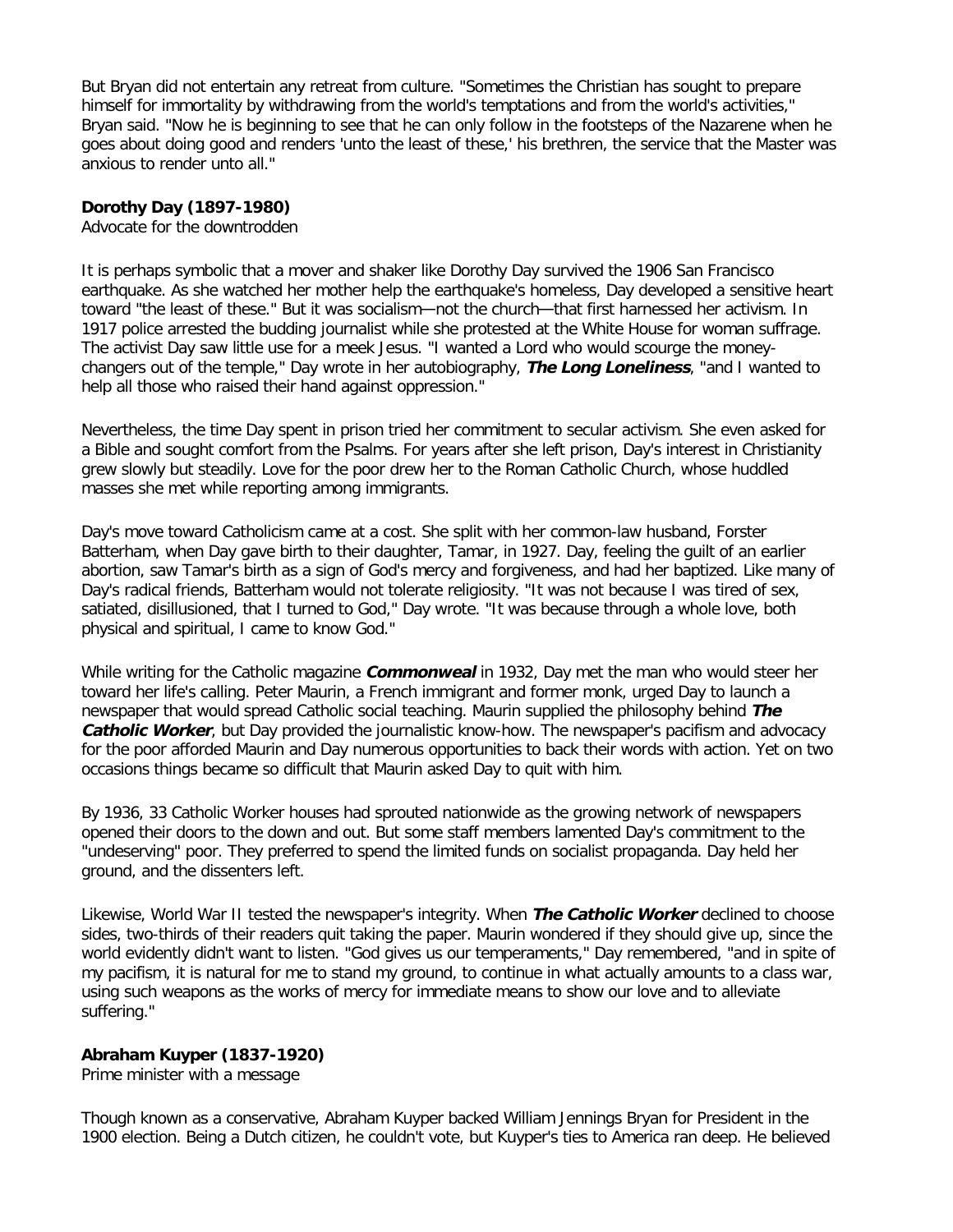"America represented the future of liberty on our planet," according to theologian John Bolt. He couldn't help feeling affinity for America, home to so many Dutch immigrants.

In his native Netherlands, Kuyper earned his reputation as a man of many gifts and boundless energy. He founded the Anti-Revolutionary Party, the first national party in the Netherlands and a forerunner to Christian Democratic parties in Europe. An ordained minister, Kuyper started a Christian university and two Christian newspapers, including **The Standard** in 1872. At the pinnacle of his political career, Kuyper served as the Dutch prime minister from 1901 to 1905.

This career did not seem likely when he took a pastorate in Beesd after seminary in 1863. During university studies, Kuyper had not shown much sympathy for the orthodoxy of theologians like John Calvin. In Beesd, a young evangelical woman, Pietje Baltus, stopped going to church because of his liberal sermons. Baltus even refused to shake his hand, but Kuyper decided to hear her out. Over time his views changed so dramatically that he left the Dutch Reformed Church in 1886 and helped start a more conservative rival denomination in 1892.

Kuyper did not remain in ministry long. In 1874 he won a seat in Parliament, where he championed Christian education. He founded the Free University in 1880 and delivered his hallmark phrase at its inaugural convocation: "There is not a square inch in the whole domain of our human existence over which Christ, who is sovereign over all, does not cry 'Mine!'"

He brought his message to America in 1898 when B. B. Warfield invited him to lecture at Princeton. Kuyper explained Calvinism's implications for all spheres of life, including science and art. "The sovereignty of the state and the sovereignty of the church exist side by side, and they mutually limit each other," Kuyper said of his belief in "sphere sovereignty."

Kuyper preached a lofty view of God's sovereignty and pointed out his acts of "common grace." "The world after the fall is no lost planet, only destined now to afford the church a place in which to continue her combats; and humanity is no aimless mass of people which only serves the purpose of giving birth to the elect," Kuyper said. "On the contrary, the world now, as well as in the beginning, is the theater for the mighty works of God, and humanity remains a creation of his hand, which, apart from salvation, completes under this present dispensation, here on earth, a mighty process, and in its historical development is to glorify the name of Almighty God."

#### **Collin Hansen is an associate editor of Christianity Today.**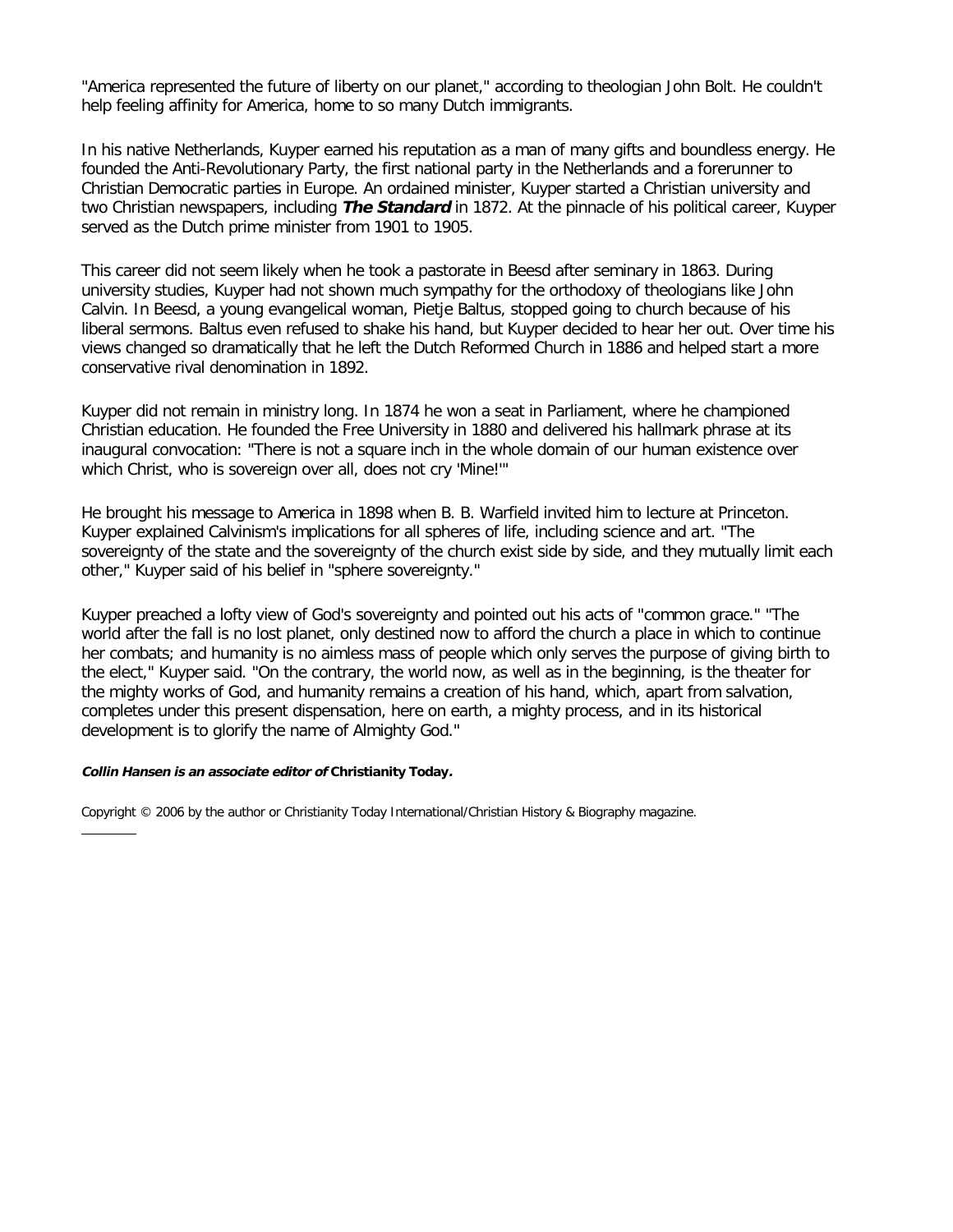**Issue 92: America'[s 20th Century Evangelical Awakening](http://ctlstaging/ch/cdrom/collection.html?id=3473)**

# **Fueled by Fervent Prayer**

**Youth for Christ's praying community sent young Harold Myra on a lifetime quest.**

**W**hat transformed me in 1957 from an introverted, self-absorbed high school senior with no college plans into a college student with a passion for service, leading a half-dozen Youth for Christ high-school clubs? A combination of forces invaded my life, chief among them the authenticity and fire of prayer. The New Evangelicals were fueled by fervent prayer, and becoming part of YFC meant hours on one's knees with students and leaders in confession, intercession, and calling on God to do mighty works.

God's invitation to Jeremiah resonated in my soul: "Call unto me, and I will answer thee, and show thee great and mighty things." As a child, I had prayed earnestly, and as a teen had experienced some remarkable "coincidences," but YFC brought a community of intense prayer. For instance, during the invitation at Billy Graham's New York Crusade, I was praying for seekers with such obvious intensity that someone tapped me on the shoulder and asked if I wanted to go forward.

Billy, YFC's first full-time employee, had a rich history of fervent prayer, especially at his crossroads moments. The same with Harold Ockenga; his mother's prayers and his own wrestlings with God formed a lifetime of commitment to prayer. Near the end of Ockenga's life, we interviewed him for **Christianity Today**. We asked how he had simultaneously functioned as president of Fuller Seminary in California and as pastor of historic Park Street Church in Boston. His immediate answer was to reach for a stack of prayer cards he turned to each morning. He would pray about each concern and then leave it in God's hands.

In the early YFC, however brash or shallow some of its leaders may have been, they joined with hundreds of others asking for God's forgiveness, wisdom, and empowerment. We heard countless stories of the power of prayer, including YFC leaders gathering around Billy in prayer long into the night, with the result of God's forever after blessing his invitations to receive Christ.

In 1959 I faced a 32-hour bus ride from eastern Pennsylvania to Kansas City to attend YFC's Director's School. I prayed earnestly that the trip would not be a dreary time-waster but a catalyst for my training to reach young people.

On the bus, I noticed three passengers bond because they were all doing the same tragic thing—going "home" because their spouses had rejected them. All were young—an airman just returned from Korea, a Mexican woman, and a 19-year-old girl, baby in arms.

A heavy snowstorm brought unusually good spirits to the bus as we started singing about snow and travel. Later, in the darkness, I talked and prayed with the beautiful but devastated Mexican woman about her future and her spiritual life. As I write this, I still see the teenage wife with her baby stepping down off the bus to meet her parents. The entire trip seemed a dramatic answering of my prayers.

At church a few weeks later, a phrase from a YFC song resonated in my soul, especially in light of the bus ride: "For who am I, that I should choose my way?" God, I was determined, must choose my path, and that would be possible only through prayer.

Prayer is mysterious, sometimes maddening in its seeming non-results, sometimes exhilarating in its sense of genuine connection and answers. Ole Hallesby once said, "Prayer is for the helpless." I early recognized this reality.